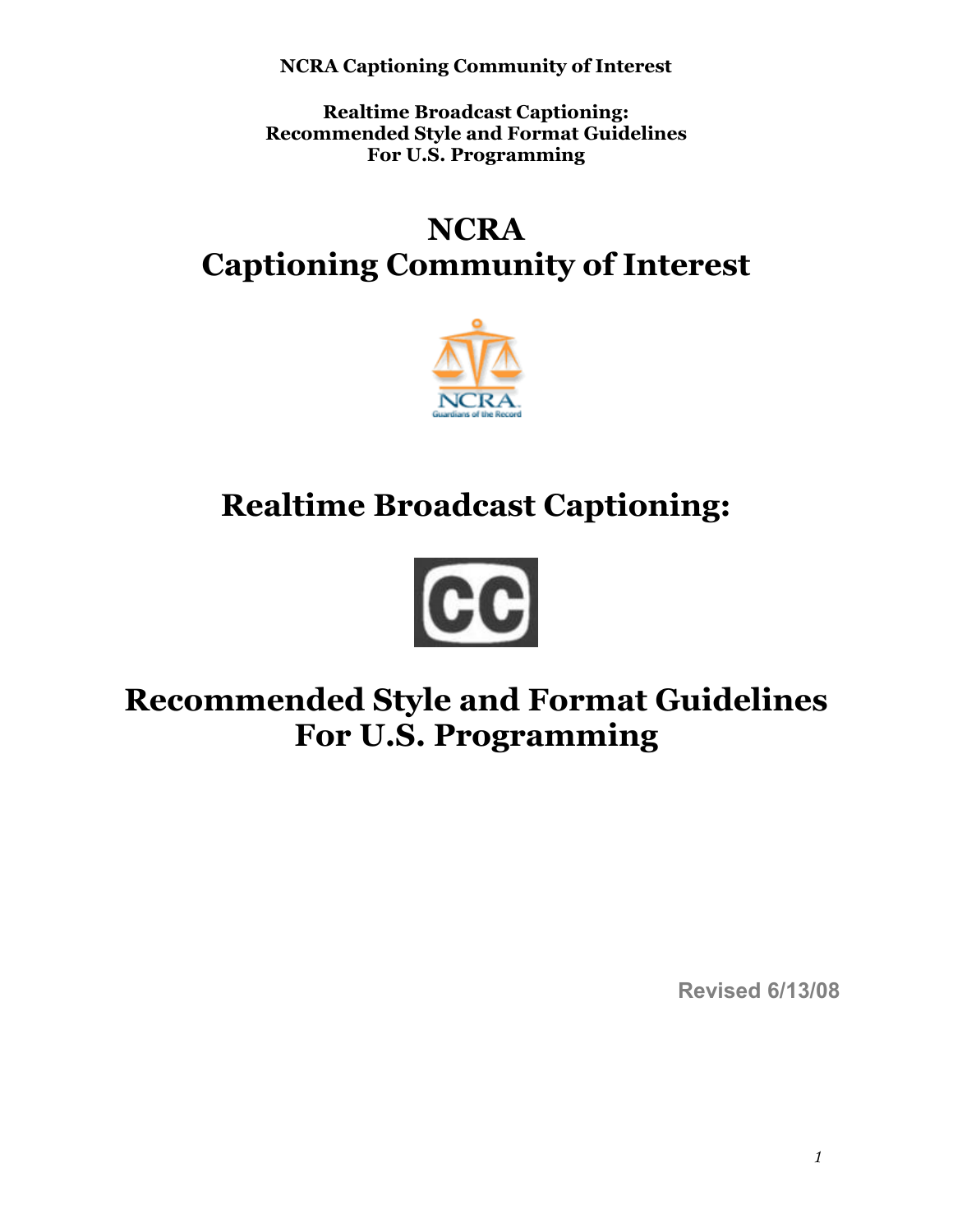**Realtime Broadcast Captioning: Recommended Style and Format Guidelines For U.S. Programming** 

# $Table$  Of Contents

| <b>Mission Statement</b>                     | 3                       |
|----------------------------------------------|-------------------------|
| <b>Know Your Audience</b>                    | $\overline{\mathbf{4}}$ |
| <b>Hardware</b>                              | 5                       |
| <b>Captioning Definitions</b>                | $\overline{7}$          |
| <b>Slang/Poor Grammar</b>                    | 8                       |
| <b>Personal Views</b>                        | 8                       |
| Troubleshooting                              | 9                       |
| <b>Realtime Skills for Captioning</b>        | 12                      |
| <b>Dictionary Building</b>                   | 15                      |
| <b>Obscenities and Sensitive Words</b>       | 17                      |
| <b>Parentheticals</b>                        | 21                      |
| <b>Phonetics</b>                             | 22                      |
| <b>Style</b>                                 | 23                      |
| <b>Caption Positioning</b>                   | 31                      |
| <b>Captioner's Checklist</b>                 | 34                      |
| <b>Sports Captioning</b>                     | 35                      |
| <b>Scripting</b>                             | 38                      |
| <b>Musical Notes and Lyrics</b>              | 41                      |
| <b>Quality Control</b>                       | 46                      |
| <b>Editing, Paraphrasing, Fingerspelling</b> | 49                      |
| <b>Alphabets</b>                             | 52                      |
| <b>Blanking</b>                              | 53                      |
| <b>Enable or Passthrough</b>                 | 54                      |
| <b>Blocking</b>                              | 55                      |
| <b>Flush or Forceout</b>                     | 55                      |
| <b>Credits and Funds</b>                     | 56                      |
| <b>Resources and Links</b>                   | 57                      |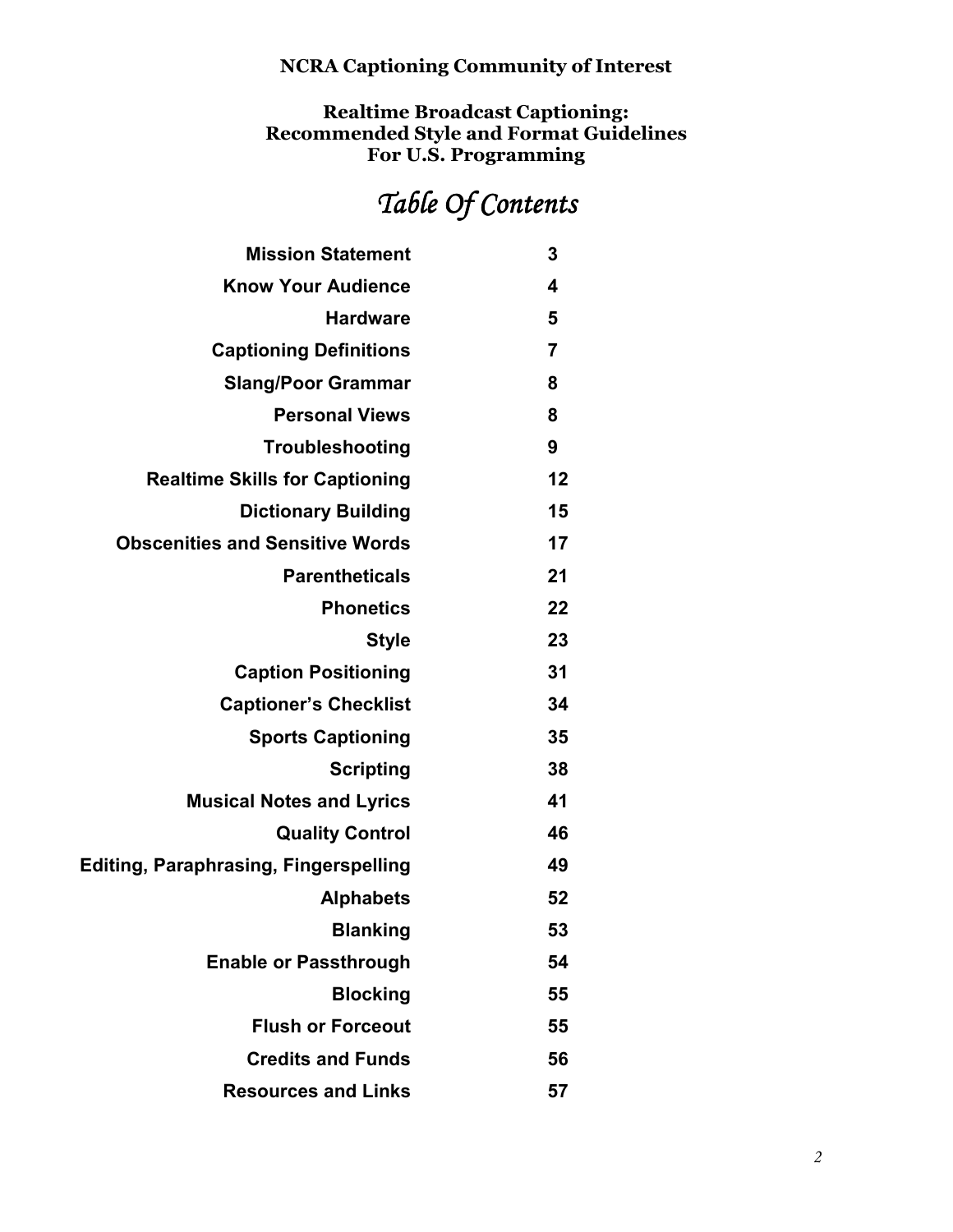#### **Realtime Broadcast Captioning: Recommended Style and Format Guidelines For U.S. Programming**

# *Mission Statement Mission Statement*

The purpose of this publication is to serve as a reference source for recommended style and formatting guidelines for realtime captioners in the United States of America. The material found in this manual is the product of the National Court Reporters Association (NCRA) Captioning Community of Interest (COI).

The goal of this manual is to assist the independent realtime captioner by identifying and providing, through example, captioning style and formatting guidelines to create a more homogeneous product for the caption-viewing audiences in the United States. This manual will only address "realtime" broadcast captioners, both steno and voice, and does not apply to "offline" or "post-production" captioning. Although "realtime" and "offline" captioners do share many of the same concerns and style dilemmas, this manual will only address concerns specific to realtime captioning. For individuals interested in style and format recommendations for "offline" captioning, please refer to the Caption Key document created by the Captioned Media Program (CMP) of the National Association of the Deaf (NAD) with funds for publication provided by the Office of Special Education Programs, U.S. Department of Education. This document can be found on the NAD Web site and the WGBH Web site. The current link to download the offline captioning key is http://www.cfv.org/capagency.asp.

Most captioning companies have already established their own captioning guidelines for their employees and independent contractors. This manual is not intended to usurp the direction provided by any established company. The direction provided by the company you are working for should take precedence over any instruction provided in this manual. However, this manual is meant to serve as a guideline of suggestions for those independent captioners who have questions on formatting and for those individuals who may not have attended a comprehensive Captioner Training Program (CTP).

Therefore, the target audience for this manual may consist of:

- $\triangleright$  Freelance and Official Court Reporters who are transitioning into a captioning career on their own without the benefit of a training program.
- $\triangleright$  Captioners in training with a mentor or apprenticeship program.
- $\triangleright$  Independent contractor or freelance realtime captioners who have questions on the proper formatting or preferred style guidelines.
- $\triangleright$  A resource and validation for working captioners who need a refresher in the basic formatting style guidelines.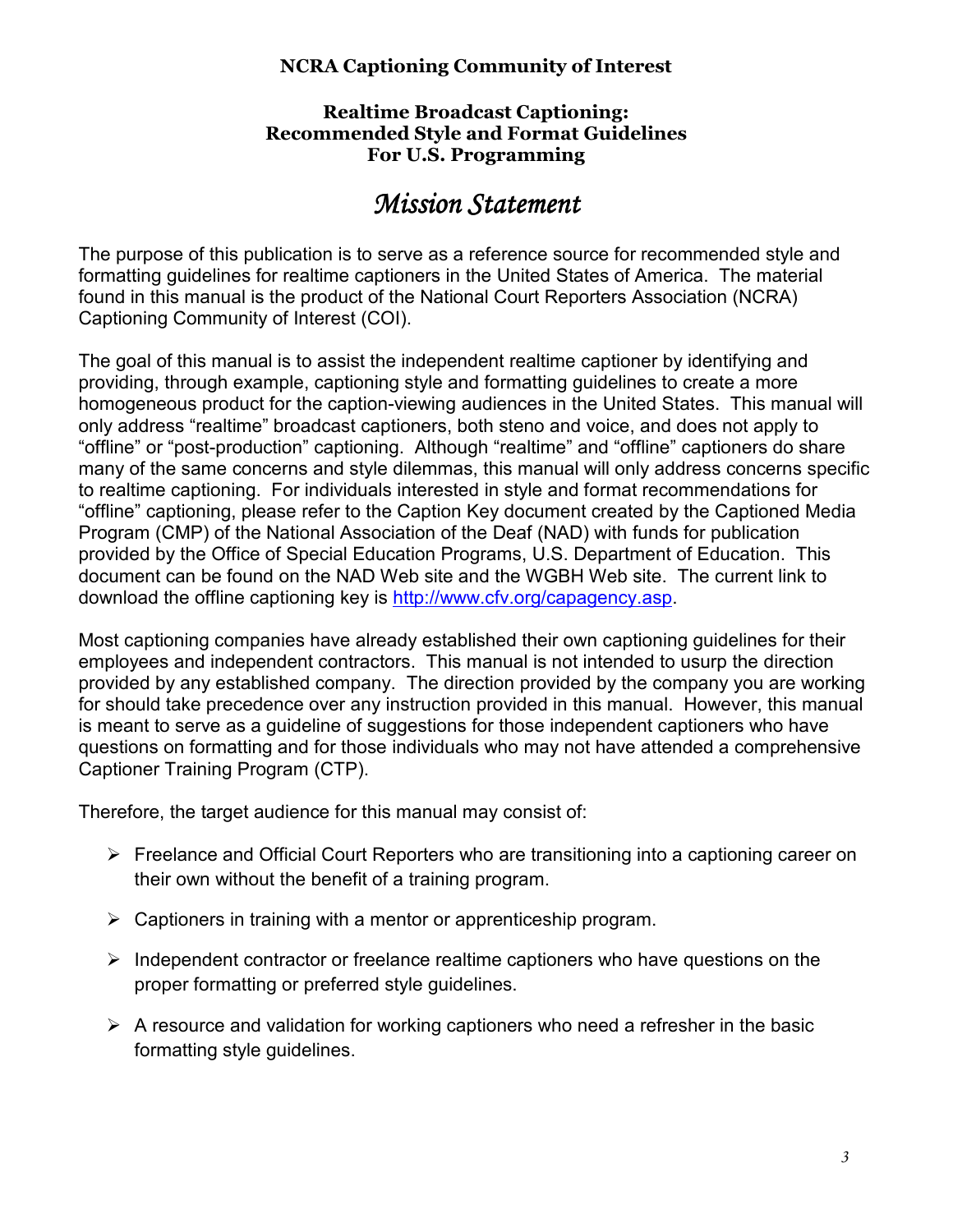#### **Realtime Broadcast Captioning: Recommended Style and Format Guidelines For U.S. Programming**

# *Know Your Audience Know Your Audience*

Hearing loss ranges from mild to profound. The distinctions between the terms "deaf," "Deaf," "deafened," and "hard-of-hearing" are based principally on the individual's preferred language (spoken or sign) rather than on the actual degree of hearing loss. Deaf, deafened, and hard-of-hearing individuals may use hearing aids, cochlear implants, or other assistive listening devices.<sup>1</sup>

#### **Useful Definitions**

**deaf**: This term is generally used to describe individuals with a severe to profound hearing loss, with little or no residual hearing. Some deaf people use sign language, such as American Sign Language (ASL) or Langue des signes québécoise (LSQ), to communicate. Others use speech to communicate using their residual hearing and hearing aids, technical devices or cochlear implants, and/or speechreading.

**culturally Deaf**: This term refers to individuals who identify with and participate in the language, culture and community of Deaf people, based on sign language. Deaf culture does not perceive hearing loss and deafness from a pathological point of view but rather from a socio-cultural point of view, indicated by a capital "D" as in "Deaf culture." Culturally Deaf people may also use speech, residual hearing, hearing aids, speechreading and gesturing to communicate with people who do not sign.

**deafened or late-deafened**: These terms describe individuals who grow up hearing or hard-of-hearing and, either suddenly or gradually, experience a profound loss of hearing. Late-deafened adults usually cannot understand speech without visual clues such as captioning/computerized notetaking, speechreading or sign language.

**hard-of-hearing**: This term is generally used to describe individuals who use spoken language (their residual hearing and speech) to communicate. Most hard-of-hearing people can understand some speech sounds with or without hearing aids and often supplement their residual hearing with speechreading, hearing aids and technical devices. The term "person with hearing loss" is increasingly used and preferred.<sup>1</sup>

#### **Deaf Culture**

Culture results from a group of people coming together to form a community around shared experience, common interests, shared norms of behavior, and shared survival techniques. Such groups as the deaf seek each other out for social interaction and emotional support.<sup>2</sup>

# **Hearing Audiences**

Realtime broadcast captioning has traditionally been used by the deaf and hard-of-hearing to allow viewers to read what is being spoken. In addition to this core audience, viewers who benefit from realtime captioning include those learning English as a second language; children learning to read or improving their reading skills; patrons of restaurants, bars, health clubs, airports or other public facilities who are not able to hear the TV audio due to background noise; anyone living in a noisy area such as near a busy street; and anyone wishing to view a program without using audio.

Canadian Hearing Society www.chs.ca/info/access/busguide/eng2.html

 $\_$  , and the set of the set of the set of the set of the set of the set of the set of the set of the set of the set of the set of the set of the set of the set of the set of the set of the set of the set of the set of th

<sup>&</sup>lt;sup>2</sup> ASL Info **ASLinfo.com**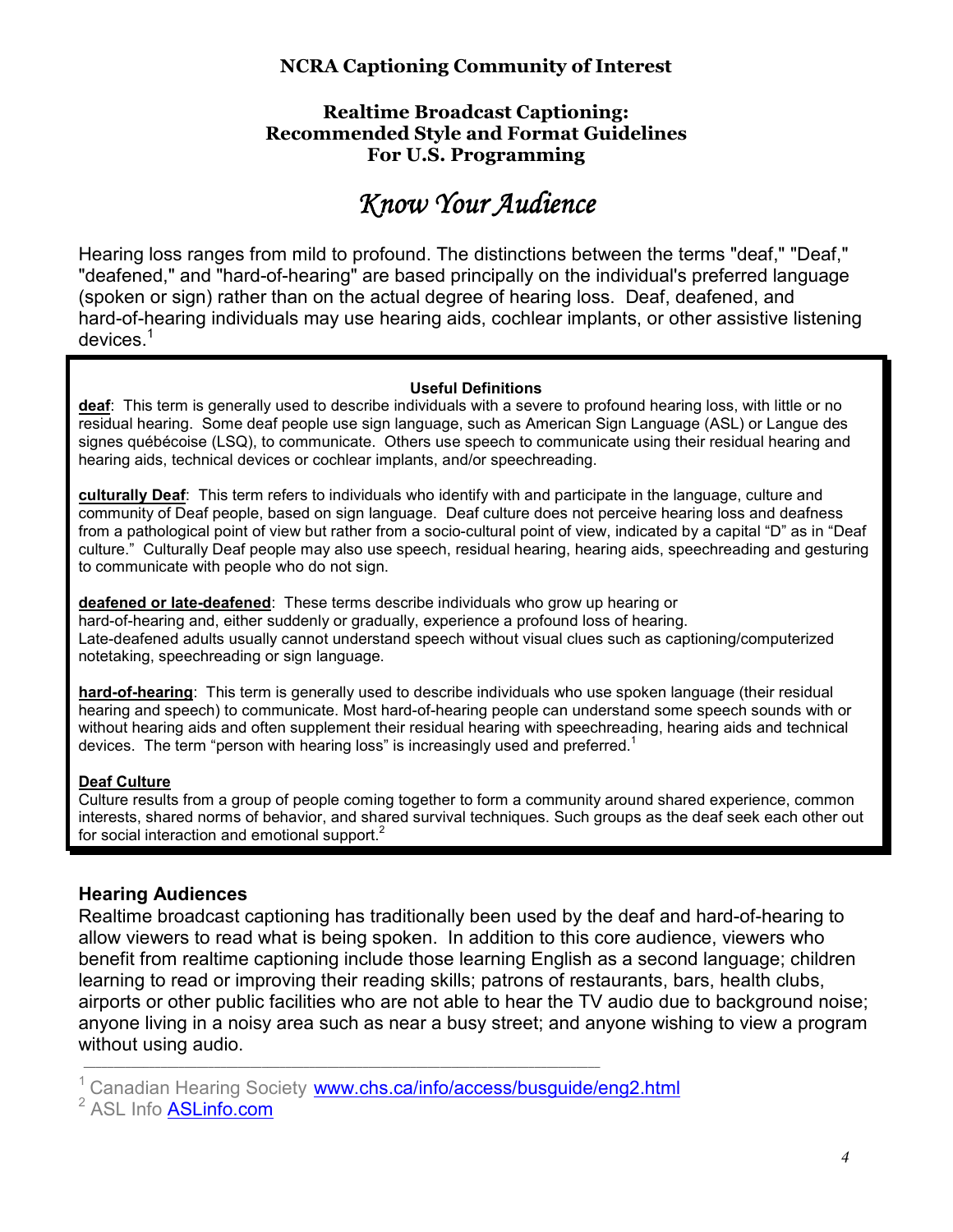#### **Realtime Broadcast Captioning: Recommended Style and Format Guidelines For U.S. Programming**

# *Hardware Hardware*

In addition to a desktop or notebook computer and a steno machine, a captioner will need a modem to caption broadcast programming. In order to communicate with a station's encoder, a 56k or lower speed external serial modem is recommended, such as a U.S. Robotics 33.6k Faxmodem. The baud rate must be bumped down to 1200 or 2400 in Windows Modem and Phone options or in the captioning software modem settings. Advanced settings should be set to the following:

Data Bits: 8 Parity: None Stop Bits: 1 Modulation: Standard

If instructed, some encoders require the following settings:

Data Bits: 7 Parity: Odd Stop Bits: 1 Modulation: Standard

Although USB external modems are available, it is not recommended that they be used. Likewise, an external serial modem connected via serial to USB adaptor may cause problems with some software. Check with your software vendor for specific recommendations. The majority of computers manufactured today do not have serial ports. Therefore, it may be necessary to have one or two ports installed, one for your writer and one for the modem. A PCMCIA card, such as the Socket Serial I/O Card or Dual Ports Card, or a docking station may be used with notebook computers to add a serial port to the configuration.

Internal modems may be used as a backup measure; however, it is not recommended for everyday captioning, especially for audio-only programming, because the captioner does not have the benefit of flashing lights to indicate connectivity.

Due to ever-changing technology, slower external modems may be difficult to find. There are distributors that sell them new, used, and refurbished. An Internet search or a trip to your local electronics store may be sufficient. eBay, or other online auction sites, is another viable option. Internet encoders eventually will eliminate the need for modems; however, unless and until broadcasters switch their system setups, modems are here to stay.

A captioner's office should also include backup power in the event of a power outage. All necessary captioning components should be plugged into the device. A couple of examples of recommended backup power sources are APC Back-UPS or a generator. A captioner can expect backup power to last from ten minutes to an hour or more, enough time to secure coverage for the remainder of a program.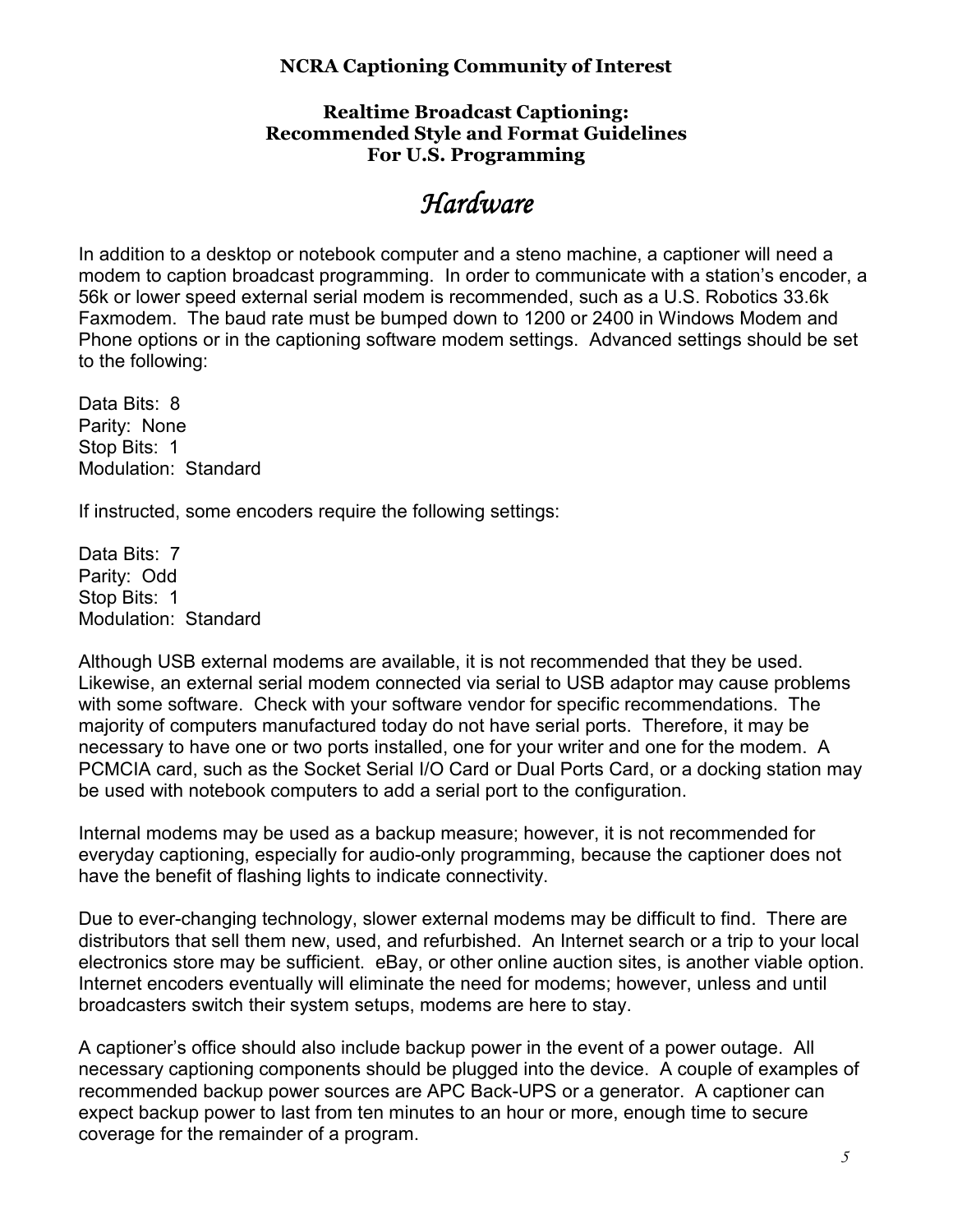#### **Realtime Broadcast Captioning: Recommended Style and Format Guidelines For U.S. Programming**

It is recommended but not necessary to have two television sets, one with the captions turned on and one with the captions turned off. This setup will allow the captioner to view any graphics, open captions, Chyrons, etc., that may be blocked by the closed captions. One of the sets should have a headphone jack and necessary connections for cable and/or satellite inputs/outputs.

Oftentimes, a captioner may have to caption a program out of his or her viewing market. A listen-only number will be provided. The captioner will need an audio system connected to a landline with a headphone jack. Depending on the audio system chosen, an amplifier, stereo receiver, or equalizer may be necessary. The following are some of the audio systems available on the market:

Gentner Hybrid Coupler (requires amplifier) (no longer manufactured) CircuitWerkes TelTap Comrex Telephone Coupler TCB-1 Phone Amplifying System such as HelloDirect or Plantronics Marantz PMD201 Cassette Recorder Corded Phone with Headset

Depending on the company or companies a captioner obtains work from, an office setup may include one or all of the following video sources:

**Cable** Digital Cable Small Satellite Dish Big Satellite Dish

Finally, a good, quality set of headphones is essential to a captioner's office setup. Depending on the audio system selected, an adaptor may be necessary for the correct headphone jack size.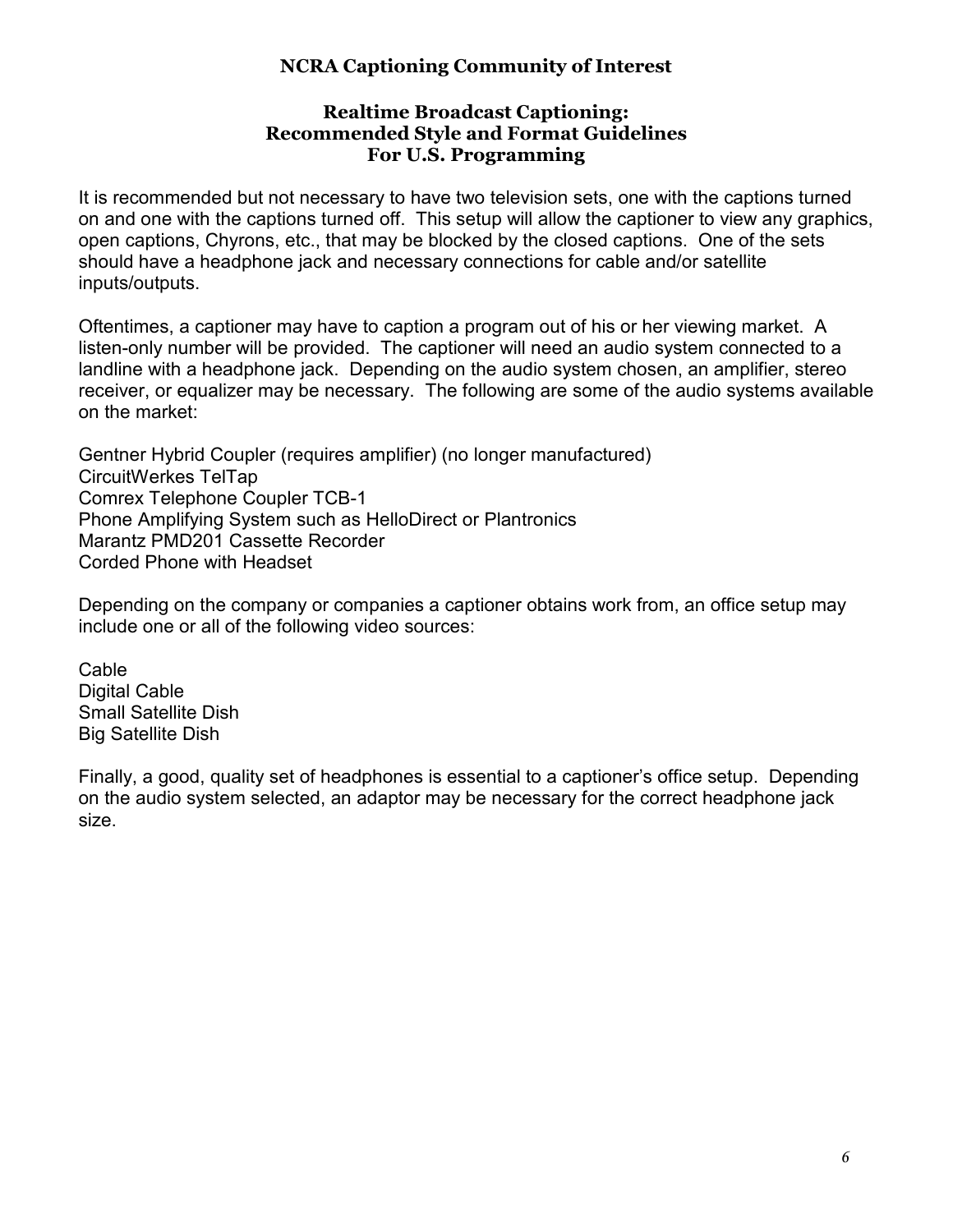#### **Realtime Broadcast Captioning: Recommended Style and Format Guidelines For U.S. Programming**

# *Captioning Definitions Captioning*

**Online (realtime) captioning** is used primarily for live broadcasts, such as news, entertainment programs and sporting events. This style of captioning requires a skilled steno machine writer or voicewriter with a Total Accuracy Rate of over 98% and may be performed at speeds up to and possibly exceeding 300 wpm.

**Off-line (pop-on) captioning** is used primarily for movies or episodic productions where turnaround times or delivery schedules allow. This style of captioning is more laborious and requires anywhere from eight to ten hours to produce one hour of off-line captioning. This allows for synchronizing the captions with time code and for extensive editing of the script.

**Post Display (3-line roll-up)** is a style of captioning that is being utilized more and more by broadcasters and production houses in order to facilitate fast turnaround delivery schedules without compromising the accuracy or presentation of the closed captioning. Post Display is done in an off-line captioning environment having the captioner produce a caption file from a recording of the program. A caption facilitator then dials in to the broadcaster's encoder and audio coupler and coordinates the sending of the caption file with the VTR operator and creates a captioned sub master.

**Timed Roll-up** is used for pre-taped programming. These captions can be timed to be synchronized with the audio portion of a program.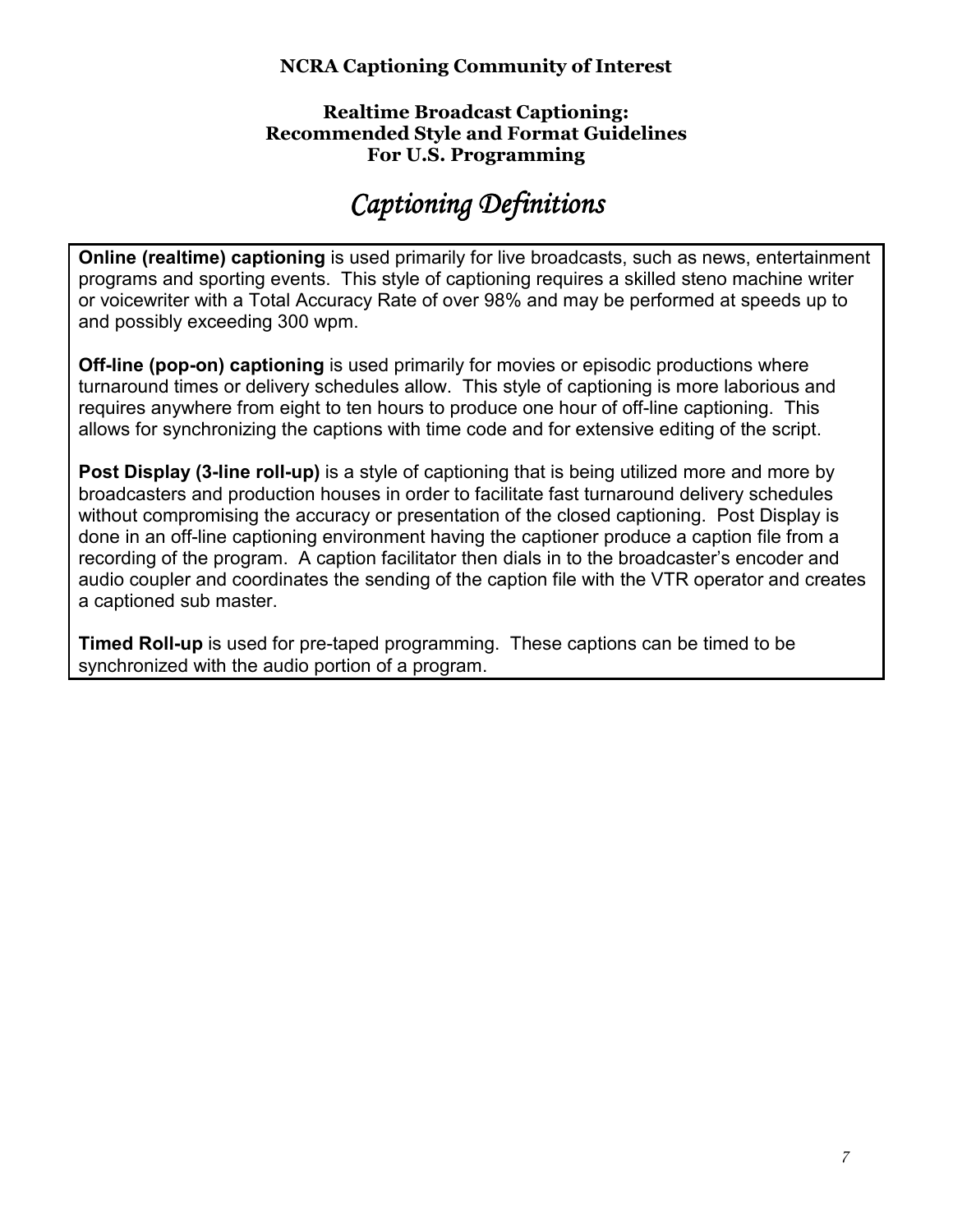#### **Realtime Broadcast Captioning: Recommended Style and Format Guidelines For U.S. Programming**

# *Slang/Poor Grammar Grammar*

In captioning, it is acceptable to write slang or poor grammar, and it is sometimes even necessary in order to truly convey the flavor or what has been said. However, it is possible to overdo it, writing every instance of poor grammar or lazy speech. For example, "gonna" vs. "going to," "runnin'" vs. "running," and "shouldn't of" vs. "shouldn't have."

It is common to write what you hear when captioning song lyrics, particularly rap or hip-hop, where you will often hear things such as "doin'," "workin," etc. In this case, writing what you hear helps convey the flavor of the lyrics.

Some captioning companies have written guidelines to help the captioner with these decisions. It is best to check with your captioning company for guidance.

# *Personal Views Personal*

As the captioner your duty is to caption what is said, editing where necessary for clarity, translation, or brevity. While you may hear something during a broadcast that offends you or that you personally disagree with, it still remains your duty to caption what is said. For example, if you are captioning a political roundtable talk show, and the person speaking has political views that differ from yours, it is not acceptable to edit or drop any of his remarks where your opinion differs from his. Likewise, if someone uses a word in a way that offends you, such as "God" or "Lord" used as an exclamation, or furthermore uses acceptable language that might be considered offensive, such as "ass" or "jackass," it again is not acceptable to edit or drop this word.

Again, it is recommended that you check with your captioning company for guidance.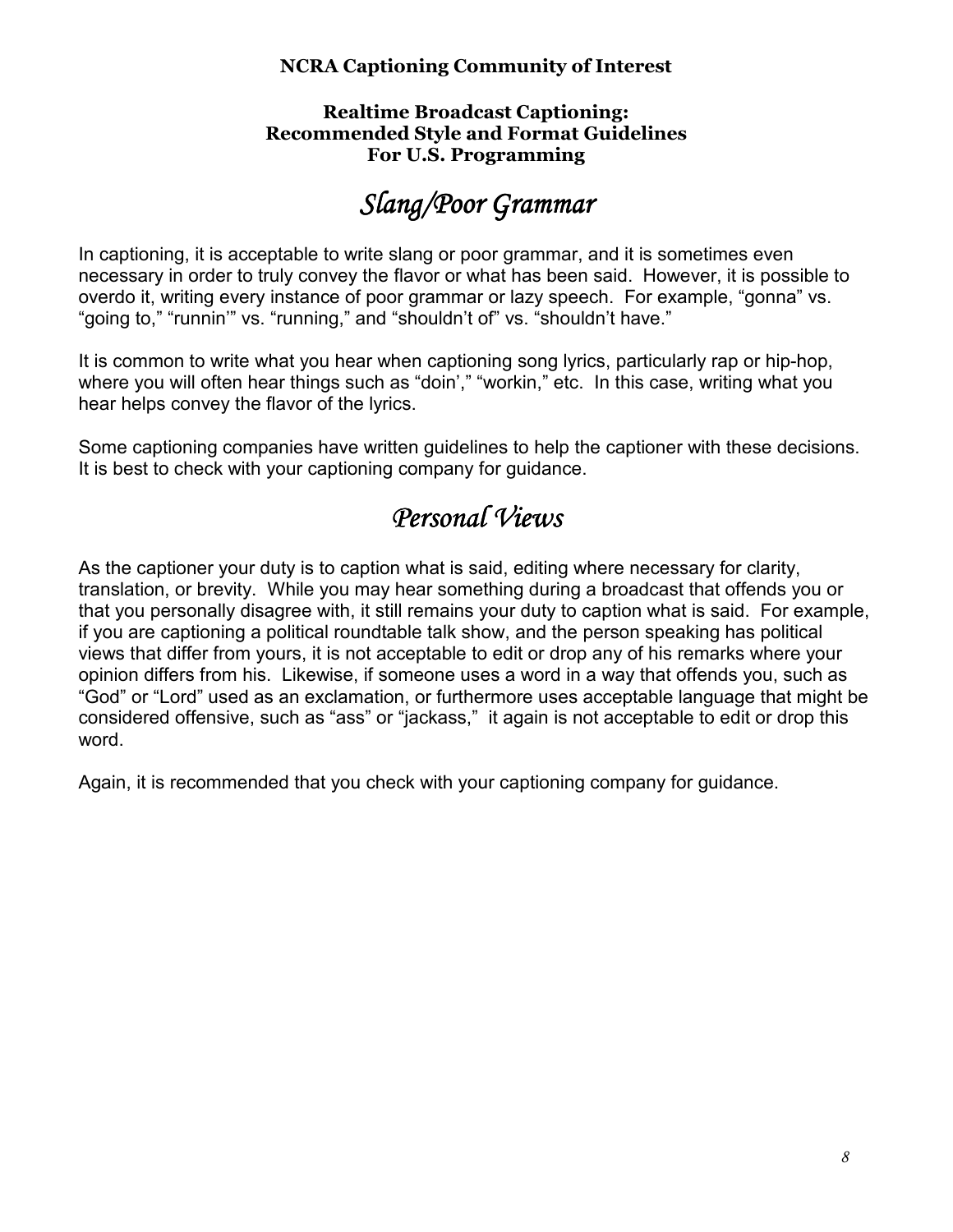#### **Realtime Broadcast Captioning: Recommended Style and Format Guidelines For U.S. Programming**

# *Troubleshooting Troubleshooting*

Scenario #1: Hardware – Steno Machine to Computer: You don't have power to your writer or you are not receiving steno to the computer.

- Look upstream from your writer. Is the steno machine on? Is it plugged in? Is the power strip on? Has your power supply died or your battery run down? Do you have power to the wall outlet?
- Look downstream from your writer. Is the port on your writer working? How about the cable, any damage? Is your writer in realtime mode? Pins in good shape? Is your RT cable seated properly and tight? Is your computer port working? Do you know which COM port you're using?
- Is your port replicator working? Is it plugged in? Does it have a reset function? Is the port replicator cable in good working order? How about the port on the replicator?
- Are you using a PCMCIA serial card? Are the drivers installed? What COM port are you using? Is your computer seeing the device? Are the connection points well seated and tight? Do you have any reason to question that PCMCIA slot?
- Is your wireless device working? Are the drivers installed? Are you using the assigned USB port? Is the computer seeing the device? Is that USB port working? Are other wireless devices being used: Pocket PC, Palm Pilot, cell phone?

Scenario #2: Modem issues:

You can't dial or your modem is not connecting.

- Look upstream from your modem. Is the modem plugged in? Is the cable in good shape? Is the modem turned on? Is the phone line plugged into both the modem and the wall jack? Are you sure the phone jack is working? Are you sure that you have phone service – is there a dial tone? Long distance service, too? Is there excessive noise on the line? Is the physical phone line in good shape, plastic end connected on both ends?
- Phone card charged with minutes? Phone card numbers valid and correctly dialed? Did you add commas as a pause when needed? An issue with the number string in your phone book? Phone card company still honoring your card? Are you dialing from a phone that requires you to dial an 8 or 9 to get an outside line? Have you tried 10-10 numbers?
- Is there an encoder compatibility issue? Does the encoder answer the call from your modem? Is your modem initializing/talking to the encoder? Are your send/receive lights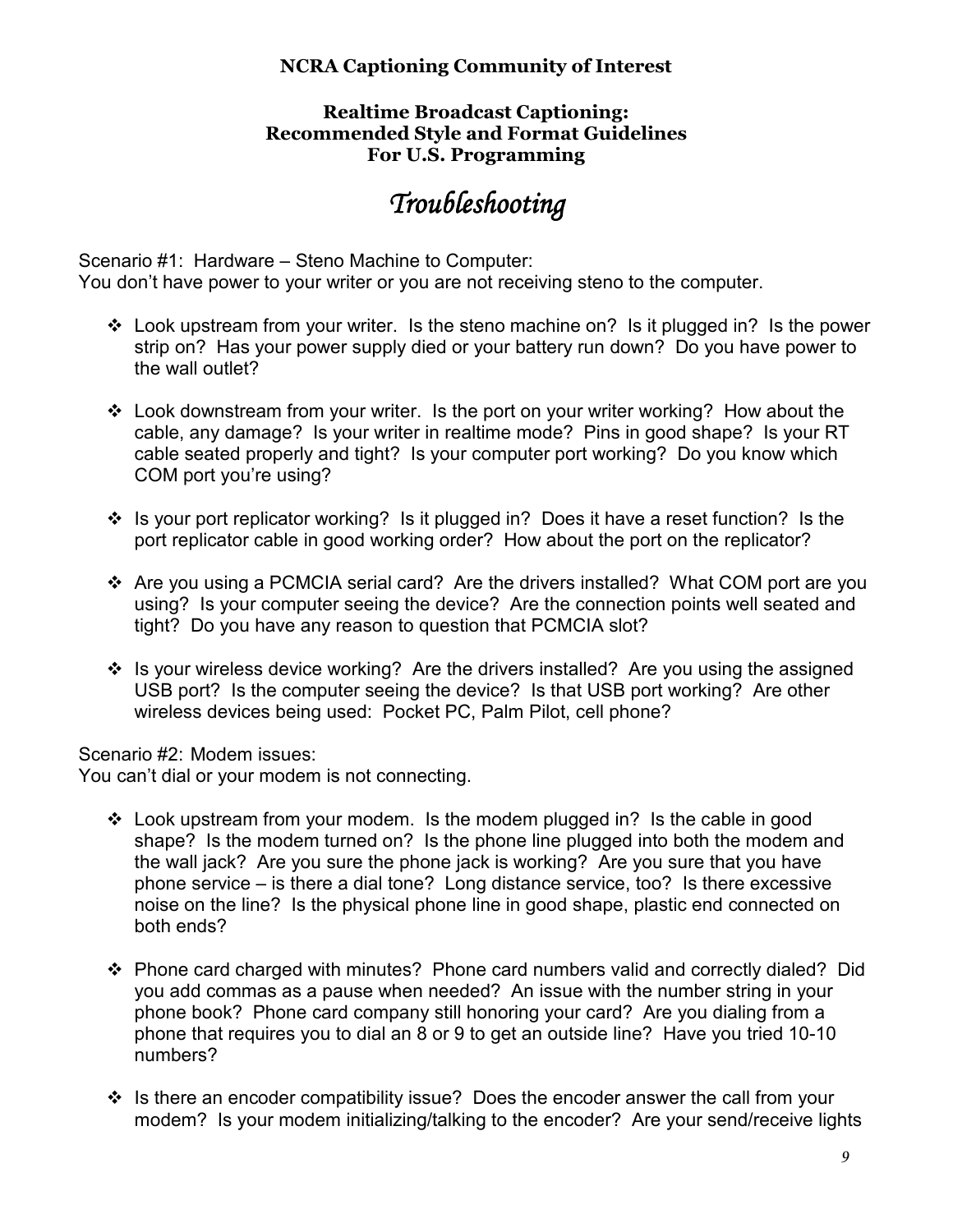#### **Realtime Broadcast Captioning: Recommended Style and Format Guidelines For U.S. Programming**

flashing? Do you have send/receive lights on your modem? Does resetting or turning the modem off and then on again resolve the issue? Are the "handshake" tones normal? Does your backup modem work? Do other captioners have the same issue on the same station?

- Look downstream from your modem. Is the modem connected to your computer? Check the cable/cord. Is the modem itself working? Lights on? Internal vs. external? Do you need to disable a modem if you have multiple modems on your computer? Are you trying to use a USB connection/converter? Do you know which COM port is assigned to which modem? Does the computer recognize the modem? Are the modem drivers loaded? Can you ping the modem? Does the software recognize the modem? Are the modem speed settings in your software and the modem speed settings in Windows conflicting? Are you getting a dial tone while in your software? Do you have the correct modem selected in your software? Do you have the proper or a compatible encoder selected in your software settings? Is there a parity issue?

Scenario #3: Modem issues:

You can't stay connected to the encoder.

- Look downstream from your phone jack. Is there excessive noise on the line? Rain, flooding or other weather issues? Construction or phone line work going on nearby? Have you changed carriers? Is it an issue with how the carrier is routing your call?
- If using a phone card, is the company still honoring your card? Are they monitoring for non-permitted usage? Is your long distance carrier doing the same? Did you pay your phone bill on time?
- Look upstream from your phone jack. Is your jack in good shape? How about the phone line between your indoor jack to the phone company's equipment? Does the RJ-11 (plastic phone end) connector seat properly and snuggly? Is the phone line from the jack to the modem in working order? Is there an encoder compatibility issue? (See Scenario #2 for further compatibility questions.)
- If you have call waiting, voice mail messaging, or other services on your data line, have you disabled them?
- Do you have the correct encoder selected in your software? Is there a parity issue with data transfer speed, flow control, protocols, compression or modulation?

# Scenario #4: Modem issues:

Master Control is seeing either no captions, garbled captions or captions are freezing, spitting or hanging up.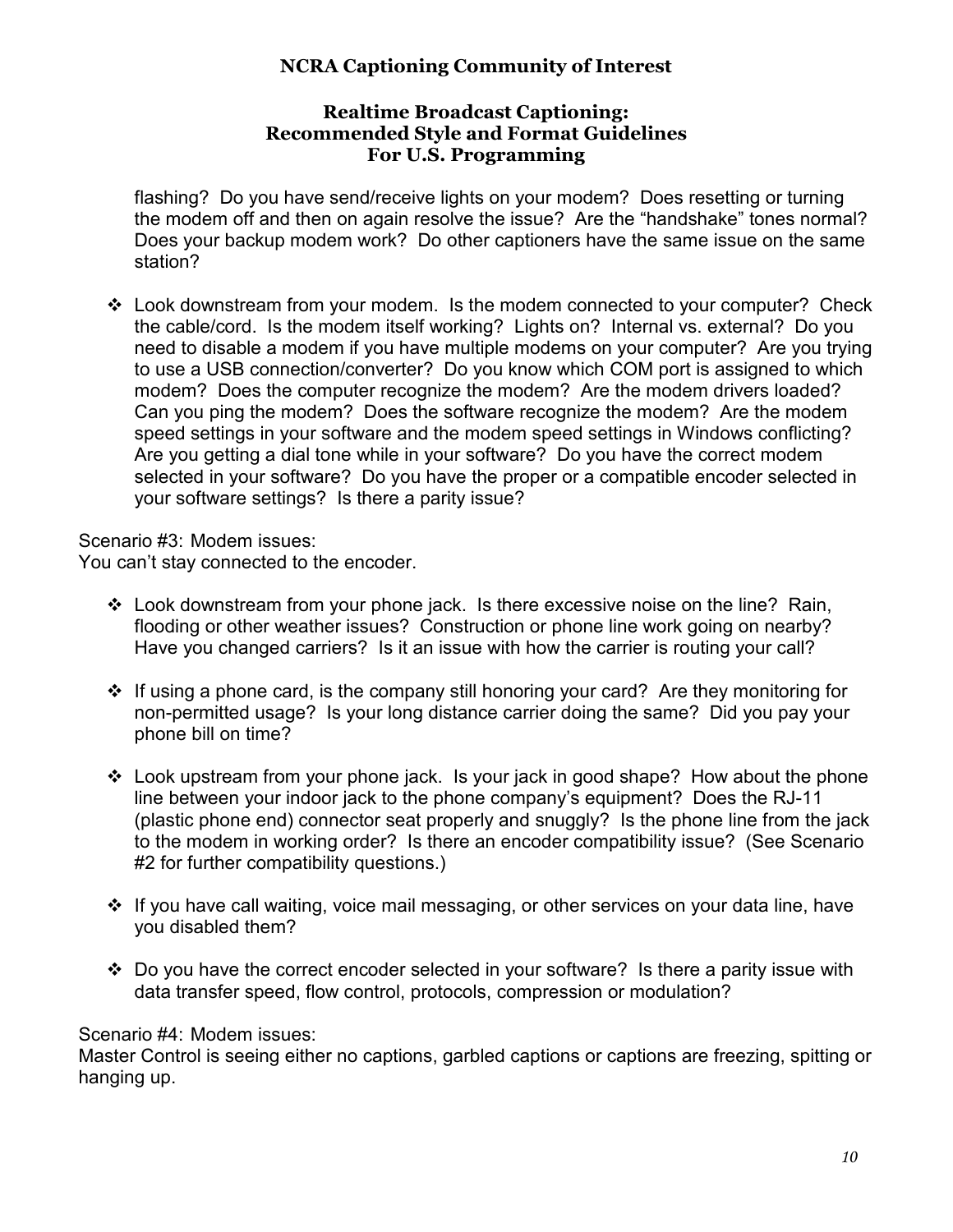#### **Realtime Broadcast Captioning: Recommended Style and Format Guidelines For U.S. Programming**

- Look downstream from your computer. Was your pre-air check successful? Are your captions clean in your preview window? Is there an issue with your software modem speed vs. modem speed setting in Windows? Are the send/receive lights indicating the captions are reaching the encoder? Did a blank-and-pass command correct the problem? Did resetting the encoder help? How about starting a new realtime file? Is there excessive noise on the line? Is there a compatibility issue between your modem and the encoder? Have you checked your parity settings and software encoder selection? Are other captioners having the same issues? Does your backup modem work?
- \* Are you able to see the program on your television and are the captions garbled on your TV screen?
- Look upstream from your computer. Is your writer trying to save blocks of strokes to RAM or a disk?
- Do you have programs running in the background screen savers, sleep mode, backup systems, antivirus programs, spyware, Internet?
- \* Is RAM on your computer's hard drive sufficient?

It is recommended that you keep important phone numbers at hand and/or programmed into your phone or cell phone, i.e., captioning software vendor support, captioning companies you provide services to, other captioners you can contact to relieve you if you cannot resolve technical issues, Master Control of stations you caption, computer manufacturer technical support, etc.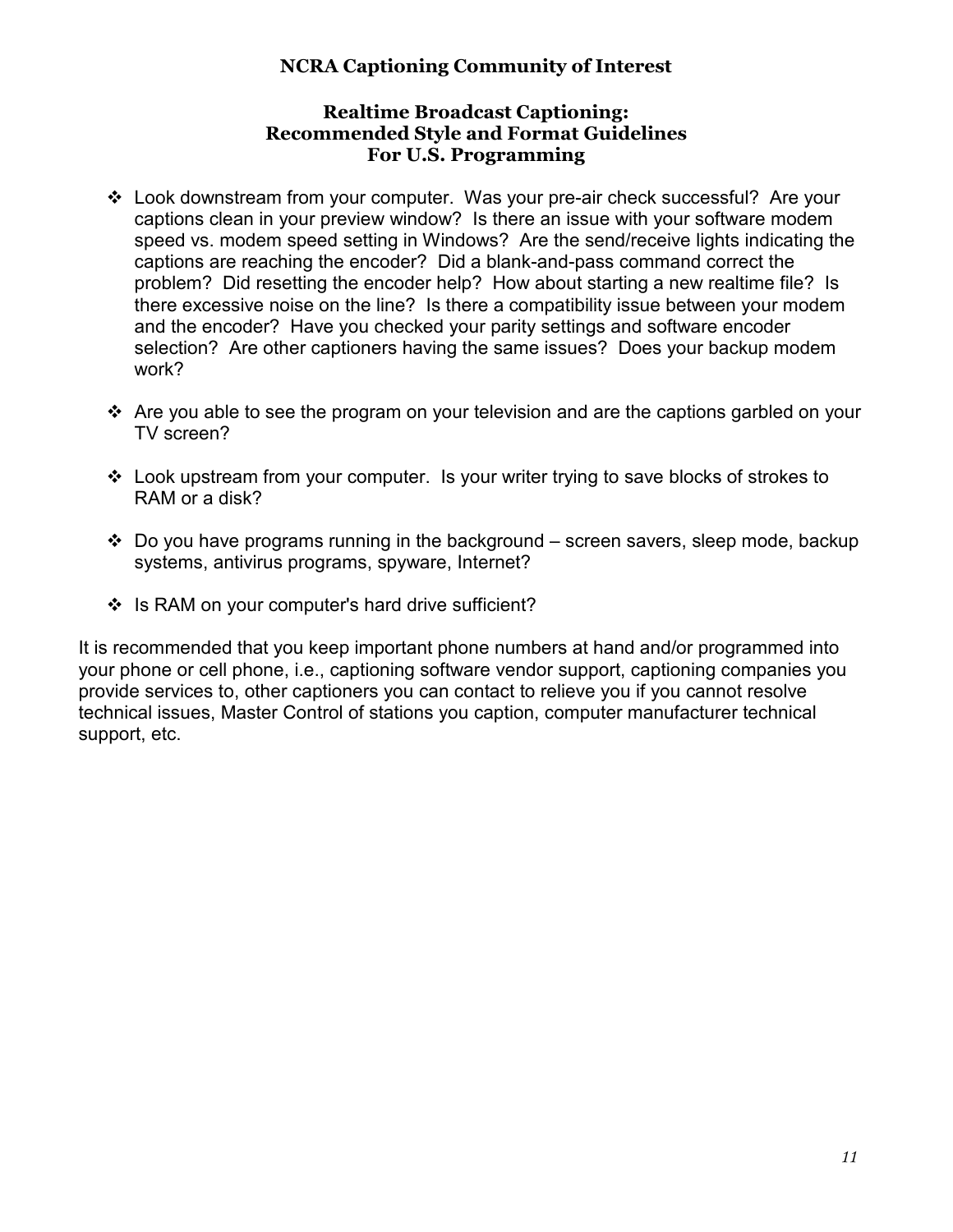#### **Realtime Broadcast Captioning: Recommended Style and Format Guidelines For U.S. Programming**

# *Realtime Skills for Captioning*

#### **Use Prefixes, Root Words and Suffixes**

The goal is to strive for clean, accurate captions with the confidence of one's dictionary and writing style. In order to achieve an over 99% accuracy rate, a good place to start is to examine one's steno theory and to modify it such that each and every stroke is uniquely defined. In other words, avoid using a single stroke in multiple circumstances. For example, if the stroke PWAOEU is defined as BUY, then avoid using that stroke as a prefix or suffix. Create a unique stroke to use in those situations. Likewise, a stroke such as OR should never be used as anything but the word OR. Adopting this philosophy will greatly reduce the risk for wordboundary issues.

Prefixes and suffixes play an enormous role in captioning. One of the first steps of transitioning from court reporter to realtime writer and/or captioner is distinguishing between prefixes and suffixes. Although one may encounter few word-boundary problems while court reporting, they seem to be ever present in captioning unless the necessary changes are made to one's writing.

Many court reporters use, for example, AOEU for both prefixes and suffixes and thought if they globaled the stroke with another stroke, all would be fine. Obviously, that is one of the great misconceptions of realtime writing. You cannot simply global your way out of any situation. Captioning is really about writing your way out of any situation, using prefixes, root words, suffixes, special characters such as the delete space and space functions, as well as fingerspelling.

# **Conflicts**

Before Computer-Aided Transcription (CAT) was invented, court reporters rarely concerned themselves with conflicts. It was up to the typist to know the correct spelling based on the context of the sentence. However, with the advent of CAT, most software vendors have created artificial intelligence to assist the court reporter in making guesses at selections or displaying both/all options to be chosen during the editing process. While this is extremely innovative and convenient, it is frankly not good enough for captioners to rely on. Therefore, it is important to resolve all conflicts. Of course, we know about the obvious conflicts like BREAK and BRAKE, but we must also consider conflicts that are created from misstrokes as well as stacking. For example, **TPHR** could be IN, FROM, or THERE. It will likely become necessary for a captioner to change strokes learned early on to resolve these types of conflicts. For example, a common misstroke of **WHR** (WHETHER) for **WH** (WHEN) could be resolved by writing out **WHEN** (WHEPB) and defining **WH** as WHETHER. Stacking presents a whole new set of problems. **THAS** (THAT IS) is a very common stack for –**S THAT** as in HATS THAT (HAT THAT IS). A solution would be to define **THAS** as –**S THAT**. Keep in mind, when you write realtime at high rates of speed, your stacking may increase.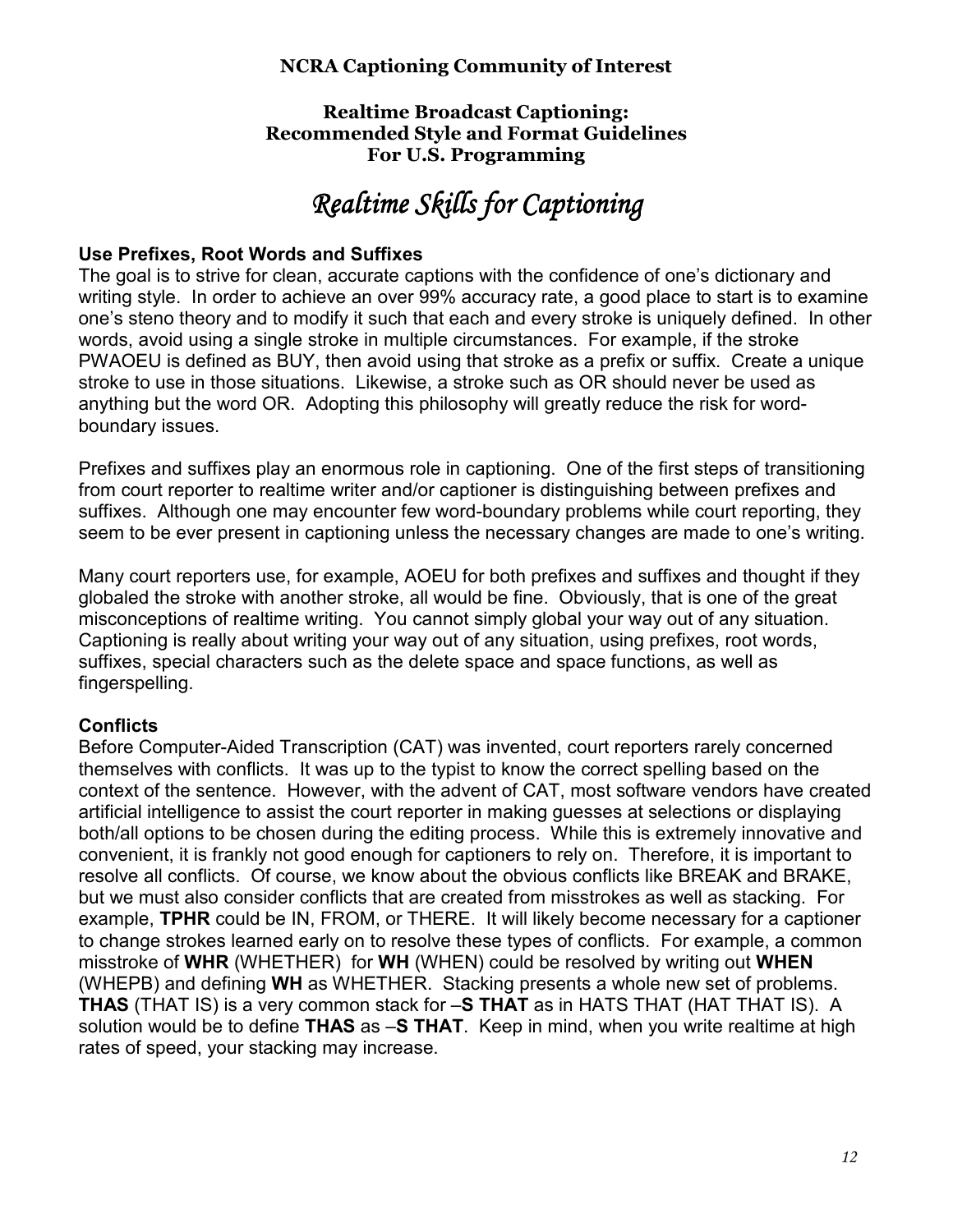#### **Realtime Broadcast Captioning: Recommended Style and Format Guidelines For U.S. Programming**

#### **Limit Briefs and Phrases**

The next step to achieving the necessary accuracy rate is to limit the use of briefs and phrases thereby writing them out. Instead of **SAF** for SATISFY, either write it out or insert an asterisk into the original stroke. The asterisk, while foreign to many court reporters, can be a valuable tool in realtime. If you find it awkward to stroke the asterisk within another stroke, use the *half tap* method. To use the same example, stroke **SAF** and, while holding down the keys, simply reach over with your index finger to the asterisk key and press it down. After some practice, it will come more naturally, but there are some strokes where the index finger just isn't available and the *half tap* comes in handy. The primary reason to write out briefs and phrases is to avoid them appearing in a multistroke word if that word is either not in your dictionary or one of the strokes is misstroked. TETRACYCLINE could translate as AT THE TIME RA PSYCH LEAN. A much cleaner mistake would be TETRA PSYCHLINE (using a **RA** suffix and **LINE** suffix).

There is much controversy swirling around the field about briefs. Some writers believe briefing as much as possible will increase your speed. That general premise is indisputable on its face. However, others believe briefing as much as possible will not increase your accuracy as a captioner. If you strive to write 99% or better every day on any type of programming, it is the opinion of many seasoned captioners that a solid realtime theory devised of prefixes, suffixes, and root words is the best approach to consistent, accurate captions. One must *first* be *capable* of writing anything and everything without relying on briefs, artificial intelligence, or any other shortcut that may be invented in the next century. Once that happens, then briefs and some basic intelligence can be used as a tool, not a crutch.

#### **Know your Dictionary**

Changing your writing is only half the battle. It is imperative that you remember how you changed your writing. Make use of Post-It notes (or cheat sheets) anywhere and everywhere until you have memorized the new theory. Review transcripts and steno notes often for errors; keep lists of problem areas. Purge your dictionary of word-global entries; for example, if you have the word-global entry MARTIAL ARTS with the steno **PHAR/SHAUL**, which you have defined alone as MARSHALL, create a new and unique way to write MARTIAL, such as **PHAR/SHEUL, and delete the word-global (crutch) entry. Practice writing sentences with the** different MARSHALLS in them, including MARSHAL (**PHAR/SHAL**). Before you know it, you will "hear" MARTIAL instead of MARSHALL. It helps to visualize it.

It is important that you know what is in your dictionary. If a word or name is spoken and you are not confident it is in your dictionary, it is recommended you fingerspell the word until you can check your dictionary at a break. It is not recommended that you stroke words or names out in the hopes that they are in your dictionary.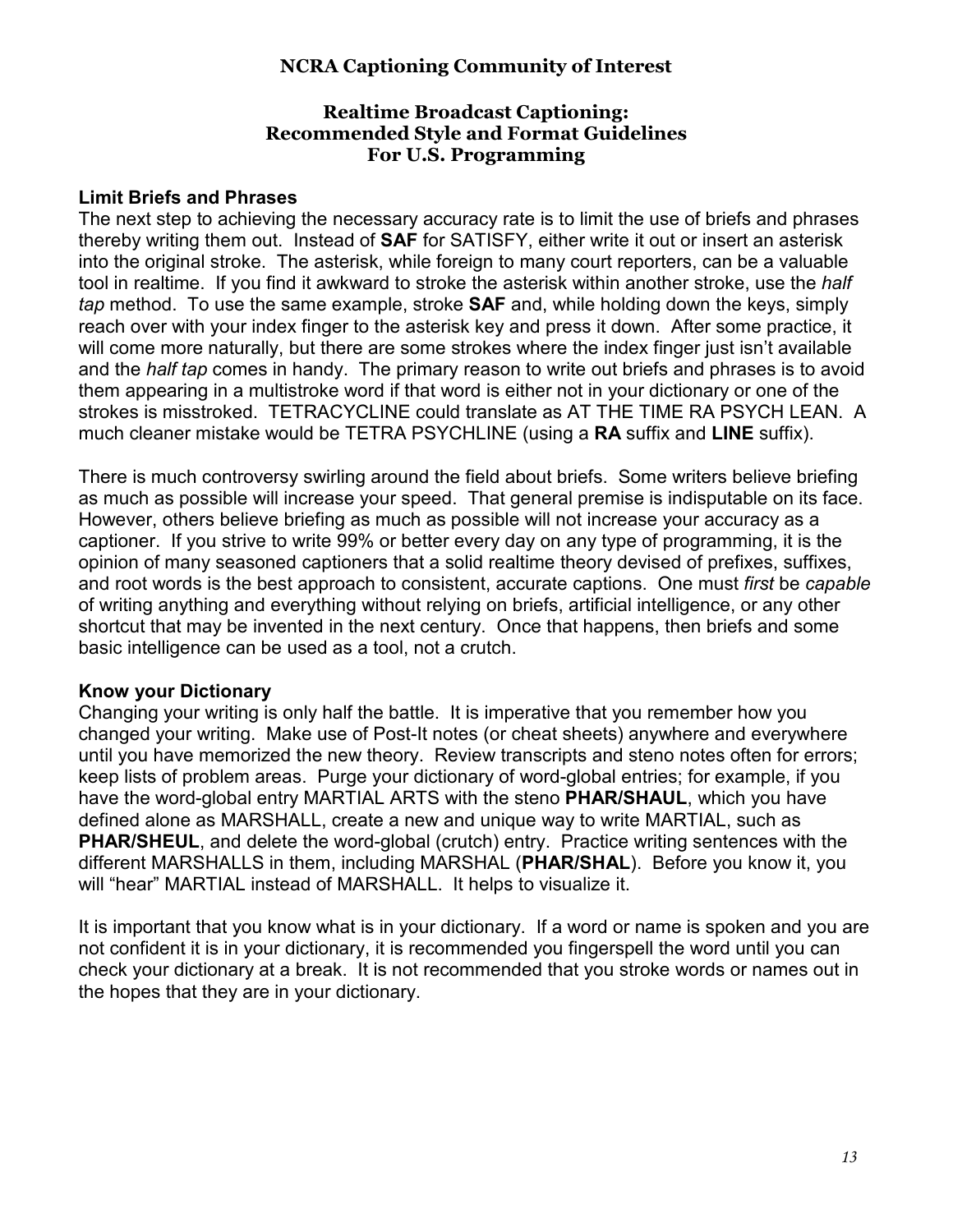#### **Realtime Broadcast Captioning: Recommended Style and Format Guidelines For U.S. Programming**

#### **Delete Space and Space**

Realtime writing requires the use of manually inserting a space and/or a delete space to achieve the desired result and to avoid word-boundary issues.

 That groundball play was the best we've seen in this game. [GROUND delete space BALL]

 He used a bass net to catch the fish. [BASS space NET; otherwise it may have translated as BASSINET]

#### **Root Words and Inflected Endings**

There exists a philosophy in captioning whereby coming back for inflected endings will decrease your chance for untranslates. Those inflected endings are -S, -D, and -G. The idea is that there is a better chance of a root word residing in your dictionary than there is that root word in the plural or past-tense form as well as any other suffix. While it may be easier to write the word STOPPING in one stroke, **STOP-G**, if you retrain yourself to always come back for the inflected ending, then it will pay off on the occasion when another word+inflected ending is not in your dictionary.

Another benefit of this principle is cleaner, more accurate captions. An example where coming back for inflected endings will result in cleaner captions is with the words MEAN, MEANS, MEANING, and MEANINGS if you attempt to write them all in one stroke. After all, wasn't that the goal in court reporting school? If you begin coming back for the inflected endings, you will decrease your chances to misstroke the intended word which resulted in one of the other words. Now, this means coming back twice for –INGS, **PHAOEPB/-G/-S**. That may seem burdensome, but after some time and practice, it's as easy to write as one stroke. That will allow you to reglobal –GS, which may be defined as –INGS, to simple –S, as many writers frequently misstroke plural –S with –GS.

Once you master this principle, you may begin to stroke some otherwise one-stroke names in two strokes, such as **SKWRAEUPL/-S** and **SKWROEPB/-S**, James and Jones respectively, which you will then need to add to your dictionary.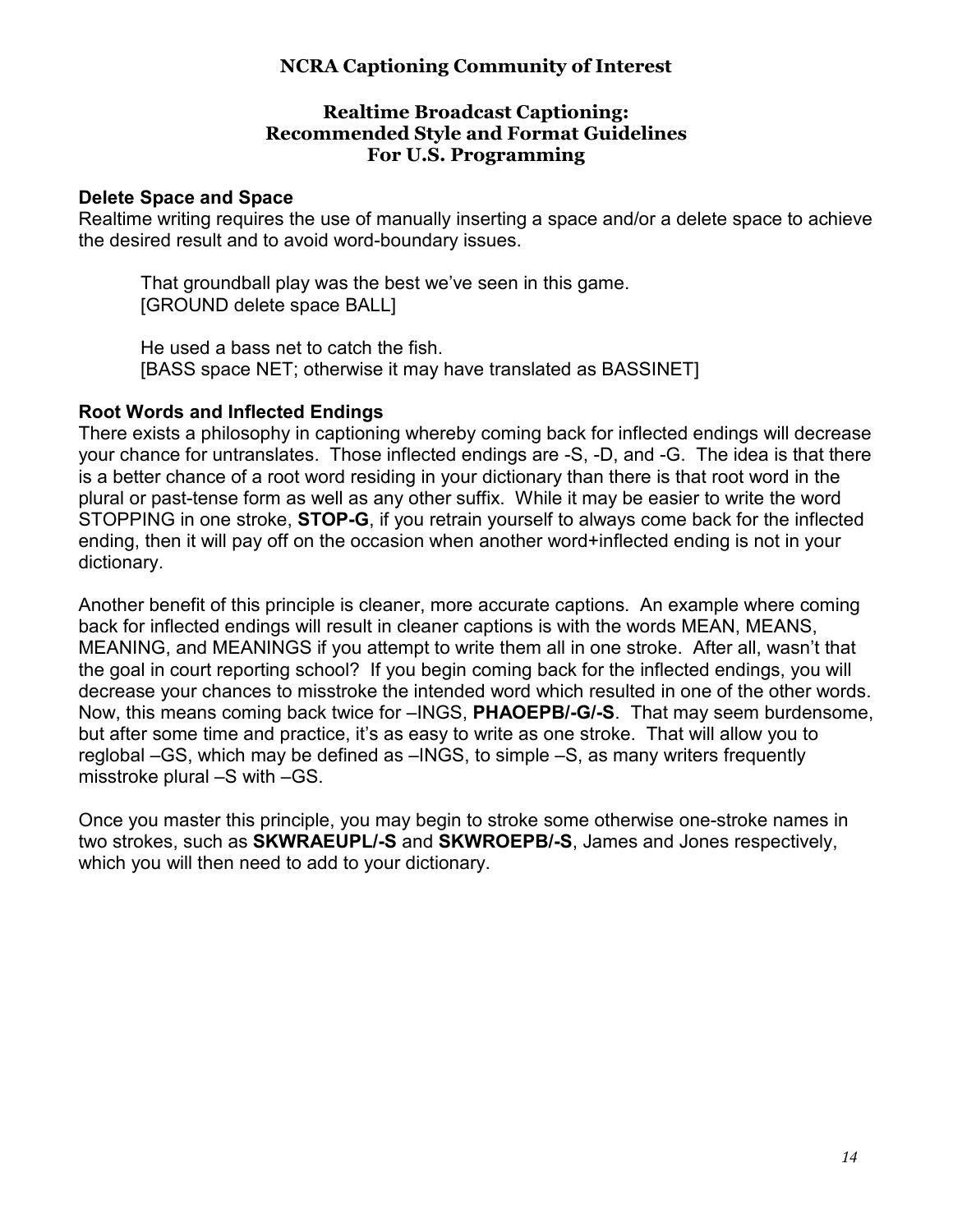#### **Realtime Broadcast Captioning: Recommended Style and Format Guidelines For U.S. Programming**

# *Dictionary Building*

Any and all information required for a captioning dictionary can be found by searching the Internet (www.google.com**, e.g.**). Or you can purchase dictionary building software: Dictionary Jumpstart 1-866-648-JUMP, www.dictionaryjumpstart.com, **OR** CATapult, www.CRRBooks.com.

After obtaining the following types of information, enter the names into a Captioning job dictionary or your main dictionary. Be sure to enter odd-spelling names together *and* to have a unique way of writing the odd part of the name (example: MARTHA STEWART  $\rightarrow$  **PHAR/THA**\* **STAOURT** can be globaled as MARTHA STEWART, and **STAO\*URT** can be globaled as STEWART to distinguish it from STUART. Or COURTENEY COX  $\rightarrow$  **KORT/TPH\*EU KOBGZ** can be globaled as COURTENEY COX, and **KOERT/TPH\*EU** can be globaled as COURTENEY to distinguish it from COURTNEY. When COURTENEY or MS. STEWART are mentioned without COX and MARTHA respectively, they need to be written the unique way to achieve the correct spelling.

- $\triangleright$  Animals, especially dog breeds
- $\triangleright$  Automobiles and motorcycle names (makes and models)
- $\triangleright$  CEOs of major corporations, especially those under indictment or involved in scandals
- $\triangleright$  Countries, continents, and major international cities
- Current administration, including President, First Lady, President's family members, Vice President, Vice President's family members, White House spokesman and cabinet members
- $\triangleright$  Election candidates, including unknown or unpopular Presidential candidates
- $\triangleright$  Fashion designers
- $\triangleright$  Flowers, plants, and trees
- $\triangleright$  Foods, herbs and spices, wines, liquors, and beverages
- $\triangleright$  Governors, mayors of major cities
- $\triangleright$  Holidays and holiday terms
- $\triangleright$  Hurricanes (past and present)
- $\triangleright$  List of major political figures
- $\triangleright$  Major U.S. counties
- Members of U.S. Congress and the Senate
- $\triangleright$  Notorious figures, such as serial killers and mobsters and people involved in political scandals
- $\triangleright$  Oceans, rivers, lakes, mountain ranges, islands, volcanoes, etc.
- $\triangleright$  Past and current U.S. Vice Presidents
- $\triangleright$  Past U.S. Presidents
- $\triangleright$  Professional sports team names, including mascots, venues, and team nicknames (enter in sports dictionary)
- $\triangleright$  Supreme Court justices
- $\triangleright$  Top entertainers (past and present), actors, musicians, TV personalities, models, reality TV "stars," comedians, popular TV shows and their characters, top movie titles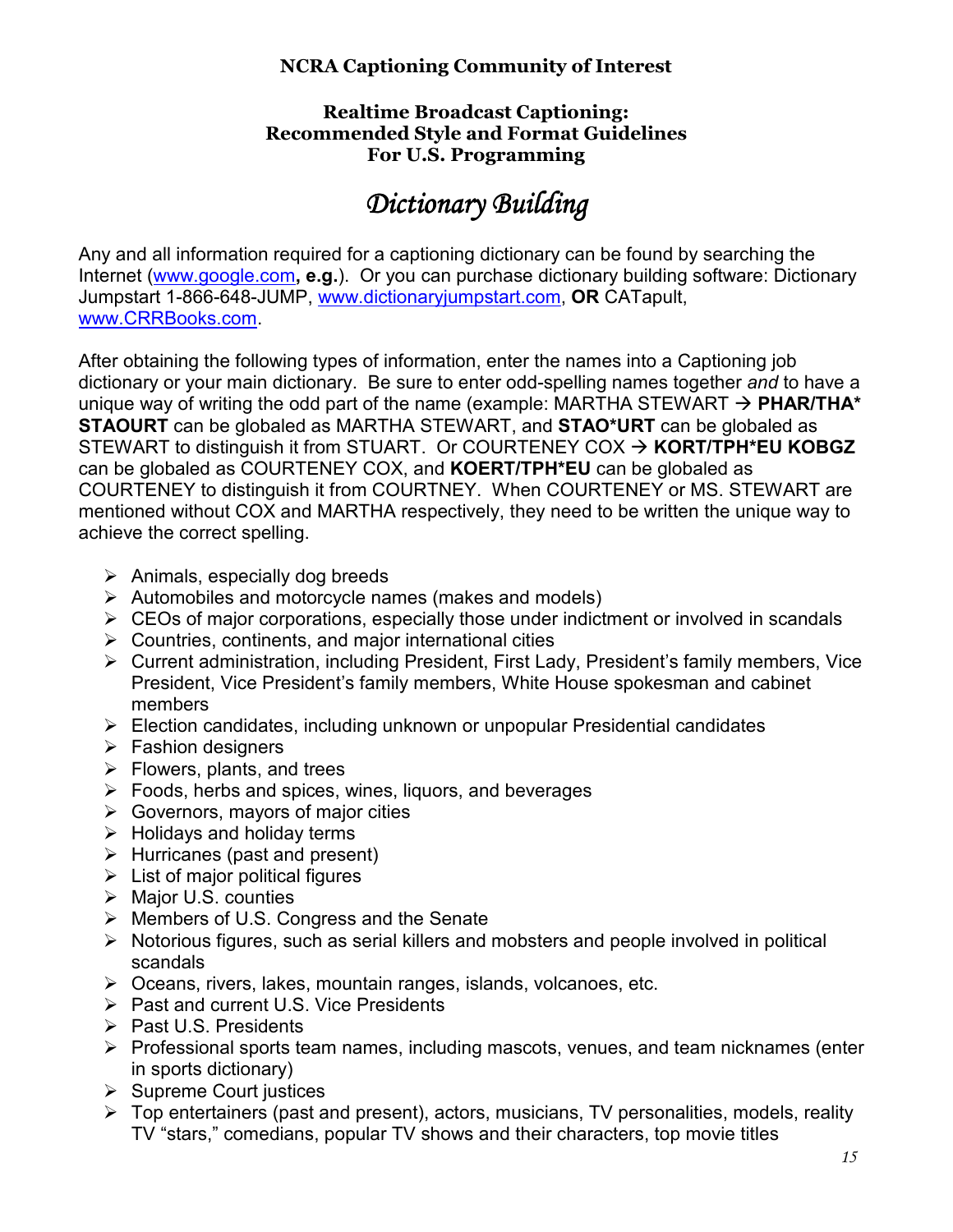#### **Realtime Broadcast Captioning: Recommended Style and Format Guidelines For U.S. Programming**

- Top professional sports figures (NBA, NFL, MLB, NHL, PGA, LPGA, NASCAR), including coaches, general managers, and owners (enter in sports dictionary)
- $\triangleright$  U.S. states and their major cities (need briefs for all the states)
- $\triangleright$  World leaders (past and present)
- $\triangleright$  Zodiac signs

While building your dictionary will take quite some time to complete, it is recommended you focus on modifying your steno theory first. After all, if you build your dictionary first and then change the way you write second, you will have no choice but to go back through your dictionary and change those entries you've recently entered. Making theory changes is the first step. Implementing the changes with consistency may take months or even years. Dictionary building is an ongoing process and ought to continue well after going on the air.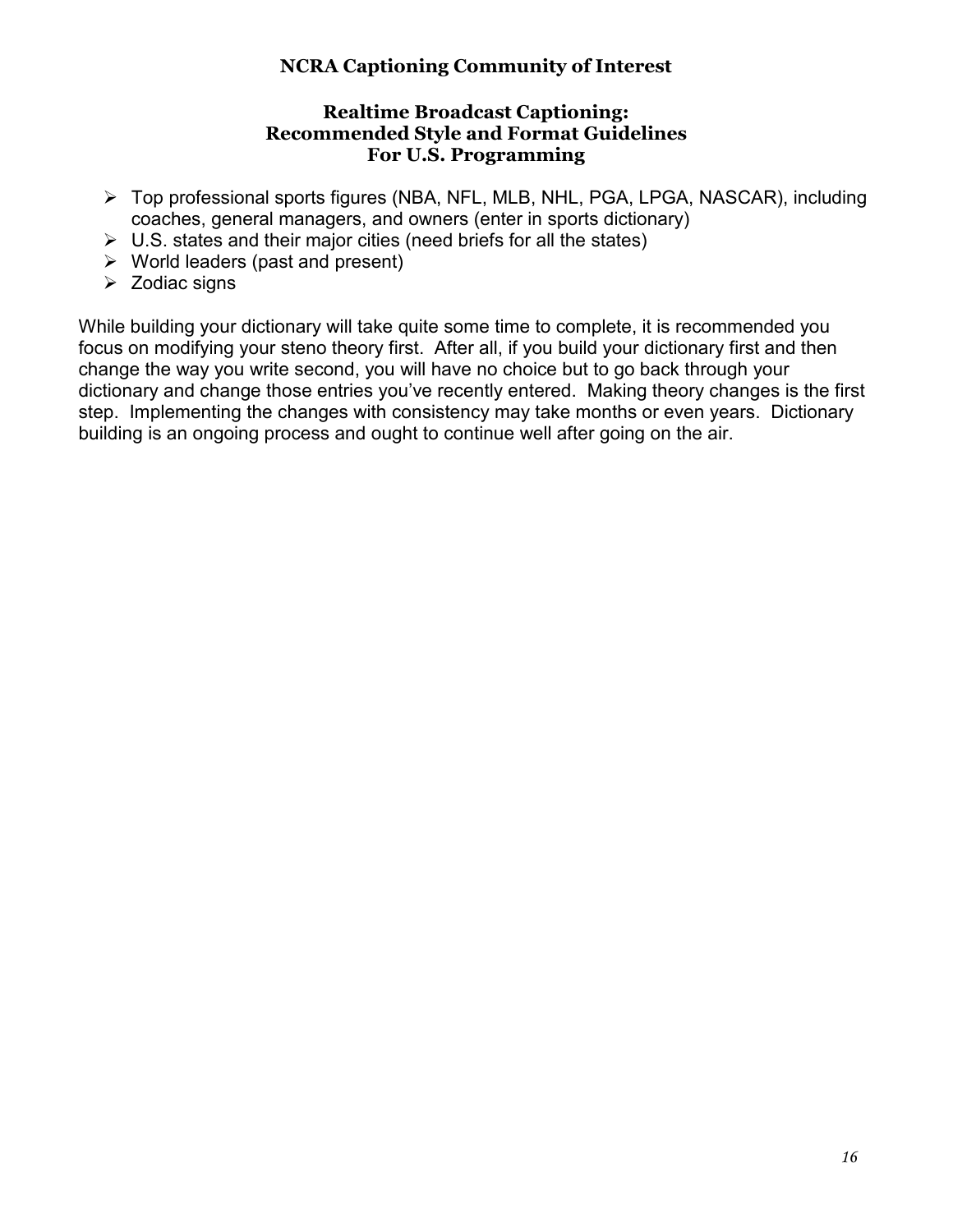#### **Realtime Broadcast Captioning: Recommended Style and Format Guidelines For U.S. Programming**

# **Obscenities and Sensitive Words**

# *WARNING: The following chapter contains obscene and offensive words. This is necessary to convey necessary information to captioners.*

#### **Obscenities Permitted on Some Shows**

Create an obscenities job dictionary and only load on certain shows, such as talk shows, music video channels, pay channels, etc. In your main dictionary, the steno for obscenities should be defined as a clean word and fingerspelled if used in a news report, for example.

| <b>Word</b>         | <b>Suggested Steno</b><br>in Obscenities<br>dict. | Steno In Main Dict. defined as                                                                                                                                 |
|---------------------|---------------------------------------------------|----------------------------------------------------------------------------------------------------------------------------------------------------------------|
| ass                 | A*RS                                              | AS, AE*US, A*S, 5-S, 5*S, 5EUS, 5E*US = as, as-, or -as                                                                                                        |
|                     |                                                   |                                                                                                                                                                |
| asses               | $A*RS-S$                                          | ASZ, AE*USZ, A*SZ, 5-SZ, 5*SZ, 5EUSZ, 5E*USZ = as, as- or -as                                                                                                  |
| bitch               | PW*EUFP                                           | PWEUFP, PWEUPBLG, PW*EUFP, PW*EUPBLG, 3WEU67, 3W*EU67,<br>PWAOEUFP, PWAOEUPBLG, PWAO*EUFP, PWAO*EUPBLG,<br>3WA0EU67, 3WA0*EU67, PWEUT/-FP, PWEUT/*-FP = bridge |
|                     |                                                   | (Add one-stroke entries as necessary e.g. PWEUFPS = bridges)                                                                                                   |
| bitches<br>bitching |                                                   |                                                                                                                                                                |
| boob                | PWAO*B                                            | PWAOB, PWAO*B, 3W50B, $3W50*B = Bob$                                                                                                                           |
| boobs               | PWAO*BS or /S                                     | PWAOBS, PWAO*BS, 3W50BS, 3W50*BS = bobs                                                                                                                        |
| cock                | N/A                                               | $KO*BG = cock$                                                                                                                                                 |
| cocks               |                                                   | KO*BG/S = cocks as in cocks a gun                                                                                                                              |
| (see pg. 35)        |                                                   | $KOBG = \text{cook}$<br>$KOBGS = \text{Cox}$                                                                                                                   |
|                     |                                                   | $KOBG/S = \textbf{cooks}$                                                                                                                                      |
| <b>Dick</b>         | N/A                                               | TKEUBG = Dick as in a name                                                                                                                                     |
|                     |                                                   | Use judgment; e.g., if KICK trans as DICK often, may need to write DICK<br>with asterisk                                                                       |
| fag                 | TPA*G                                             | TPAG, TPA*G, TPAEUG, TPA*EUG, 235G, 235*G, 235EUG, 235*EUG<br>= tag                                                                                            |
| fart                | TPA*RT                                            | TPART, TPA*RT, TPAEURT, TPA*EURT, 235R9, 235*R9 = part                                                                                                         |
|                     |                                                   | TPARTS, TPA*RTS, TPAEURTS, TPA*EURTS, 235R9S, 235*R9S =                                                                                                        |
| farts               | TPA*RTS or /S                                     | parts                                                                                                                                                          |
| gay                 | <b>TKPWA*EU</b>                                   | TKPWAEU, TKPWA*EU, 2K3W5EU, 2K3W5*EU = guy                                                                                                                     |
| gays                | TKPWA*EUS or /S                                   | TKPWAEUS, TKPWA*EUS, 2K3W5EUS, 2K3W5*EUS = guys                                                                                                                |
| hell                | HE*L                                              | $HEL = hel$ or held                                                                                                                                            |
| kike                | KAO*EUK                                           | KAOEUK, KAO*EUK, K50EUK, K50*EUK = kick                                                                                                                        |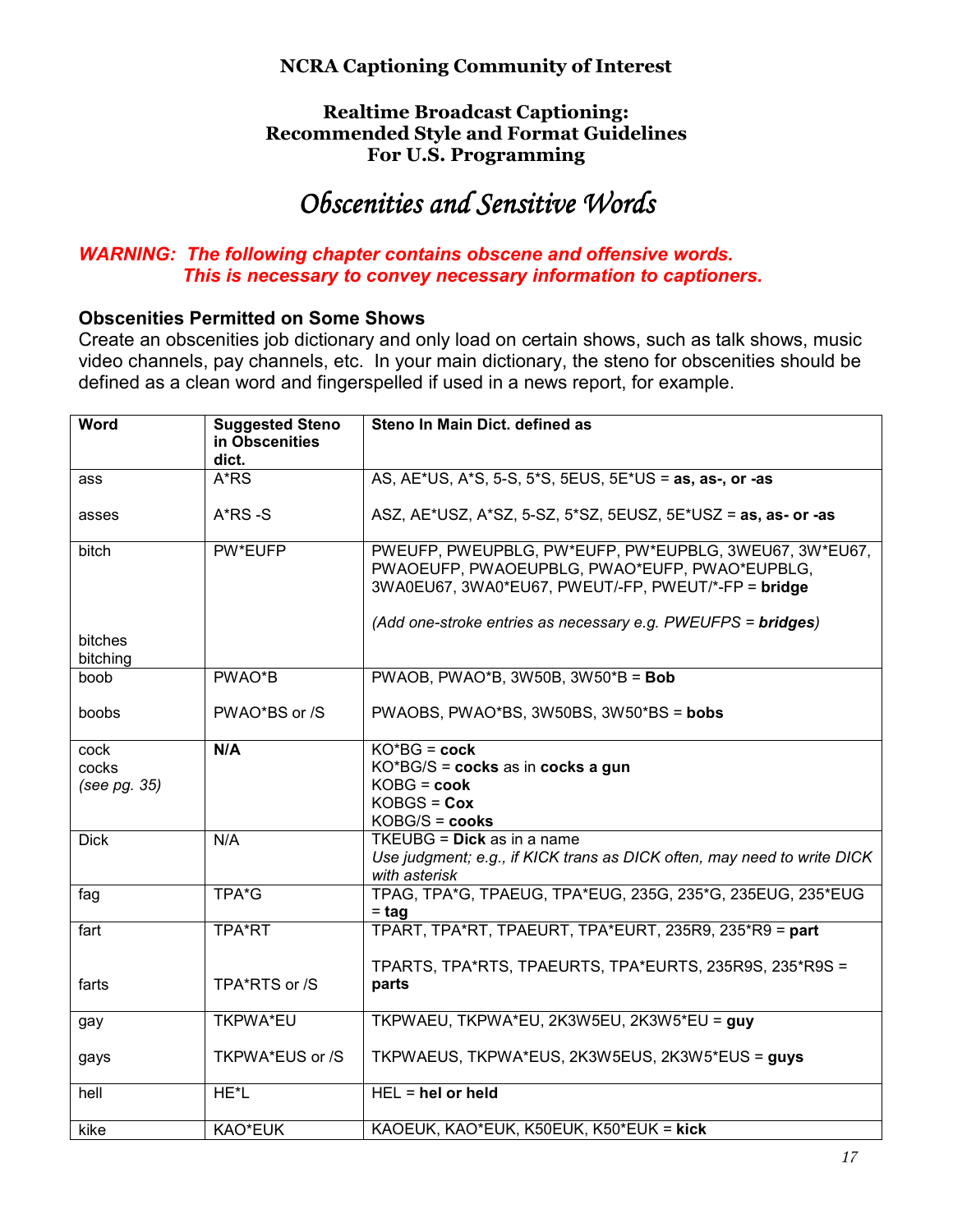#### **Realtime Broadcast Captioning: Recommended Style and Format Guidelines For U.S. Programming**

| nigger        | TPH*EUG/ER                    | TPHEUG/ER, THP*EUG/ER, 234*EUG/ER = finger<br>Note: check long vowel entries, can be entered as Niger |
|---------------|-------------------------------|-------------------------------------------------------------------------------------------------------|
| pee           | PAO*E                         | PAOE, PAO*E, 350E, 350*E = pea                                                                        |
| piss          | P*EUS                         | PEUS, P*EUS, PAOEUS, PAO*EUS, 3EUS, 3*EUS, 35EUS, 35*EUS =<br>miss or piece                           |
| pisses        | P*EUSZ                        | PEUSZ, P*EUSZ, PAOEUSZ, PAO*EUSZ, 3EUSZ, 3*EUSZ, 35EUSZ,<br>$35*$ EUSZ = misses or pieces             |
| poop          | PAO*P                         | PAOP, PAO*P, 3507, 350*7 = pop                                                                        |
| psychobitch   | SAOEUBG OE<br><b>PWEUFP</b>   | N/A                                                                                                   |
| psychobitches | SAOEUBG OF<br><b>PWEUFP/S</b> |                                                                                                       |
| punk-ass      | PUFRPBG/A*RS                  | N/A                                                                                                   |
| queer         | <b>KWAOER</b>                 | KWAOER, KWAO*ER, KW50*ER, KW50*ER = year                                                              |
| queers        | <b>KWAOERS</b>                | KWAOERS, KWAO*ERS, KW50*ERS, KW50*ERS = years                                                         |
| slut          | SHR*UT                        | SHRUT, SHR*UT, SHRAOUT, SHRAO*UT, 14RU9, 14R*U9, 14R50U9,<br>$14R50^*U9 =$ shut                       |
| tit           | N/A                           | $T^*EUT = \textbf{tit}$ as in tit for tat<br>$TEUT = tut$                                             |
| whore         | WHO*R                         | WHOR, WHO*R, HOR, HO*R = who or hour                                                                  |
| whores        | WHO*RS                        | WHORS, WHO*RS, HORS, HO*RS = whose or hours                                                           |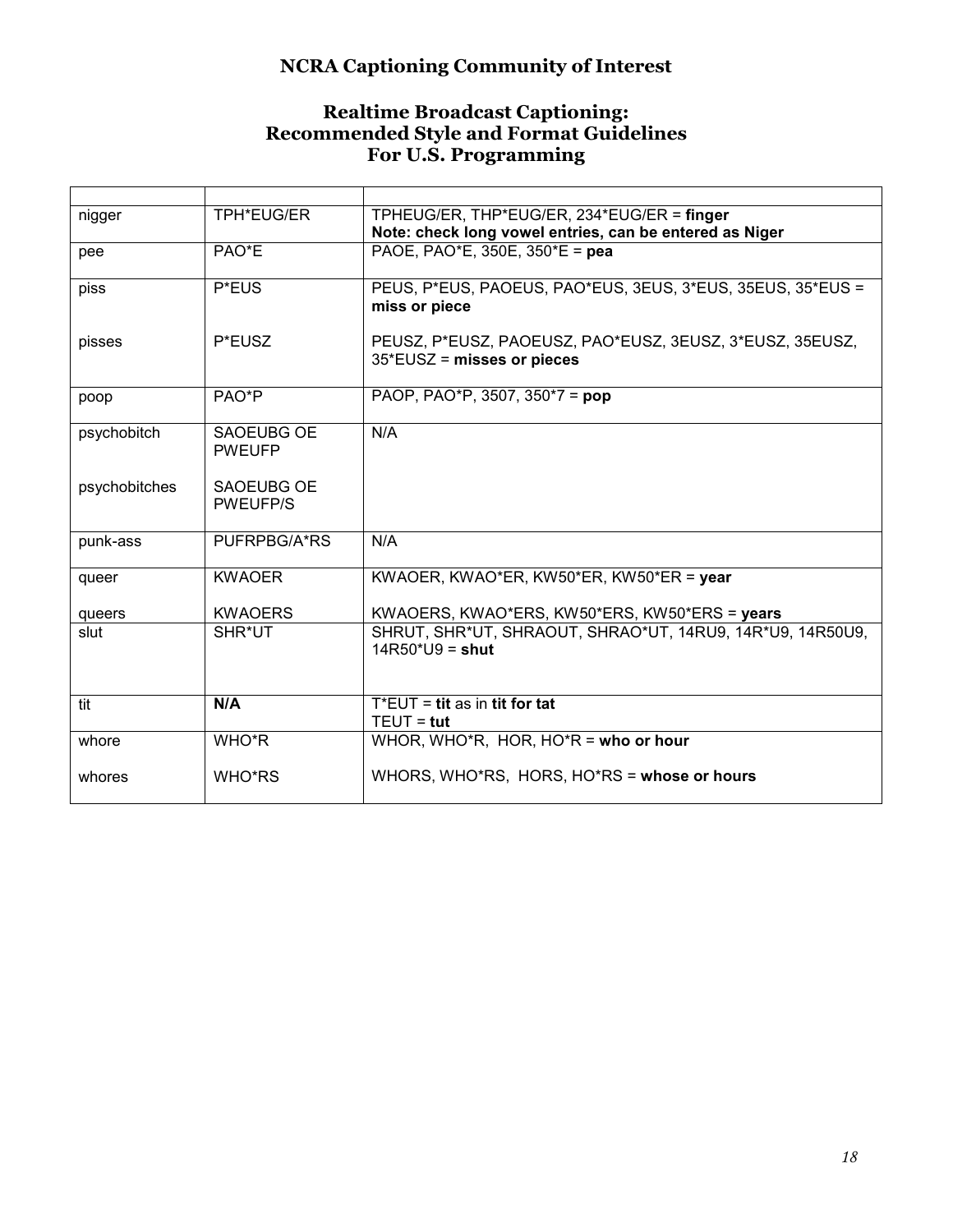#### **Realtime Broadcast Captioning: Recommended Style and Format Guidelines For U.S. Programming**

## **Obscenities Not Permitted Except Pay Channels**

You may create a separate obscenities dictionary for pay channels if you do such work, only loading such dictionary during pay-channel programming. These words should never appear on network television in the United States even if they are spoken unless the captioning company you are working for has a policy permitting it.

| <b>Word</b>  | Steno In Main Dict. defined as                                                                                                                                                                                                                               |
|--------------|--------------------------------------------------------------------------------------------------------------------------------------------------------------------------------------------------------------------------------------------------------------|
| cocksucker   | N/A                                                                                                                                                                                                                                                          |
| cunt         | KUPBT, K*UPBT, KUPBTS, K*UPBTS, KAOUPBT, KAO*UPBT, KAOUPBTS, KAO*UPBTS,<br>KAOUPBTSZ, KAO*UPBTSZ, KU7B9, K*U7B9, KU7B9S, K*U7B9S, KU7B9SZ, K*U7B9SZ =<br>can't                                                                                               |
| fuck         | TPUBG, TP*UBG, TPAOUBG, TPAO*UBG, 23UBG, 23*UBG, 2350UBG, 235*0UBG = truck                                                                                                                                                                                   |
| fucks        | TPUBGS, TP*UBGS, TPAOUBGS, TPAO*UBGS, 23UBGS, 23*UBGS, 2350UBGS,<br>235*0UBGS, TPUBGSZ, TP*UBGSZ, TPAOUBGSZ, TPAO*UBGSZ, 23UBGSZ, 23*UBGSZ,<br>2350UBGSZ, 235*0UBGSZ, TPUBGZ, TP*UBGZ, TPAOUBGZ, TPAO*UBGZ, 23UBGZ,<br>23*UBGZ, 2350UBGZ, 235*0UBGZ = trucks |
|              | TPUBGD, TP*UBGD, TPAOUBGD, TPAO*UBGD, 23UBGD, 23*UBGD, 2350UBGD,<br>$235*0UBGD = true$                                                                                                                                                                       |
| fucked       |                                                                                                                                                                                                                                                              |
| motherfucker | N/A                                                                                                                                                                                                                                                          |
| shit         | SHEUT, SH*EUT, SHAOEUT, SHEO*EUT, 14EU9, 14*EU9, 1450EU9, 1450*EU9 = shut                                                                                                                                                                                    |
| shits        | SHEUTS, SH*EUTS, SHAOEUTS, SHEO*EUTS, 14EU9S, 14*EU9S, 1450EU9S,<br>1450*EU9S, SHEUTSZ, SH*EUTSZ, SHAOEUTSZ, SHEO*EUTSZ, 14EU9SZ, 14*EU9SZ,<br>SHEUTZ, SH*EUTZ, SHAOEUTZ, SHEO*EUTZ, 1450EU9SZ, 14EU9Z, 14*EU9Z, 1450EU9Z<br>$=$ shut or shuts               |
| twat         | TWAT, TWAUT, TWA*T, TWA*UT, TWAEUT, TWA*EUT, 2W59, 2W5U9, 2W5*9, 2W5*UT,<br>2W5EU9, 2W5*EU9 = twas                                                                                                                                                           |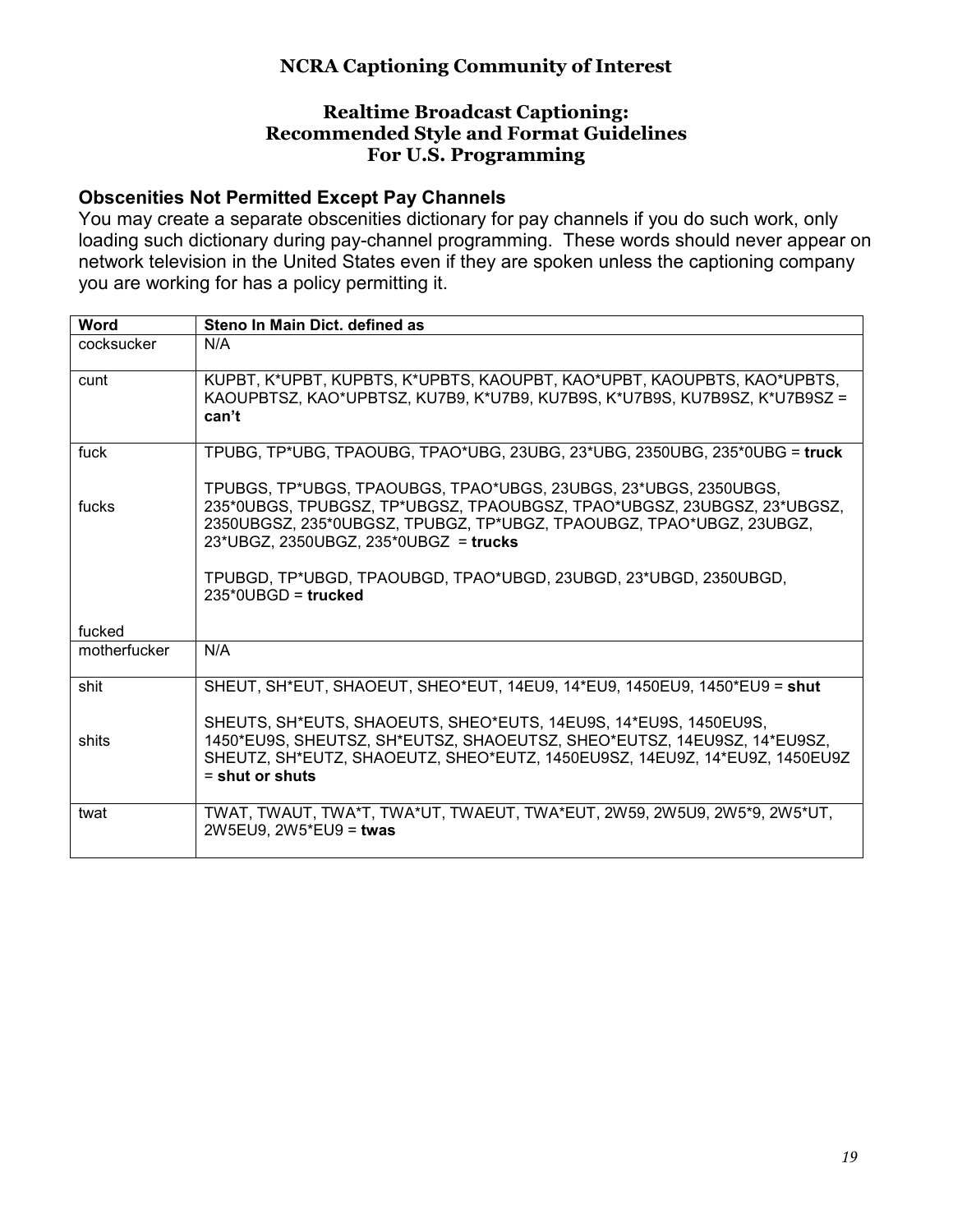#### **Realtime Broadcast Captioning: Recommended Style and Format Guidelines For U.S. Programming**

#### **Cock Words**

Many permitted words contain the word part "cock." You may enter the following words in dictionary both with asterisk in KOBG stroke and without:

Cockade Cock-a-doodle-doo Cock-a-hoop Cockaigne or Cockayne Cock-a-leekie Cockalorum Cockamamie or cockamamie Cock-and-bull story Cock-and-hen Cock-a-whoop Cockatoo **Cockatrice** Cock-beaded **Cockboat** Cock-brained **Cockchafer Cockcroft Cocked Cocker** Cockerel **Cockeve Cockeyed** Cock-feathered **Cockfight** cocking **Cockhorse Cockle** 

**Cocklebur Cockleshell Cockloft Cockney Cockneyism** Cock of the rock Cock of the wood **Cockpit Cockroach Cockscomb** Cock's-foot or cock's foot **Cockshut** Cockshy **Cockspur Cocksure** Cockswain (pronounced KOK/SIN) **Cocktail** Cock-tailed Cock-throttled Cock-up **Cocky Bibcock** Half-cocked Petcock Turkey-cock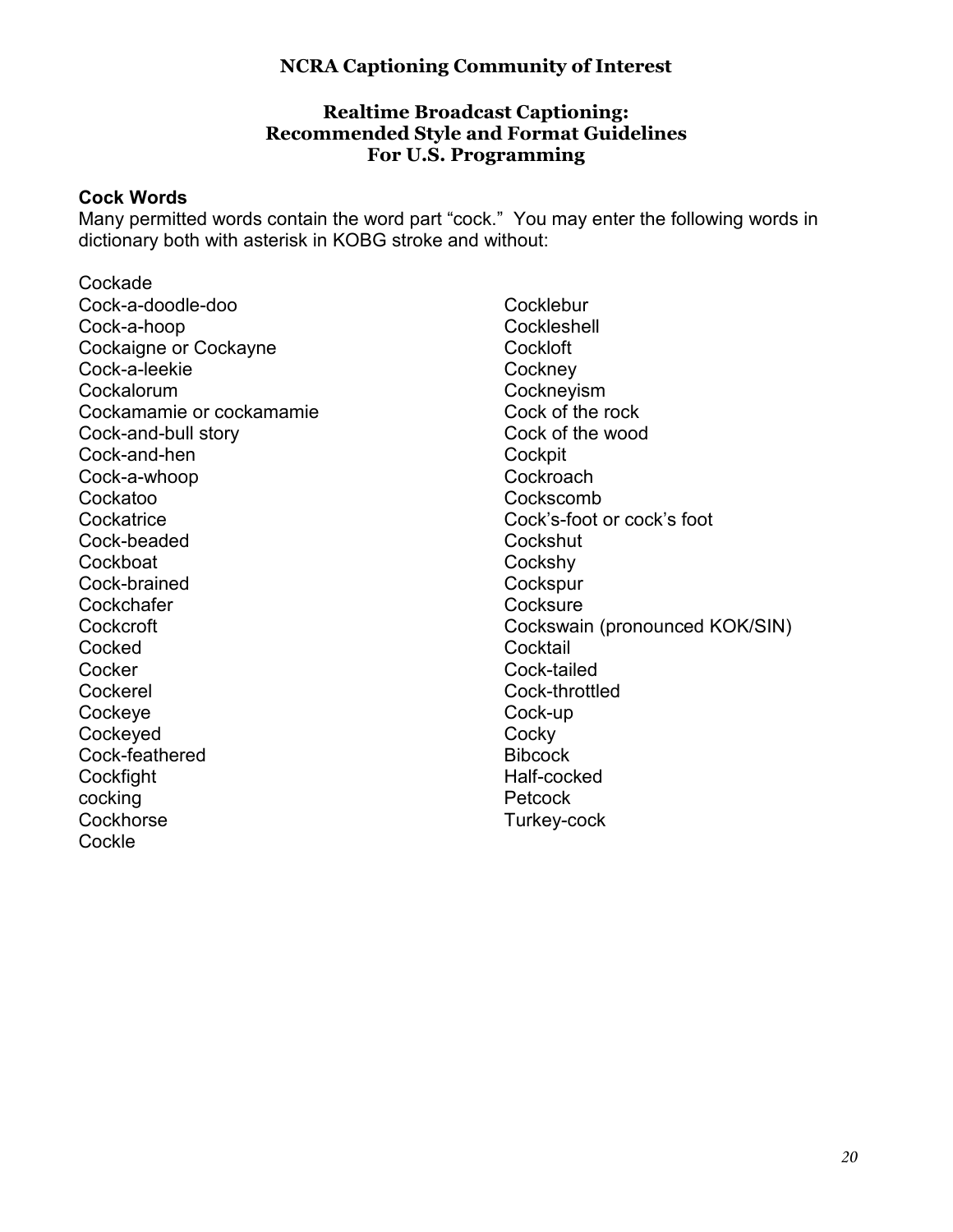#### **Realtime Broadcast Captioning: Recommended Style and Format Guidelines For U.S. Programming**

# *Parentheticals Parentheticals*

Parentheticals are commonplace in captioning and should be used to indicate non-verbal sounds that may or may not be apparent to the viewer. It is recommended that parentheticals be used sparingly. Parentheses ( ) are not used in captioning in the United States but replaced with the brackets [ ]. Although the following is a list of common parentheticals used in the industry, there are times when it becomes necessary for the captioner to manually insert a parenthetical. For example, if there are tires screeching in the background that does not have any bearing on the program, a captioner does not insert the parenthetical [ TIRES SCREECHING ]. However, if it is evident that the screeching of tires adds to the content, it is appropriate to insert the parenthetical.

Another common parenthetical is [ SPEAKING FOREIGN LANGUAGE ], which should be used when the captioner cannot with certainty identify the language being spoken.

Some companies use this style: **[ CHEERS AND APPLAUSE ]**  While others use this style: **[CHEERS AND APPLAUSE]** And others use this style (mainly Canada): **(cheers and applause)**  A parenthetical should appear on a new line by itself (exception: **[ BLEEP ]** and **[ INAUDIBLE ]**) No punctuation should appear inside or outside of the end bracket.

#### **Create briefs for some or all of the following common parentheticals and be prepared to write others not listed manually:**

| [(open bracket) and ] (closed bracket)                                                   | [LAUGHTER AND APPLAUSE]                                                                  |
|------------------------------------------------------------------------------------------|------------------------------------------------------------------------------------------|
| [ APPLAUSE ]                                                                             | [NO AUDIO] (used during technical difficulties)                                          |
| [ BELL RINGING ]                                                                         | [ PHONE RINGING ] or [ CELL PHONE RINGING ]                                              |
| [ BELL TOLLS ]                                                                           | [PLEASE STAND BY] (used to test with Master<br>Control or during technical difficulties) |
| [BLEEP]                                                                                  | [ SCREAMS ]                                                                              |
| [ BUZZER ]                                                                               | [ SINGING ]                                                                              |
| [ CHEERS ]                                                                               | [SIRENS]                                                                                 |
| [ CHEERS AND APPLAUSE ]                                                                  |                                                                                          |
| [ DING ]                                                                                 | [ SPEAKING FOREIGN LANGUAGE ]                                                            |
|                                                                                          | [ SPEAKING SPANISH ]                                                                     |
| [ INAUDIBLE ] or [ QUESTION INAUDIBLE ]<br>(used sparingly such as in press conferences) | [TALKING AT THE SAME TIME] (used only in<br>entertainment and talk shows)                |
| [ KNOCKING ]                                                                             |                                                                                          |
| [ LAUGHTER ]                                                                             | [WHISTLE ] (used in sports)                                                              |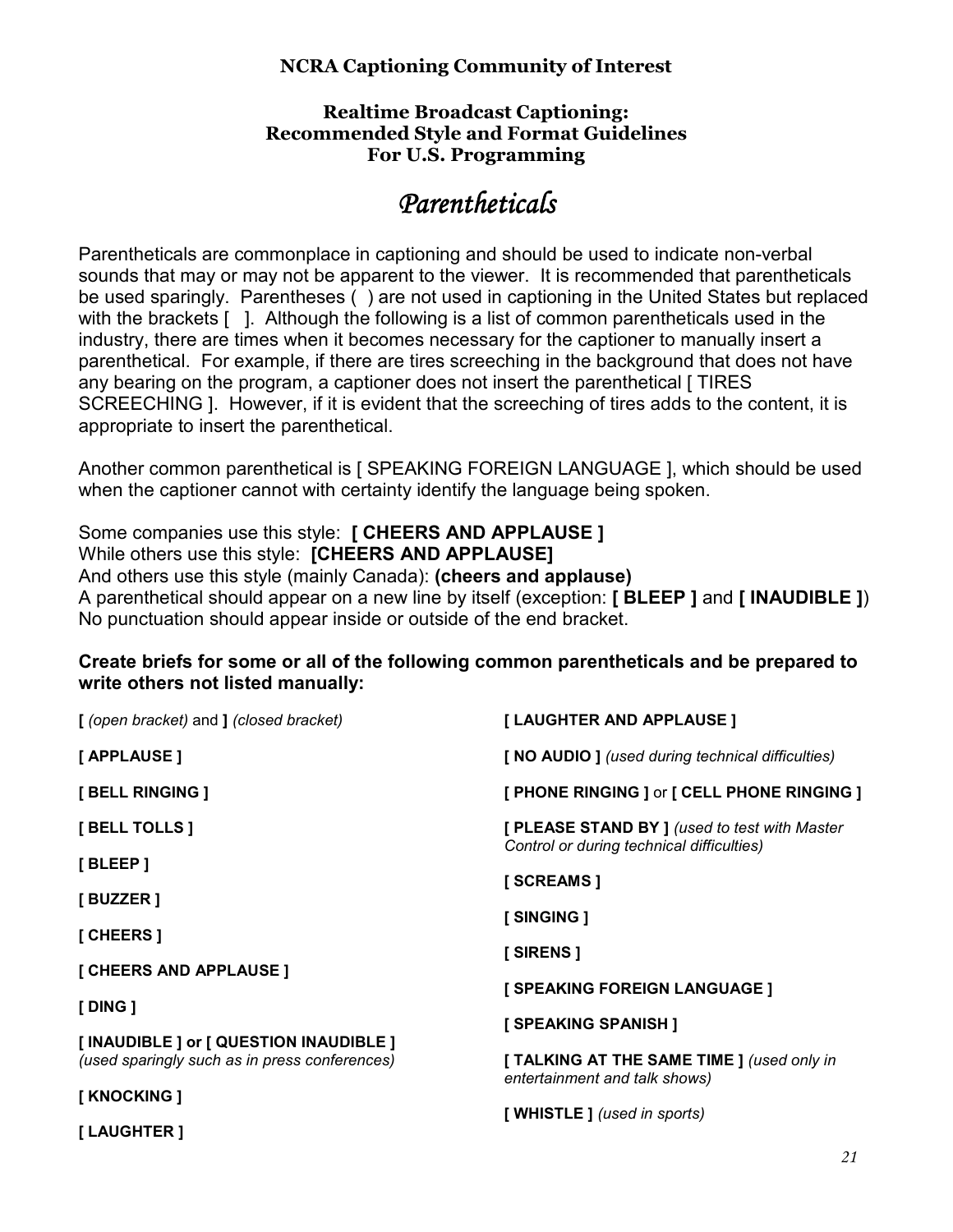#### **Realtime Broadcast Captioning: Recommended Style and Format Guidelines For U.S. Programming**

# *Phonetics Phonetics*

Captioners must turn the phonetics feature on in their captioning software. Check with your vendor regarding tweaking the default phonetics table to match your writing style. For example, a default table may contain the entry **-PBLG** = j. Some writers may use **-PBLG** for "TH" sounds and, therefore, that entry would need to be changed from **-PBLG** = j to **-PBLG** = th. You should go through every line of the table and make changes as necessary. It may also be necessary to tweak the phonetics table going forward as you notice phonetic translates that do not come close to what you were shooting for.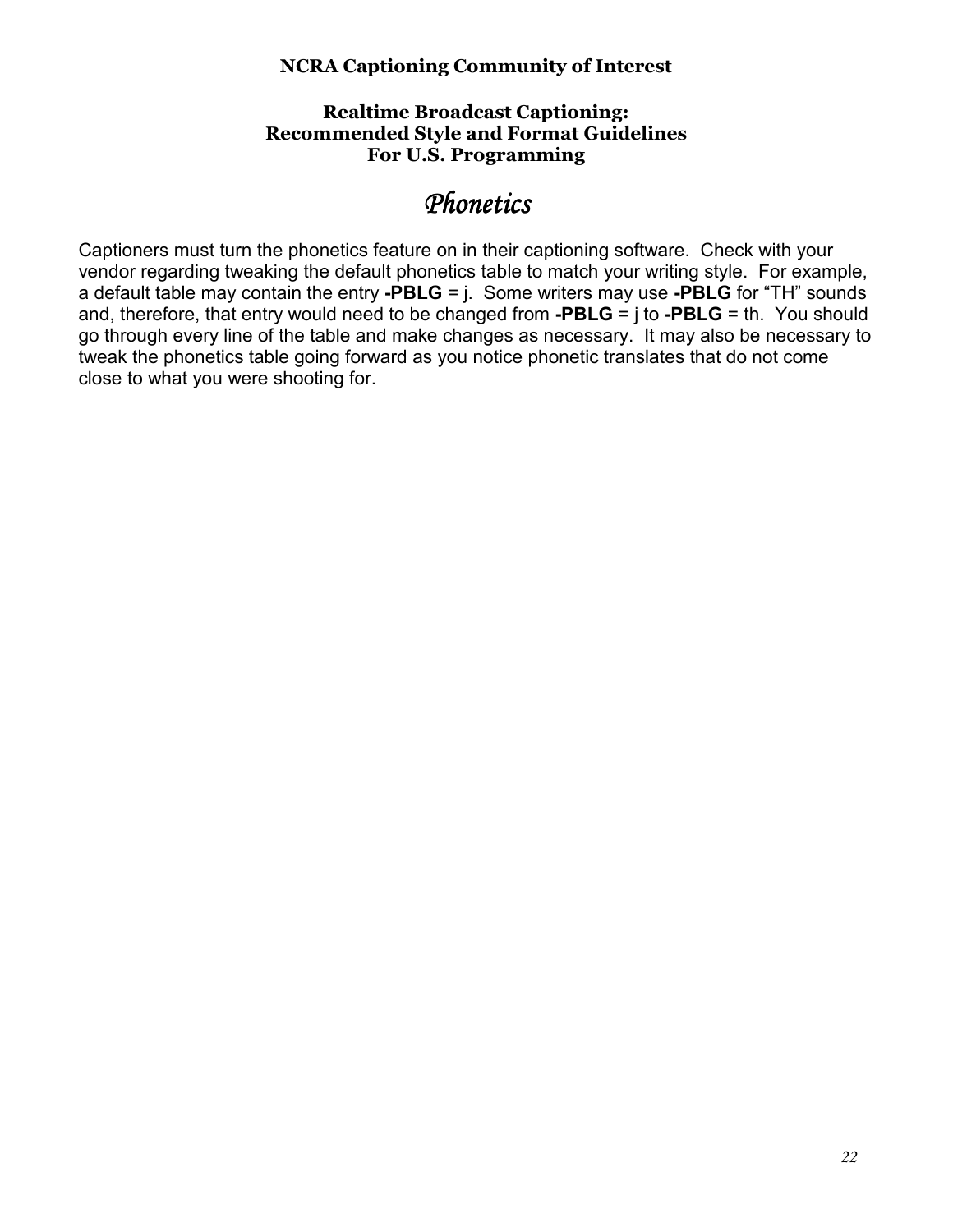#### **Realtime Broadcast Captioning: Recommended Style and Format Guidelines For U.S. Programming**

# *Style*

There are certain style guidelines that are generally accepted in the captioning industry. However, always take direction from the captioning companies for whom you are covering assignments. The following guidelines may be used in the event a captioner is not provided specific style guidelines.

#### **Literal Case/Mixed Case Captions**

Since most live captioning is performed in ALL CAPS, special commands are needed to force lowercase letter(s).

**Eclipse AccuCAP** – surround letter(s) with  $\{11\}$  and  $\{10\}$  (lowercase L numeral 1 and lowercase L numeral zero). {l1} turns literal case on; {l0} turns literal case off. M{I1}c{l0}Donald.

**Cheetah Captivator** – place <L> before the lowercase letter. M<L>cDonald

**Stenograph BCS** – to the right of New Text box, click on FS box. Double-click on <Caption:KeepCaseNext> before letter you want to be lower case. Or <Caption:KeepCaseOn> before and <Caption:KeepCaseOff> after multiple letters. M<Caption:KeepCaseNext>cDonald <Caption:KeepCaseOn>von<Caption:KeepCaseOff>

**ProCat** – place [l] (lowercase L) before the lowercase letter. M[l]cDonald

Search your dictionary for the following types of entries and modify the entries with your software's corresponding commands. Exception: Some proper names do not take lowercase, check spelling before adding commands:

| <b>English</b>      | Appearance on air      |
|---------------------|------------------------|
| al-                 | al-SHEIKH              |
| De                  | DeVRY                  |
| Di                  | <b>DICAPRIO</b>        |
| Du                  | <b>DuPONT</b>          |
| La                  | LaMONT                 |
| Le                  | LeTOURNEAU             |
| Mac                 | MacKFN7IF              |
| Mс                  | <b>MCDONALD</b>        |
| $(sp)$ de $(sp)$    | PONCE de LEON          |
| $(sp)$ de la $(sp)$ | VIA de la VALLE        |
| $(sp)$ del $(sp)$   | CAMINO del la PLAZA    |
| von                 | <b>CLAUS von BULOW</b> |
|                     |                        |

*(sp = space)*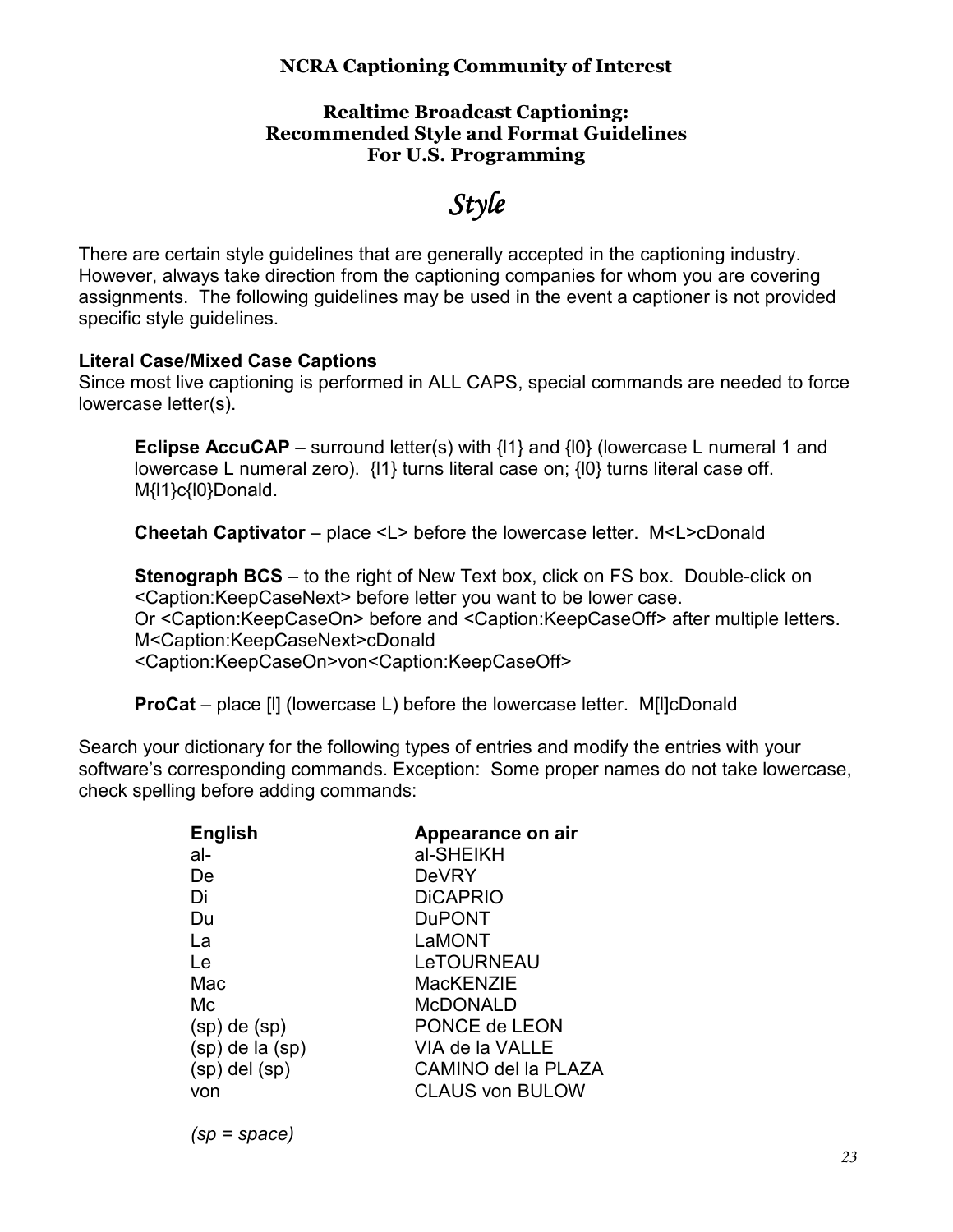#### **Realtime Broadcast Captioning: Recommended Style and Format Guidelines For U.S. Programming**

Add the following entries to your dictionary forcing the first letter to be lowercase and/or create a lowercase "i" prefix to write before a word to create these and yet-to-be-invented Apple products:

| iTV      | iBook         |
|----------|---------------|
| eBay     | iTune         |
| iPod     | iPhone        |
| iPaq     | <b>iTouch</b> |
| iTV      | Wii           |
| iMac     |               |
| iVillage |               |

Add the following entries to your dictionary forcing the lowercase letter(s) to be lowercase:

> **CHIPS** TiVo F'ing NyQuil VoIP

#### **Acronyms**

All television networks are written WITHOUT periods

ABC, CBC, NBC, FOX, WB, UPN, BET, MTV, VH1, MSNBC, CNN, etc.

Some companies' style is 2-, 3-, and 4-letter acronyms that spell a word are written WITH periods (Exception: TV)

 SHE MADE THE ANNOUNCEMENT OVER THE P.A. HIS PR MAN LEAKED THE STORY TO THE TABLOIDS I WORKED FOR C.A.T. SYSTEMS BMC WON THE BID THE S.W.A.T. TEAM WAS CALLED IN TO CONTROL THE SITUATION THE PHONE COMPANY IS OFFERING VOIP TO ITS CUSTOMERS

While other companies' style is 2- and 3-letter acronyms are written WITH periods but 4-letter acronyms are not

 SHE MADE THE ANNOUNCEMENT OVER THE P.A. HIS P.R. MAN LEAKED THE STORY TO THE TABLOIDS I WORKED FOR C.A.T. SYSTEMS B.M.C. WON THE BID THE SWAT TEAM WAS CALLED IN TO CONTROL THE SITUATION THE PHONE COMPANY IS OFFERING VoIP TO ITS CUSTOMERS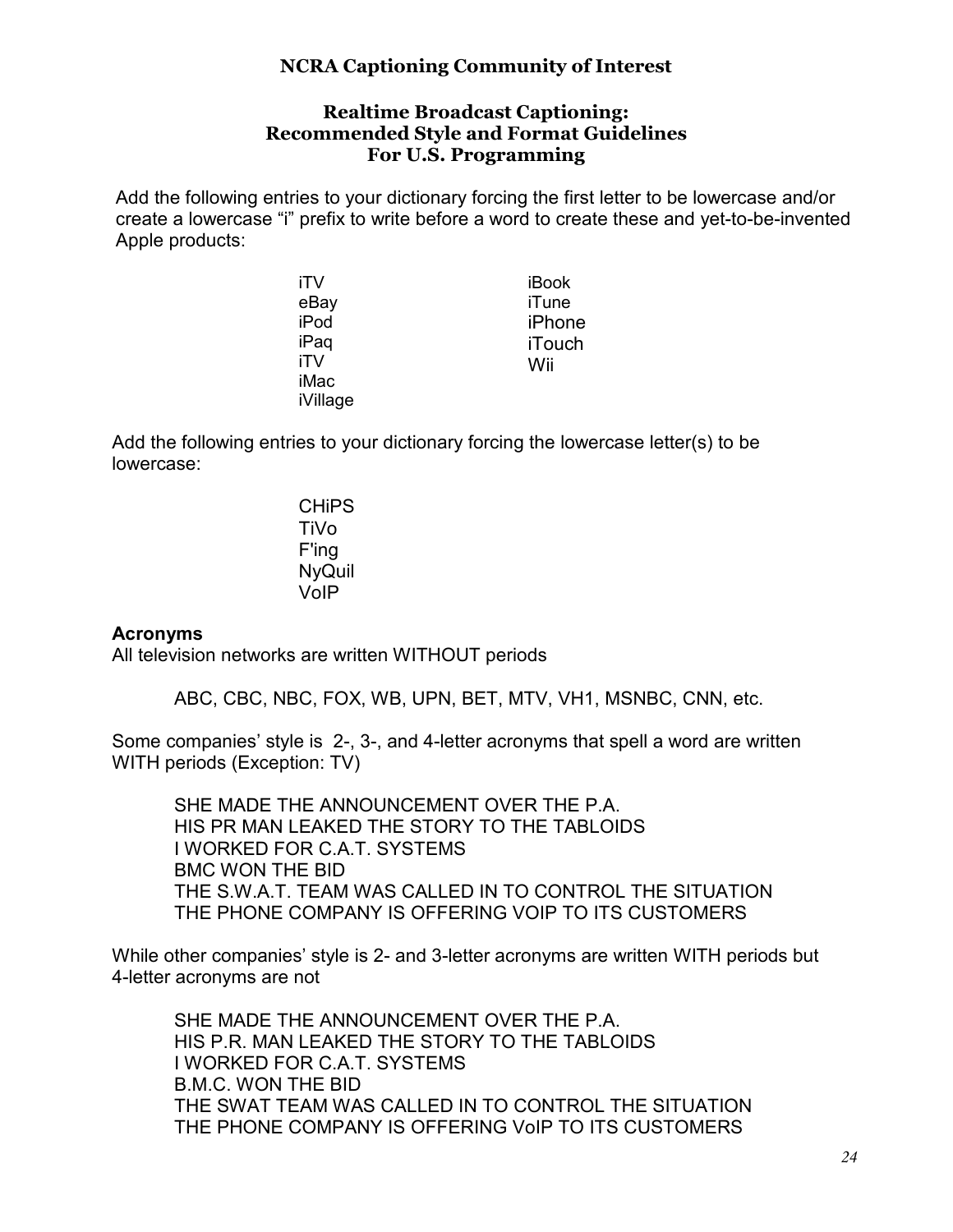#### **Realtime Broadcast Captioning: Recommended Style and Format Guidelines For U.S. Programming**

#### **Measurements and Heights**

Use figures for feet and inches but words for just feet *(NOTE: period and comma placed after " when " is used as inches)* 

 SHE IS JUST UNDER 5'2", SHORT FOR HER AGE THE DOG JUMPED 21'4" OFF THE DOCK HE WAS SEVEN FEET TALL

Use a lowercase X surrounded by hard spaces/sticky spaces when spoken as "BY"

 4 x 4 2 x 4

#### **Numbers**

Ten and under, use words **(Exception: Wind speeds and temperatures)**  Exception: Some companies' style requires the use of digits for ten and words for nine and under

11 and over use figures up to 999,999

Use figure plus the word million, billion, trillion except if thousands are spoken

 4 million 12 billion 100 trillion 8,507,444 12,600,500,000

Use .5 for half, .25 for quarter, .75 for three-quarters when preceding million, billion, trillion

 4.5 million 3.75 trillion 11.25 gazillion

Convert half, quarter, and three-quarters

 HALF MILLION should be written as 500,000 QUARTER BILLION should be written as 250 MILLION THREE QUARTER MILLION should be written as 750,000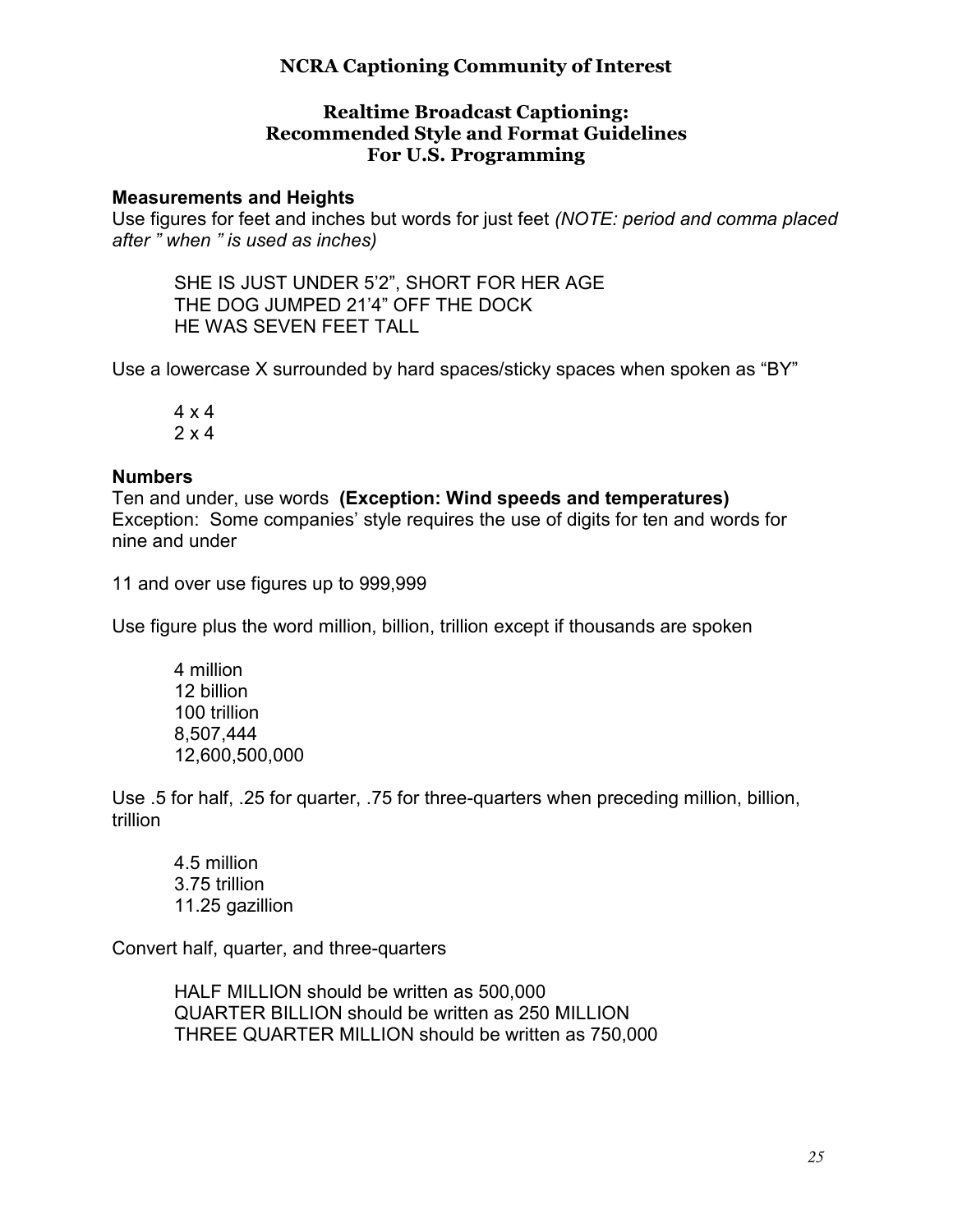#### **Realtime Broadcast Captioning: Recommended Style and Format Guidelines For U.S. Programming**

#### **Fractions**

Write out except when accompanied by a whole number (Exception: Stock Market, see below), and use decimals for tenths, hundredths, and thousandths

 ONE-HALF TWO-THIRDS TWO AND A HALF should be written as 2 1/2 EIGHT AND A QUARTER should be written as 8 1/4 THREE AND A THIRD should be written as 3 1/3

 EIGHT TENTHS should be written as .8 FIVE HUNDREDTHS should be written as .05 SEVEN THOUSANDTHS should be written as .007

Avoid the temptation to enter steno outlines in your dictionary to display the above examples. Rather, write it out manually including decimals and/or slashes. For example, if you use the number bar, write DECIMAL 8 or 2 SPACE 1 SLASH 2. If you do not user the number bar, write DECIMAL AET or TU SPACE WUPB SLASH TU.

#### **Stock Market**

Do not use commas unless Dow is over 10,000; NASDAQ and S&P do not take a comma

 THE DOW IS DOWN 30 POINTS AT 12,222. THE NASDAQ IS DOWN 11 POINTS AT 2583. THE S&P 500 LOST 4 1/3 TO 1162.80 YOUR LOCAL INDEX FELL 5/8 (not 5/8ths or 5/8s)

#### **Money**

Use figures under 1 million

TWO DOLLARS AND FIFTY CENTS should be written as \$2.50

Write dollar sign even if not spoken if intention is clear

FOUR MILLION should be written as \$4 MILLION

Use .5 for "half"

 EIGHT AND A HALF DOLLARS should be written as \$8.50 SIX AND A HALF BILLION DOLLARS should be written as \$6.5 billion A QUARTER OF A MILLION DOLLARS should be written as \$250,000 A HALF BILLION DOLLARS should be written as \$500,000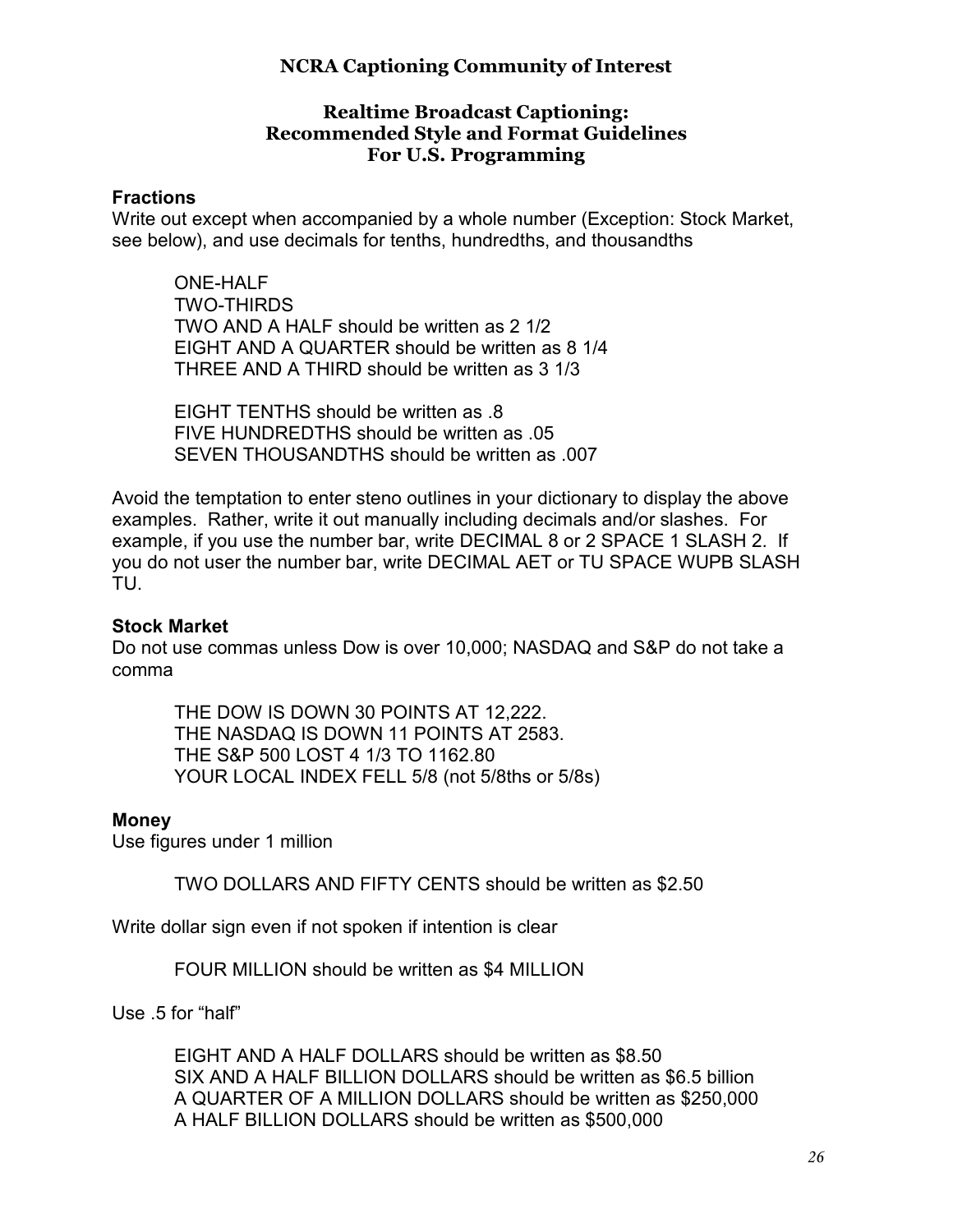#### **Realtime Broadcast Captioning: Recommended Style and Format Guidelines For U.S. Programming**

 THREE-QUARTERS OF A MILLION DOLLARS should be written as \$750,000 SEVENTY-FIVE CENTS should be written as 75 CENTS A DOLLAR FIFTY should be written as \$1.50 FOUR AND A HALF DOLLARS should be written as \$4.50

Include dollar sign even if not spoken

Insert MILLION, for example, in series if not spoken in all instances

 THE COST OF THE PROJECT WAS ESTIMATED AT \$50 MILLION TO \$60 MILLION (spoken 50 to \$60 million)

#### **Times**

Use figures for all times *(Exception: whole number plus minutes; TWO MINUTES TO GO)* 

WE HOPE YOU'LL JOIN US AT 11 should be written as WE HOPE YOU'LL JOIN US AT 11:00. WE HAVE FOUR AND A HALF MINUTES TO GO IN THE HALF should be written as WE HAVE 4:30 TO GO IN THE HALF WE'LL SEE YOU BACK HERE TOMORROW AT TWELVE NOON should be written as WE'LL SEE YOU BACK HERE TOMORROW AT 12:00 P.M.

# **Ages**

Use figures when referring to ages SHE WAS 4 1/2 YEARS OLD HE WAS 8 YEARS OLD THE 5-YEAR-OLD CHILD WAS PRESUMED MISSING

#### **Punctuation**

Periods, question marks, and exclamation points are followed by a new line

Do not use semicolons or ellipses; use colons only in titles, speaker IDs, and times

When using colons in titles and speaker IDs, only one space follows

 "STAR WARS EPISODE III: REVENGE OF THE SITH" >> Reporter: GOOD EVENING. SHE BROKE A RECORD WITH A TIME OF 6:47.18 (six hours, 47 minutes, 18 seconds)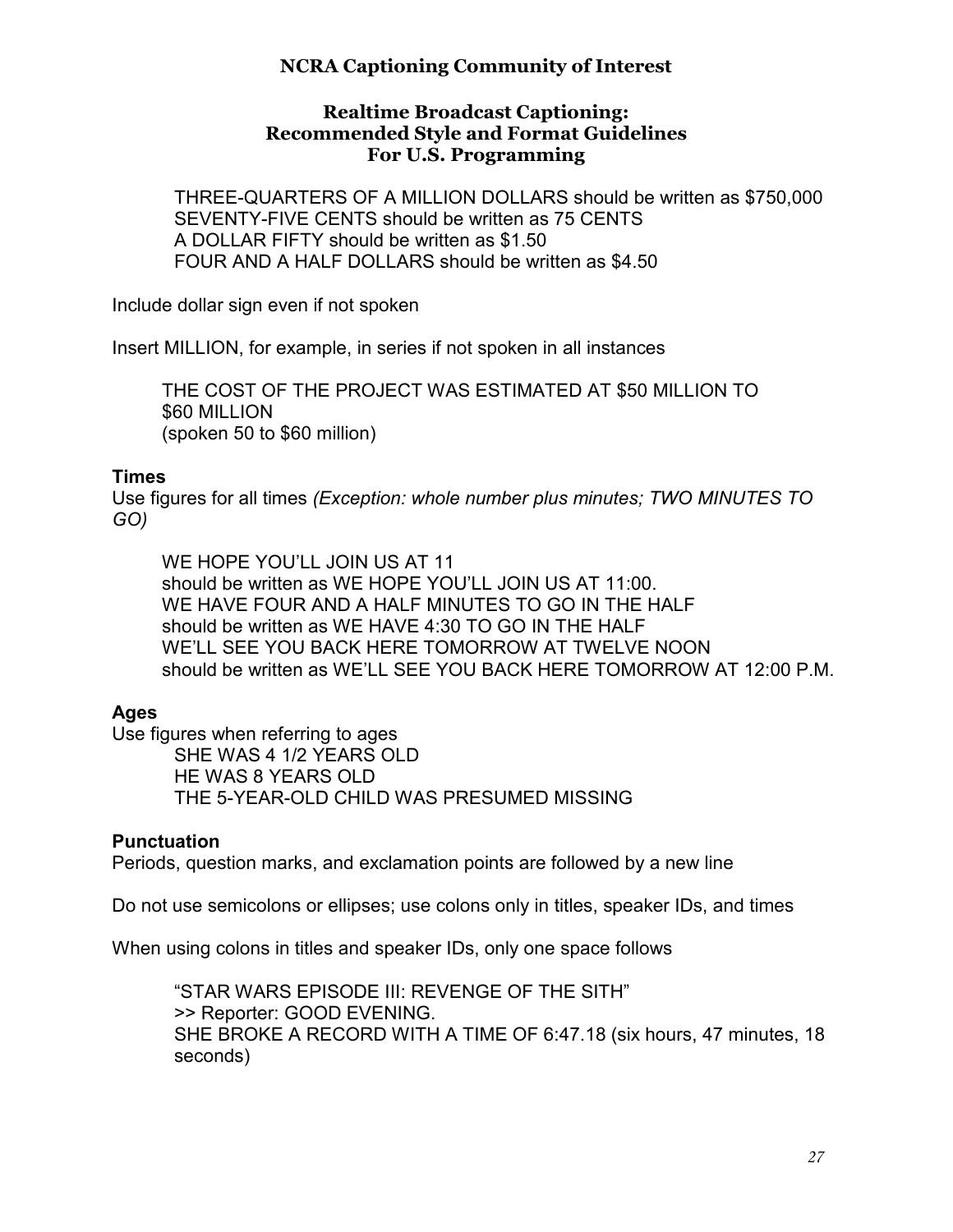#### **Realtime Broadcast Captioning: Recommended Style and Format Guidelines For U.S. Programming**

#### **Plurals and Possessives**

Use lowercase S or apostrophe S depending on company's style with acronyms and numbers. Use S apostrophe in words and acronyms ending in S. Add -ES to names ending in S to make plural. Create a steno stroke for lowercase S and -ES so as not to rely on software intelligence. Create a steno stroke for -S to add to names when you do not want the software to change the spelling.

| <b>DVDs</b>        | DVD'S                                        |
|--------------------|----------------------------------------------|
| 1970s              | 1980'S                                       |
| CBS'               | ABC'S                                        |
| WITNESS'           | JONESES (more than one Jones)                |
| ELVIS'             | JONES' (belongs to John Jones)               |
| <b>KENNEDYS</b>    | JONSES' (belongs to the more than one Jones) |
| 20s (temperatures) | 20'S                                         |
| '20s(1920s)        | '20'S                                        |

#### **Speaker IDs**

Use >> (Chevrons) to indicate speaker changes Some companies use >>> to indicate a topic change

> >>> GOOD AFTERNOON. THIS IS JANE SMITH. >>> TOPPING OUR NEWS THIS HOUR, A HIGH-SPEED CAR CHASE TIED UP TRAFFIC ON THE BOULEVARD. >>> AND LATER – LEARN HOW TO MAKE YOUR MONEY GROW. >>> BUT FIRST, WE CHECK IN WITH METEOROLOGIST JOE JONES WITH THE FORECAST. JOE? >> THANKS, JANE. >> I HOPE YOU HAVE SOME GOOD NEWS FOR US. >> YES, JANE, I THINK YOU'LL LIKE WHAT I HAVE TO TELL YOU.

Use Speaker IDs, or tokens, for talk show hosts, announcer, and translator. There is only one space after the colon.

 >> GOOD AFTERNOON. >> Dr. Phil: ALL RIGHT. LOOKING GOOD. >> Announcer: COMING UP ON "A CURRENT AFFAIR" – THE JURY DELIBERATES IN THE MICHAEL JACKSON TRIAL. >> Translator: I HAVE BEEN IN THIS COUNTRY FOR SIX MONTHS.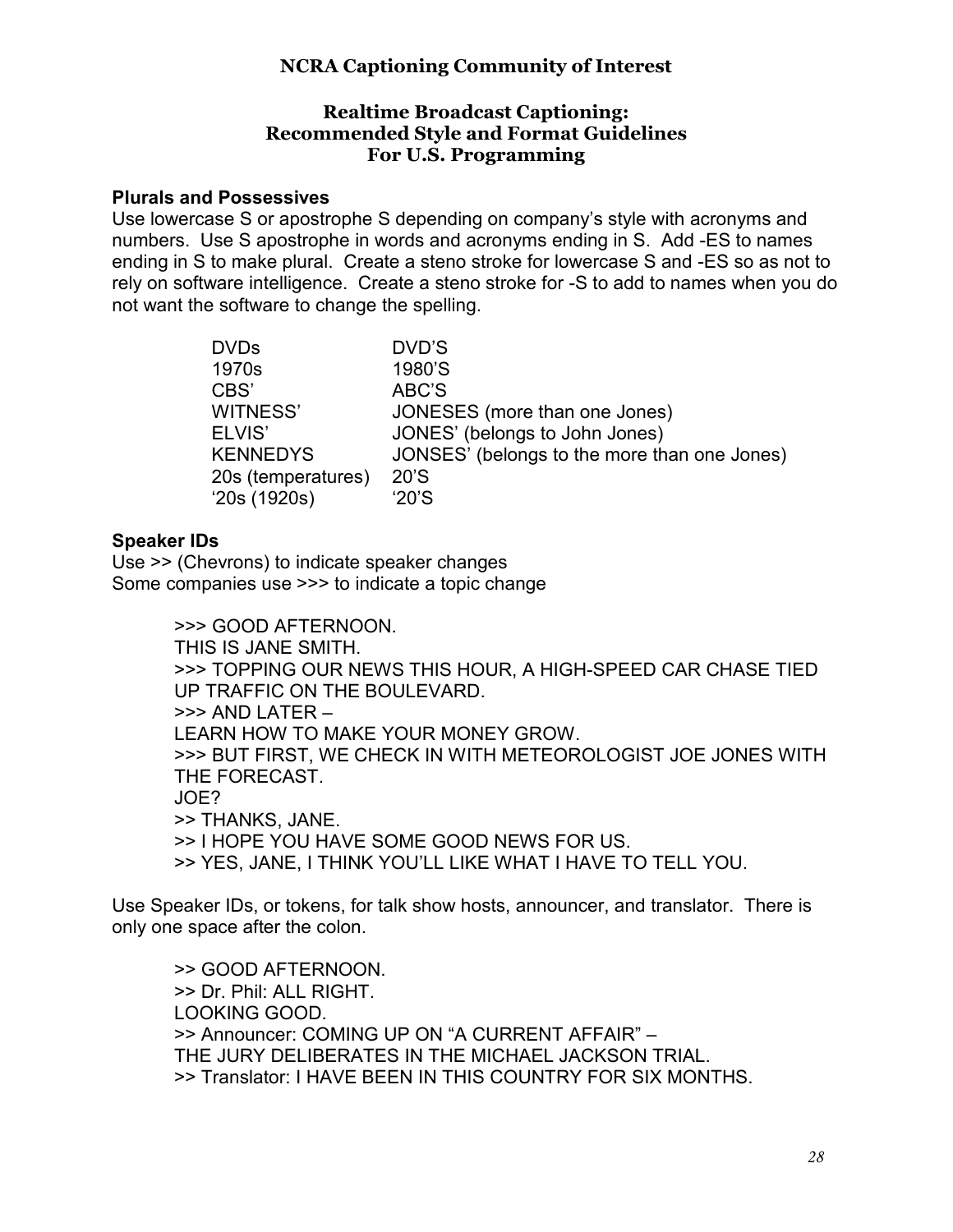#### **Realtime Broadcast Captioning: Recommended Style and Format Guidelines For U.S. Programming**

Some companies' style is ALL CAPS and no chevrons (>>).

OPRAH: HELLO.

In **Eclipse AccuCAP**, a speaker ID is defined as {S:Reporter} (case sensitive).

In **Stenograph BCS**, a speaker ID is defined as {Caption Period}<Colloquy>>> <Caption: KeepCaseOn>Reporter:<Caption: KeepCaseOff>

#### **Quotations**

Use quotations around movie, show, song, book, and newspaper titles, as well as nicknames within a name

 "SHREK 2" TOPPED SALES AT THE BOX OFFICE THIS WEEKEND. "HOLLABACK GIRL" DROPPED TWO SPOTS ON THE VIDEO COUNTDOWN. "HEATHER HAS TWO MOMMIES" WAS BANNED FROM THE LIBRARY. "THE NEW YORK POST" REPORTED THE TAKEOVER. SEAN "P. DIDDY" COMBS CREATED THE CLOTHING LINE SEAN JOHN. P. DIDDY IS THE EXECUTIVE PRODUCER OF "MAKING OF THE BAND." "DOUBT" WON THE TONY FOR BEST SHOW ON BROADWAY IN 2005.

#### **Slashes**

Use slashes for dates and fractions

 9/11/01 2/3 50/50

#### **Phone numbers**

Use hyphens to separate numbers 555-1212 1-800-222-TIPS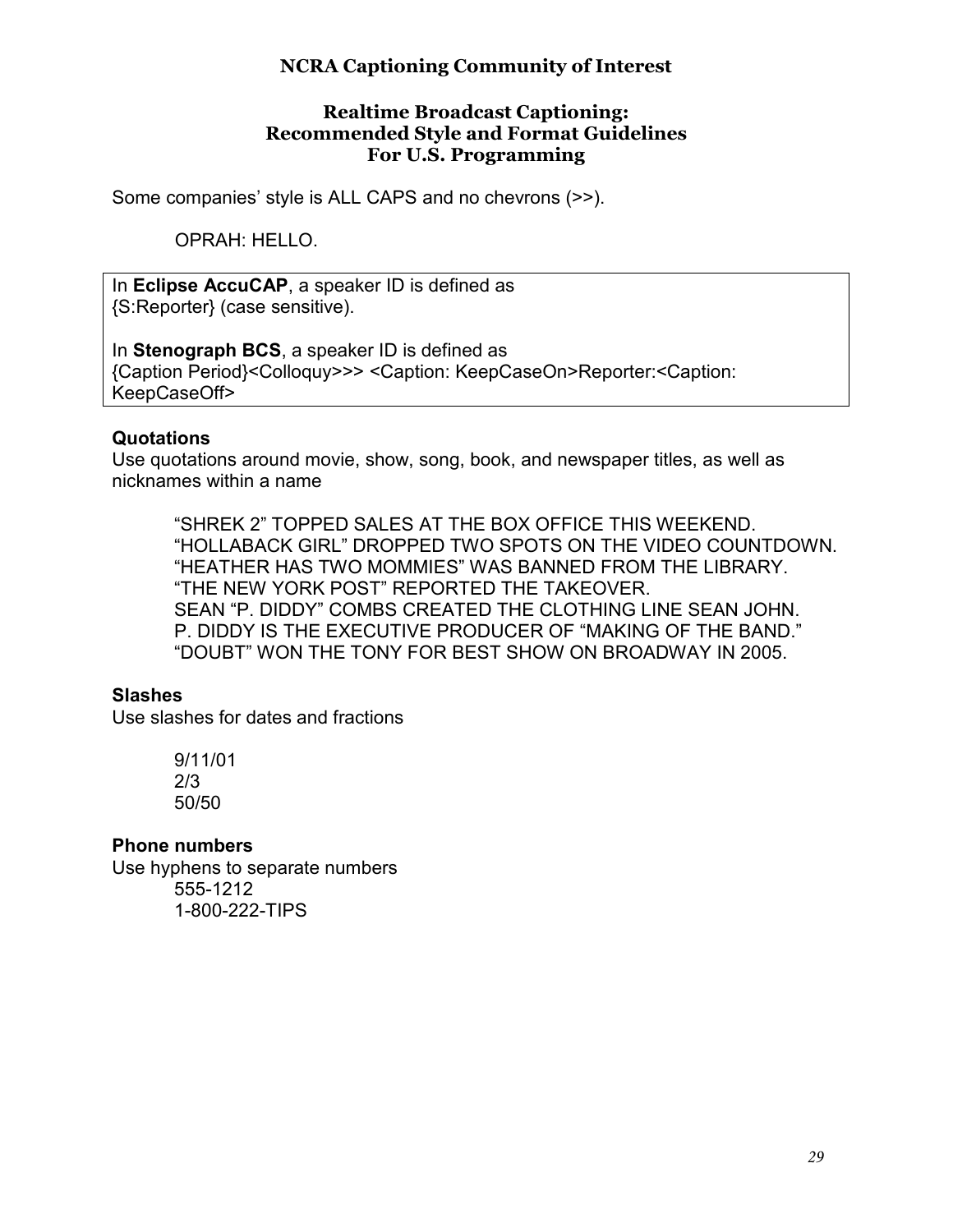#### **Realtime Broadcast Captioning: Recommended Style and Format Guidelines For U.S. Programming**

#### **Percentages**

Use the percent symbol 25%

Insert percent symbol in series if not spoken in all instances

 THE VALUE OF THE PROPERTY ROSE 20% TO 25% IN ONE YEAR (spoken 20 to 25%)

Convert fractions to figures

 8.5% (spoken 8 1/2 percent) .4% (spoken 4/10 of a percentage point)

#### **Web Addresses**

Create stroke for .com, .org, .gov, .net, .info, .tv, .edu, .ca, etc. (Some companies use all lowercase)

> WWW.FCC.GOV www.fcc.gov

Use delete space stroke between words in Web addresses. Some captioning software include a "glue together" or "stick together" feature that can be incorporated into a dictionary entry. Stroke the entry before a Web address to glue each word in the address together. Include a command in the Web site extensions to turn off the "glue together" or "stick together" command.

It's very important to either include the "glue off" command in the definition or to stroke the command manually after the Web site name, or the remainder of the realtime text will glue together.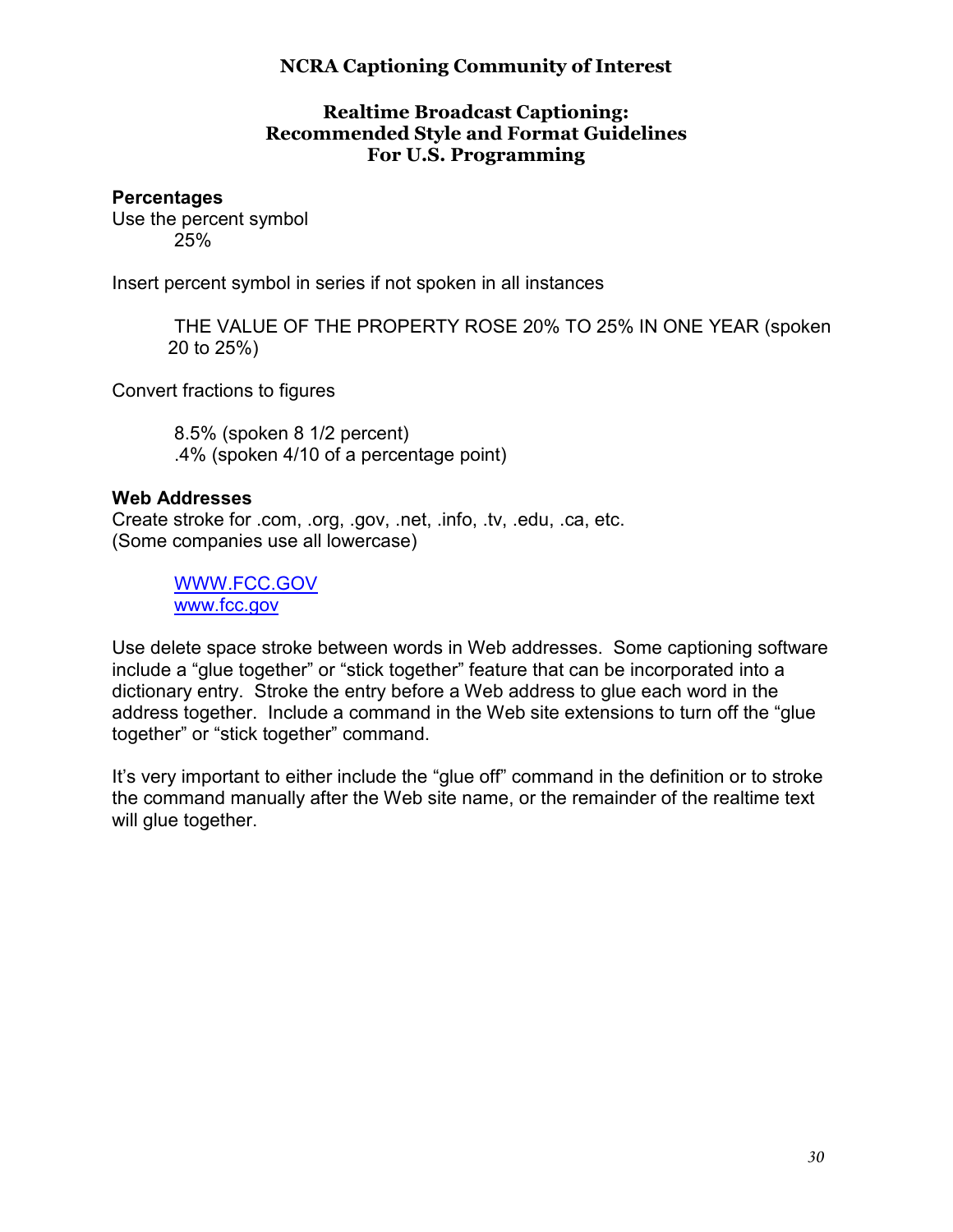#### **Realtime Broadcast Captioning: Recommended Style and Format Guidelines For U.S. Programming**

# *Caption Positioning Caption*

Captions are displayed on the television screen containing 15 rows and 32 columns. It is important to check with your software vendor to be sure your captioning software is capable of moving captions from bottom to top and left to right. The default and most common caption position for television programming is three rows of captions, 32 characters (*full length*), scrolling from the bottom up, appearing on lines 15, 14, and 13. *See Figure 1*.

Although some programming requires caption positioning other than the default, in most cases, the positioning will not change during the program; however, in sports captioning, moving the captions around during the event is quite common. Therefore, a captioner must have an understanding of his or her software's caption positioning features and the ability to create macros and/or steno definitions to achieve the required placement on the fly.

Most networks, stations, and/or captioning companies will provide the caption positions to its captioners. Generally, in sports captioning, pregame, halftime, and postgame captions appear at the bottom (either two-line or three-line, full length, sometimes bumped up if there is a ticker). Once action begins, the captioner should move the captions to the top, two-line, full-length position. The captioner should blank the captions before moving them from bottom to top and top to bottom.

#### **Baserow or Baseline** = lower-most line text appears



#### **Figure 1:**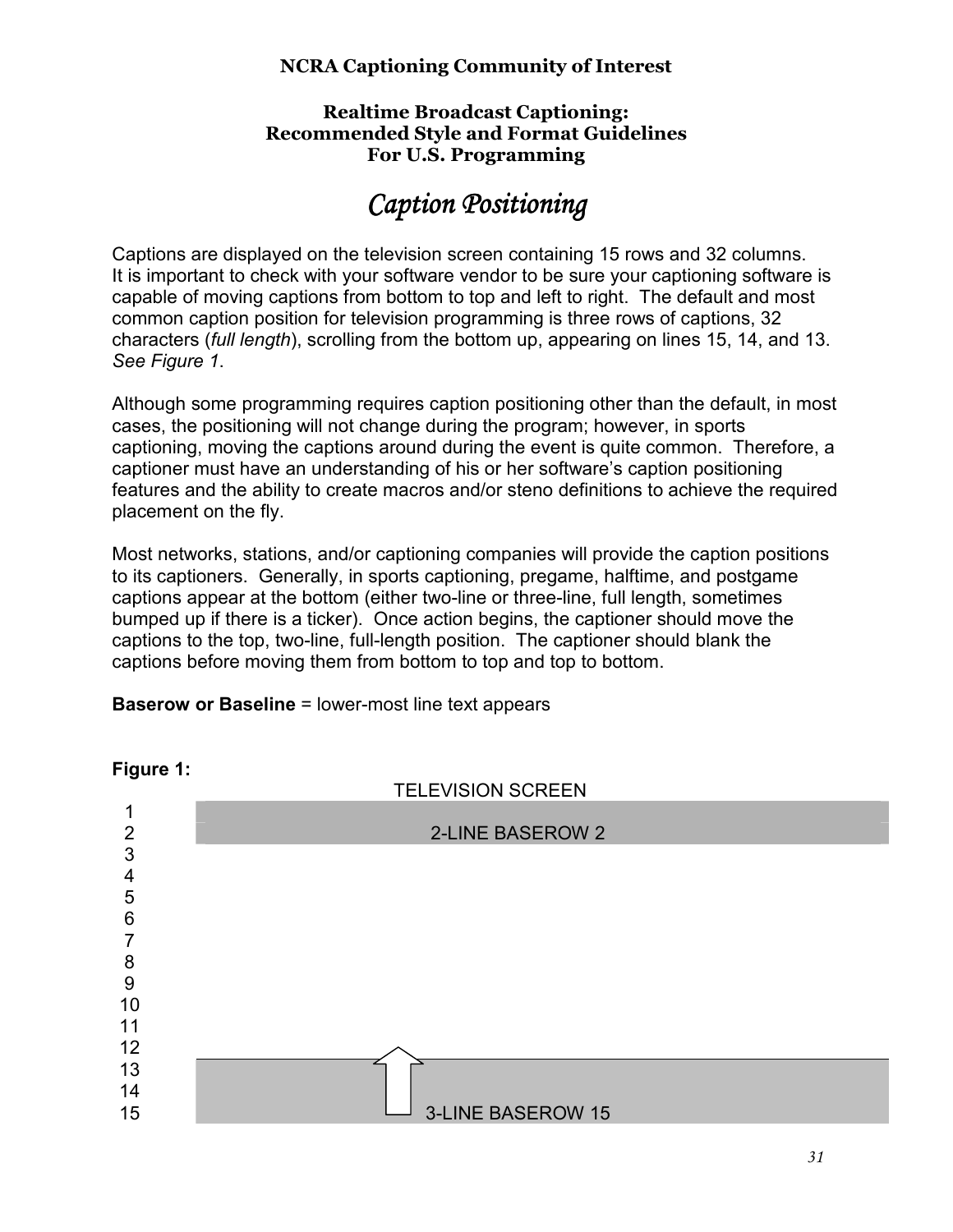#### **Realtime Broadcast Captioning: Recommended Style and Format Guidelines For U.S. Programming**

The captions should never cover up the score box (or the shot clock in basketball), so indent from left or from right accordingly. See Figures 2 and 3.

#### **Figure 2:**

|              | >> Michael: THE YANKEES COME UP TO BAT IN THE |
|--------------|-----------------------------------------------|
| $NY \ 5$     | FOURTH LEADING BY FOUR.                       |
| $\vert$ TB 1 |                                               |

**Figure 3:** 

>> Michael: THE YANKEES COME UP TO BAT IN THE FOURTH LEADING BY FOUR.

NYY 5 TB 1

The score box usually does not move from the start of the game; however, in football on some networks, it will move from left to right upon possession change. When the ball changes possession, there will usually be a commercial break. After blanking and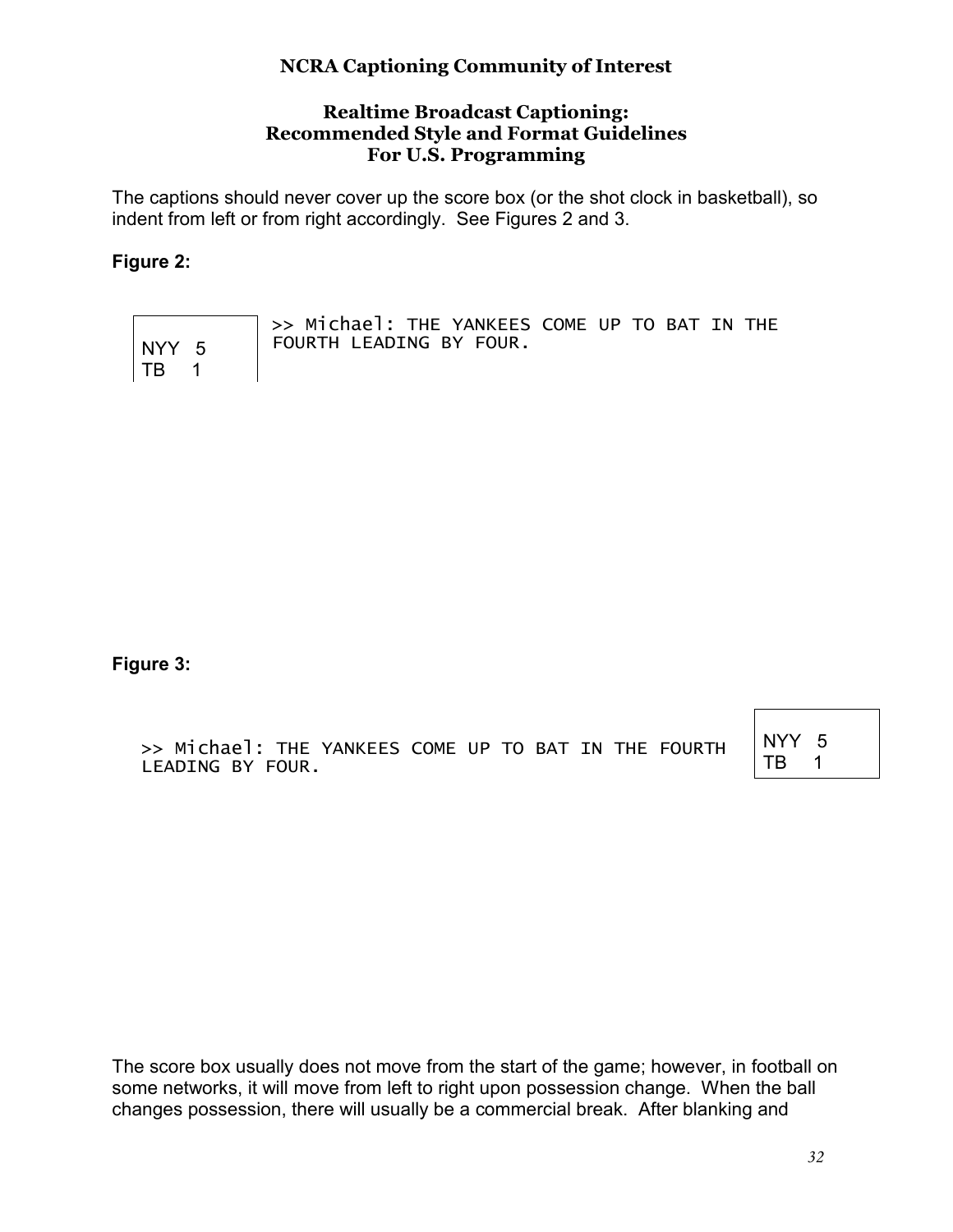#### **Realtime Broadcast Captioning: Recommended Style and Format Guidelines For U.S. Programming**

enabling, change your caption position. Then when the game resumes, you will not have to remember to do it.

In tennis the score box may change in size (become longer) as the match progresses. Therefore, an adjustment to line length may be necessary at a commercial break.

FOX, FOX Sports Net, ESPN, and many other networks may place the scoreboard across the top of the screen. You should, therefore, position your captions one line below, two-line baserow 3. See Figure 4.

#### **Figure 4:**

| $\mathbf{1}$                           | <b>TELEVISION SCREEN</b><br>Scoreboard |
|----------------------------------------|----------------------------------------|
| $\overline{2}$<br>3                    | 2-LINE BASEROW 3                       |
| $\overline{4}$<br>5<br>$6\phantom{1}6$ |                                        |
| $\overline{7}$<br>8                    |                                        |
| 9<br>10                                |                                        |
| 11<br>12                               |                                        |
| 13<br>14                               |                                        |
| 15                                     |                                        |

When moving captions from bottom to top or vice versa, wait three seconds and then blank the screen first. You can also include a blank command as the first line of your macro to accomplish this.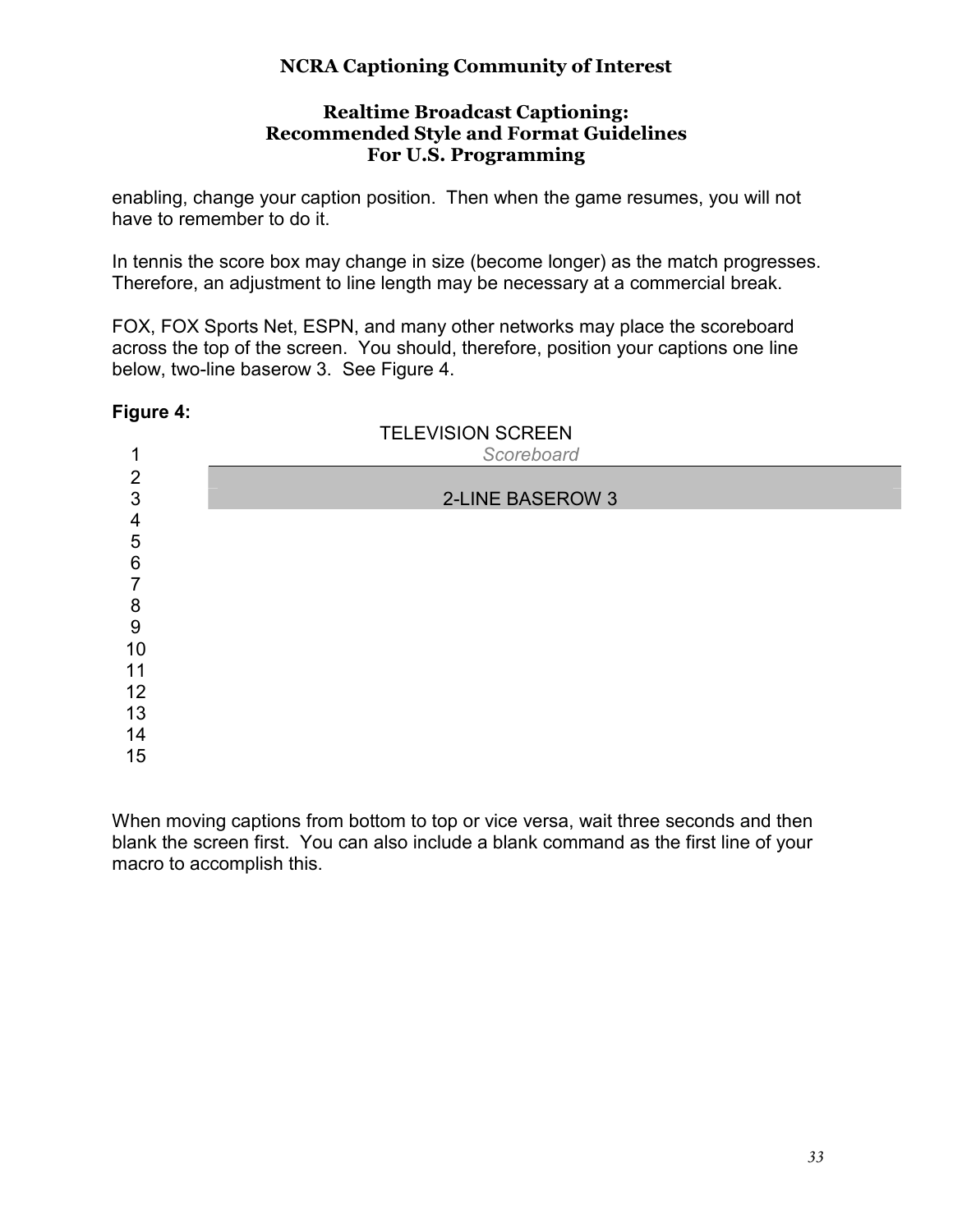#### **Realtime Broadcast Captioning: Recommended Style and Format Guidelines For U.S. Programming**

# *Captioner's Checklist*

To reduce the risk of human error, a checklist may be used prior to going on air. A captioner should be set up and ready to go on the air 15 to 30 minutes prior to airtime. This will ensure plenty of time to troubleshoot in the event there are technical problems.

| Boot up computer and turn on steno<br>machine                                                            | Log program start time                                                  |
|----------------------------------------------------------------------------------------------------------|-------------------------------------------------------------------------|
| Open captioning software                                                                                 | Unsuspend captions when show starts<br><b>Immediately After Program</b> |
| Load job-specific dictionaries                                                                           | Blank and Enable (passthrough mode)                                     |
| Initialize realtime file                                                                                 | Hang up modem                                                           |
| Test speaker ID's                                                                                        | Hang up Audio line if applicable                                        |
| Test job-specific briefs                                                                                 | Log program end time                                                    |
| Set caption placement                                                                                    | Scan file and Spellcheck                                                |
| Load funds and credits and scripted files, if                                                            | Terminate realtime session                                              |
| any                                                                                                      | Save to text file, if necessary                                         |
| Test funds and credits and scripted files, if<br>any                                                     | E-mail file, if necessary                                               |
| Blank and Enable (passthrough mode)                                                                      | E-mail discrepancy report, if necessary                                 |
| Dial into encoder                                                                                        |                                                                         |
| Turn on TV and select channel or satellite<br>coordinates                                                |                                                                         |
| (for audio only) Dial into audio line                                                                    |                                                                         |
| Plug in headphones - into TV or Gentner<br>amplifier or Phone audio system                               |                                                                         |
| Flip switch on Gentner to Tap (leave handset<br>off hook) or Seize (hang up handset)                     |                                                                         |
| OR.<br>Turn on phone amplifying system                                                                   |                                                                         |
| Call Master Control and send test -<br>"Please Stand By" (cold station) or a<br>dot/period (hot station) |                                                                         |
| Blank and Enable (passthrough mode)                                                                      |                                                                         |
| Suspend captions while waiting for program                                                               |                                                                         |

to start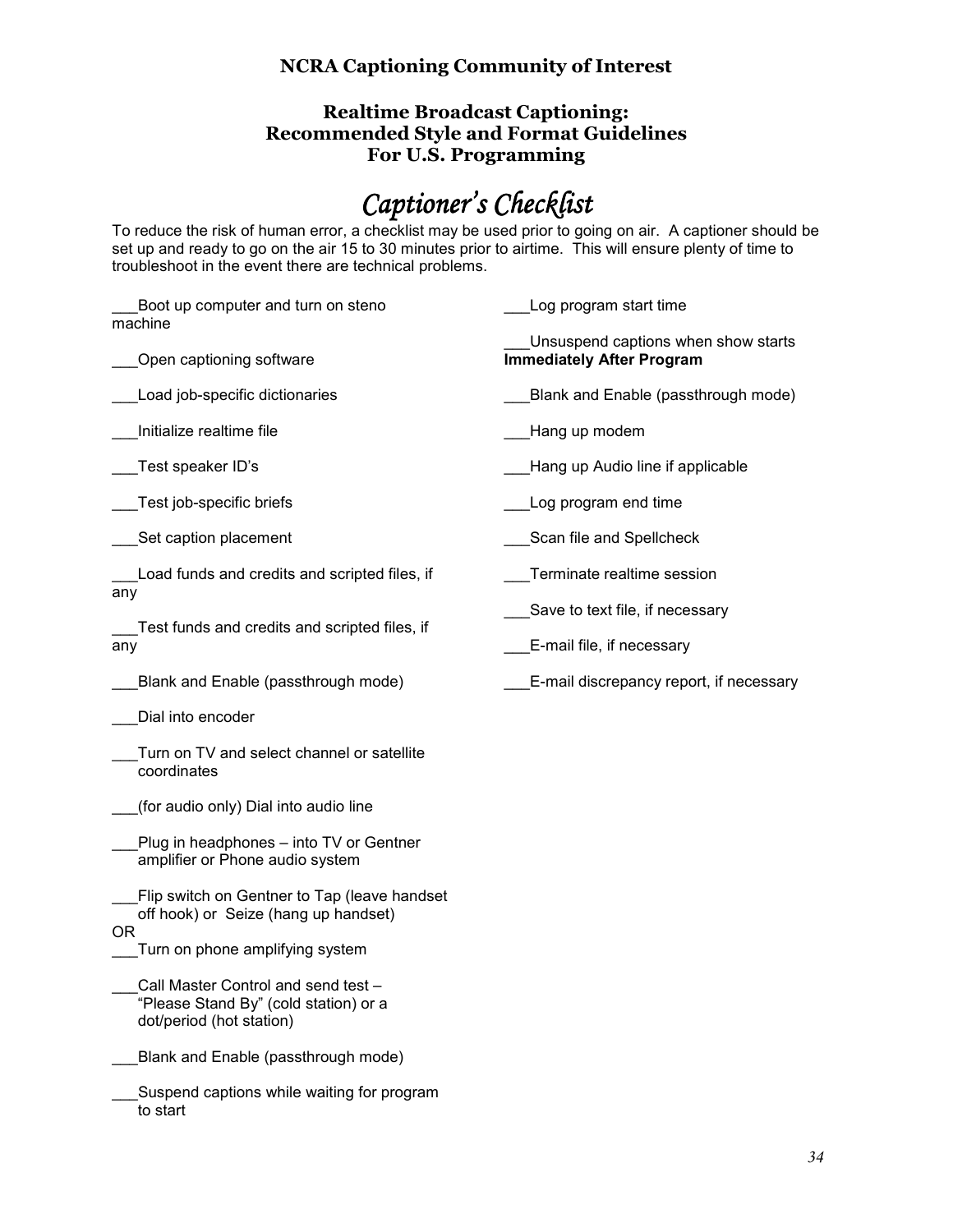**Realtime Broadcast Captioning: Recommended Style and Format Guidelines For U.S. Programming** 

# *Sports Captioning Sports Captioning*

Captioning Sports is an integral part of any captioner's schedule. Even if a captioner chooses not to caption sporting events per se, a captioner will likely encounter sports segments during other programming, such as news. It is important that captioners have a solid sports dictionary which contains sports figures, including players, coaches, teams, mascots, and venues, both from professional leagues as well as college. A new captioner ought to practice writing sports off-air for a period of time before attempting to cover a sporting event on-air.

#### **Speaker IDs**

Using Speaker IDs, or tokens, is commonplace in sports captioning. A captioner will usually be provided the name of the broadcast team. Generally, most sports will be "called" by two broadcast announcers – the play-by-play announcer and the color commentator – although sometimes there will be one or more extra announcers in the booth or sports reporters on the floor or field. You may only see them on camera at the beginning of the event and perhaps one or two times during action, but through the majority of the event, you will have to identify them by voice only.

Sometimes speakers' voices can be distinguished based on what they are saying. The play-by-play announcer will describe the events of the game play by play and is usually the first person to speak when the event begins. He or she is usually the main speaker and tends to be a broadcaster by profession as opposed to the color commentator who is usually a former player of the sport that is being played. The color commentator is responsible for adding color to the comments. He or she will analyze the plays after the fact on instant replays. They are also known for rattling off stats and telling stories of their glory days as a player. It is helpful to have some basic knowledge of the color commentator's, or analyst's, history as a player for this reason.

If you caption the same sport for the same network frequently, you will come to know the broadcast team and their voices. However, if you find yourself having difficulty distinguishing between the speakers or the accuracy of your captions becomes compromised because you are struggling with speaker IDs, it is appropriate to abandon using them and simply use chevrons (>>) for the duration of the event.

Speaker IDs should be entered in the appropriate job dictionaries at the time you prep for the sporting event. Most companies define them as follows:

**>> Mike:** (chevron, chevron, initial cap, lowercase, colon, **ONE** space).

Some companies' style is to use all caps all the time; therefore, it would be as follows: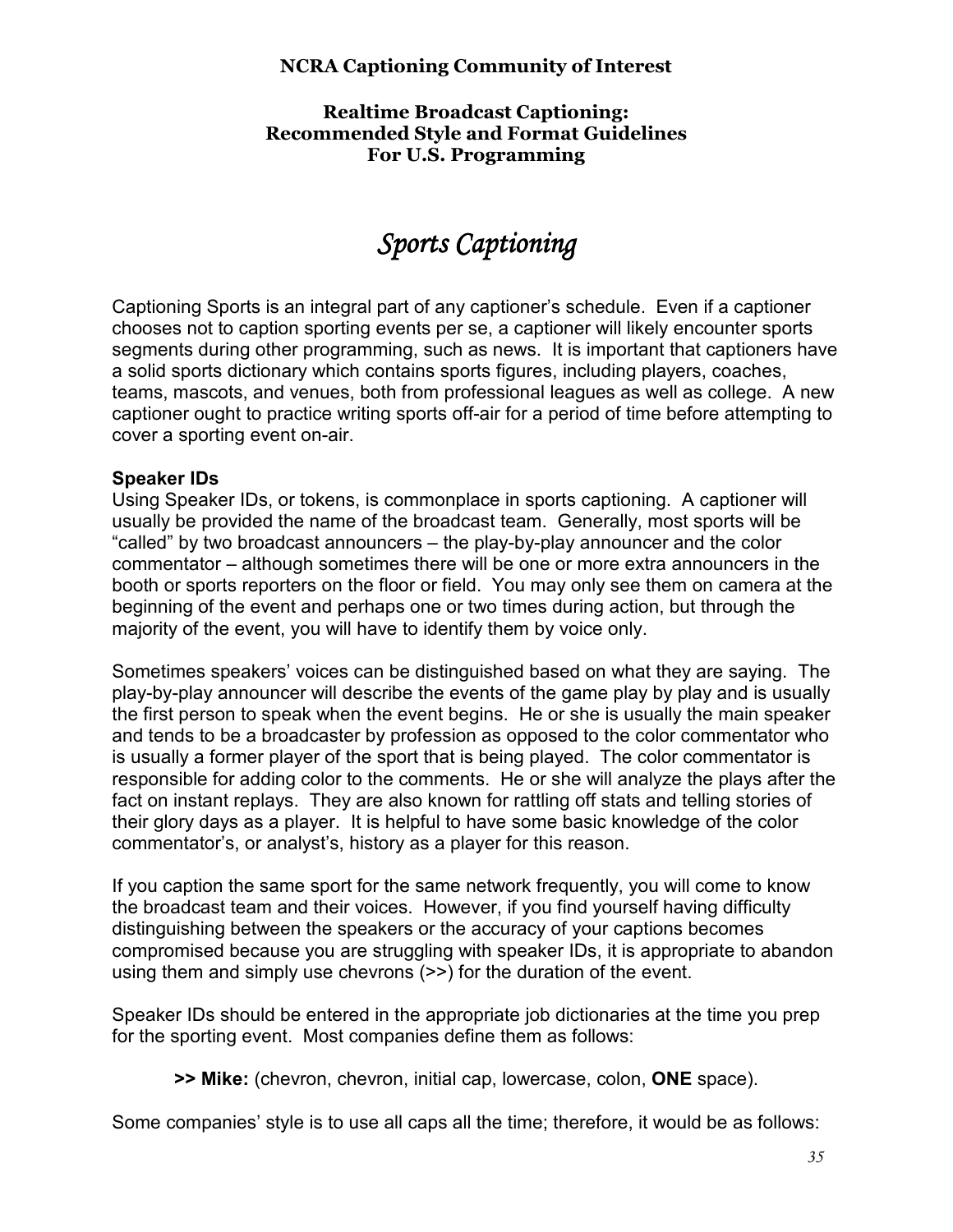#### **Realtime Broadcast Captioning: Recommended Style and Format Guidelines For U.S. Programming**

 **MIKE:** (no chevrons, all caps, colon, **ONE** space).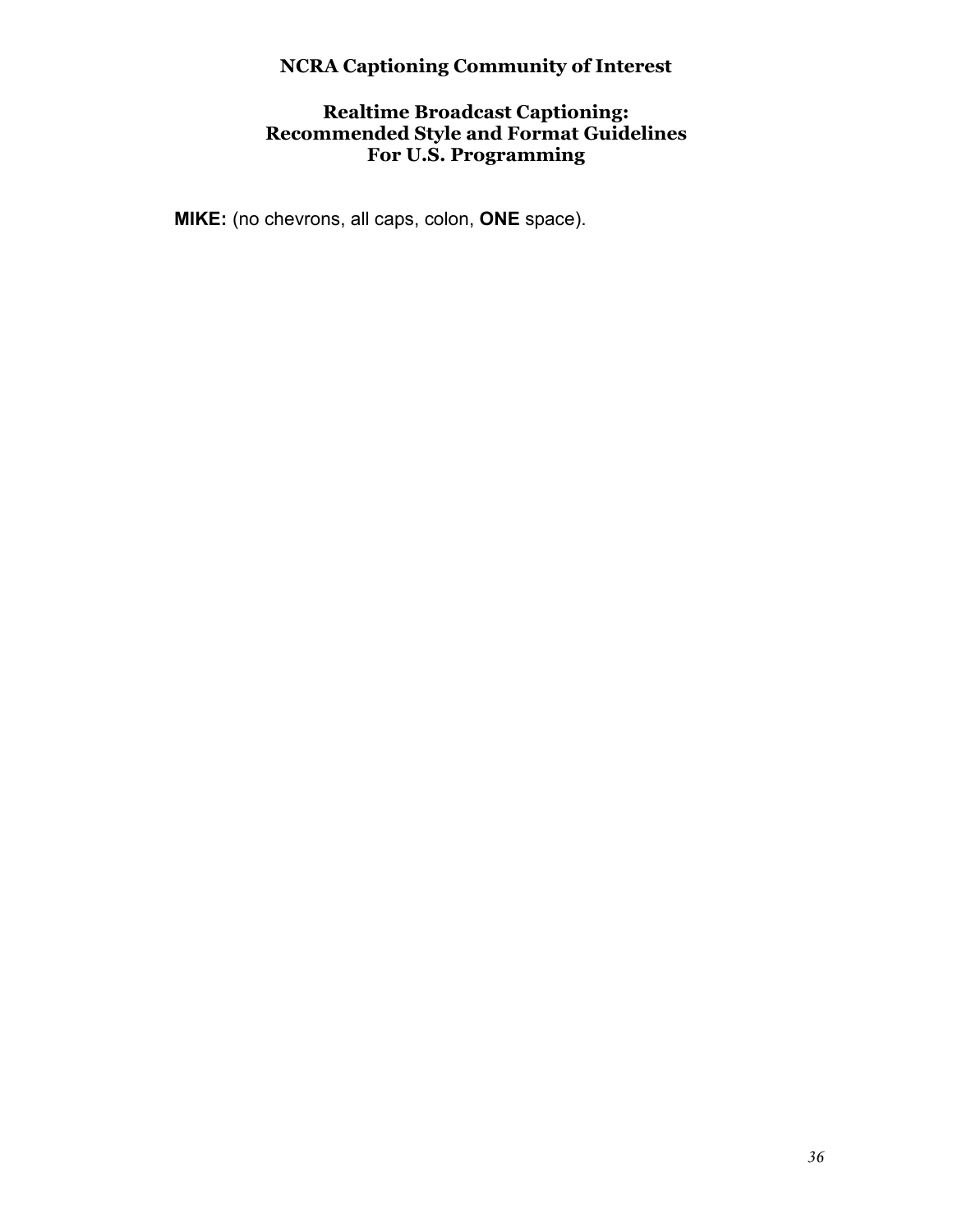#### **Realtime Broadcast Captioning: Recommended Style and Format Guidelines For U.S. Programming**

It is recommended that Speaker IDs are defined in one stroke as something simple to remember, however something unique so that it does not create conflicts or word-boundary problems. Examples of Speaker ID tokens are as follows:

**PH-BG** or **PHOEUBG** = Mike (Jones) **SKWR-Z** or **SKWR-B** = Jay (Bilas) **TK-F** or **TK-B** = Dave (O'Brien) **TK-BG** or **TK-F** = Dick (Vitale)

*Tip: Double up on the stroke and define it as the full name:* 

**SKWR-B**  $\times$  2 = Jay Bilas

Distinguish between two speakers with the same first name by including the last name:

| >> Craig Bolerjack: | KR-B  |
|---------------------|-------|
| >> Craig James:     | KR-FP |

#### **Scores and Stats**

Again, style varies depending on captioning company and sport, but generally, there are exceptions to the numbers rules when captioning sports.

In football when referring to the yard lines, use figures.

FIRST AND TEN ON THE 5-YARD LINE.

Use hyphens when a measurement modifies a noun and follow "numbers ten and under written out" rule

THE QUARTERBACK COMPLETED A FIVE-YARD PASS.

Scores are written in figures separated by a hyphen (even if the word "to" is spoken) and preceded by a comma.

THE YANKEES SQUEEZED OUT A WIN AGAINST THE DIAMONDBACKS, 4-2

Use figures even if words are used to describe zero, such as nada, nothing, zip.

THE GIANTS ARE LEADING AT THE HALF, 27-0.

Use figure-hyphen-figure when implying tie scores.

THEY'RE ALL KNOTTED UP WITH TWO APIECE should be written as THEY'RE ALL KNOTTED UP 2-2.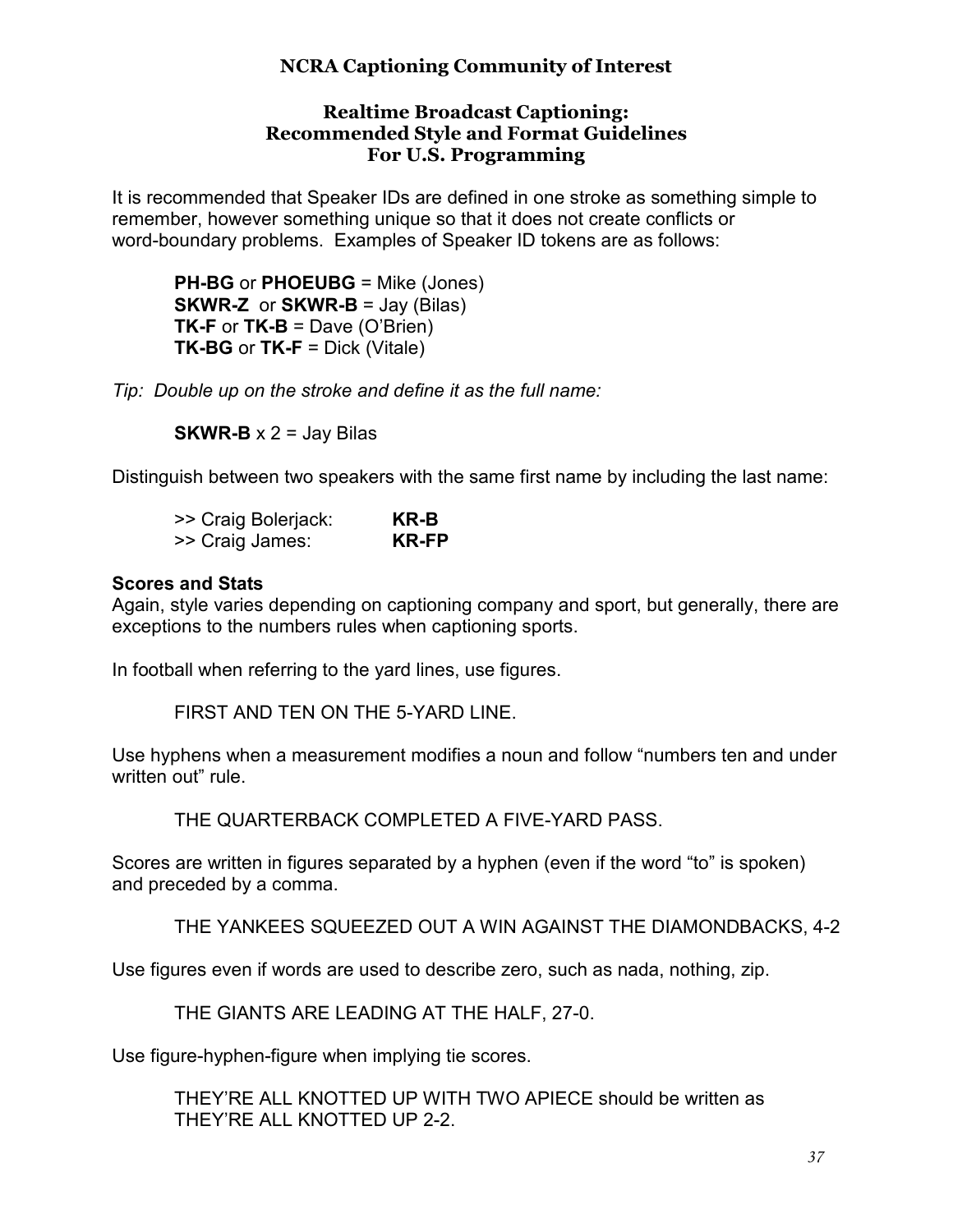#### **Realtime Broadcast Captioning: Recommended Style and Format Guidelines For U.S. Programming**

Use hyphen in place of words "of" but use word "for" when spoken. Exception: "O-FER" is written OH-FER.

> HE IS 0 FOR 2 TONIGHT. SHAQ SHOT 3 OF 4 FROM THE FOUL LINE should be written as SHAQ SHOT 3-4 FROM THE FOUL LINE

In tennis, replace the word LOVE with 0 (zero) and separate sets with commas.

 15-0 (spoken LOVE) 7-5, 7-5, 7-6

In golf, use figures for scores, pars, clubs, and holes

 $12^{\text{th}}$  HOLE 2 OVER PAR 7 5 IRON

In basketball, use a hyphen to separate zone phrases (some companies use figures)

 TWO-THREE ZONE 2-3 ZONE

In baseball, use decimals for batting and pitching averages; use numerals in a series of stats

HE IS BATTING .350 HE IS ONE HIT AWAY FROM BATTING 1.000 (batting "a thousand") HE HAS AN E.R.A. of 1.45 HE HAS 37 HOMERS, 2 DOUBLES, AND 15 RBIs.

In baseball, use figures separated by hyphen for pitch counts

AND THE 3-2 PITCH (3 balls, 2 strikes, aka full count)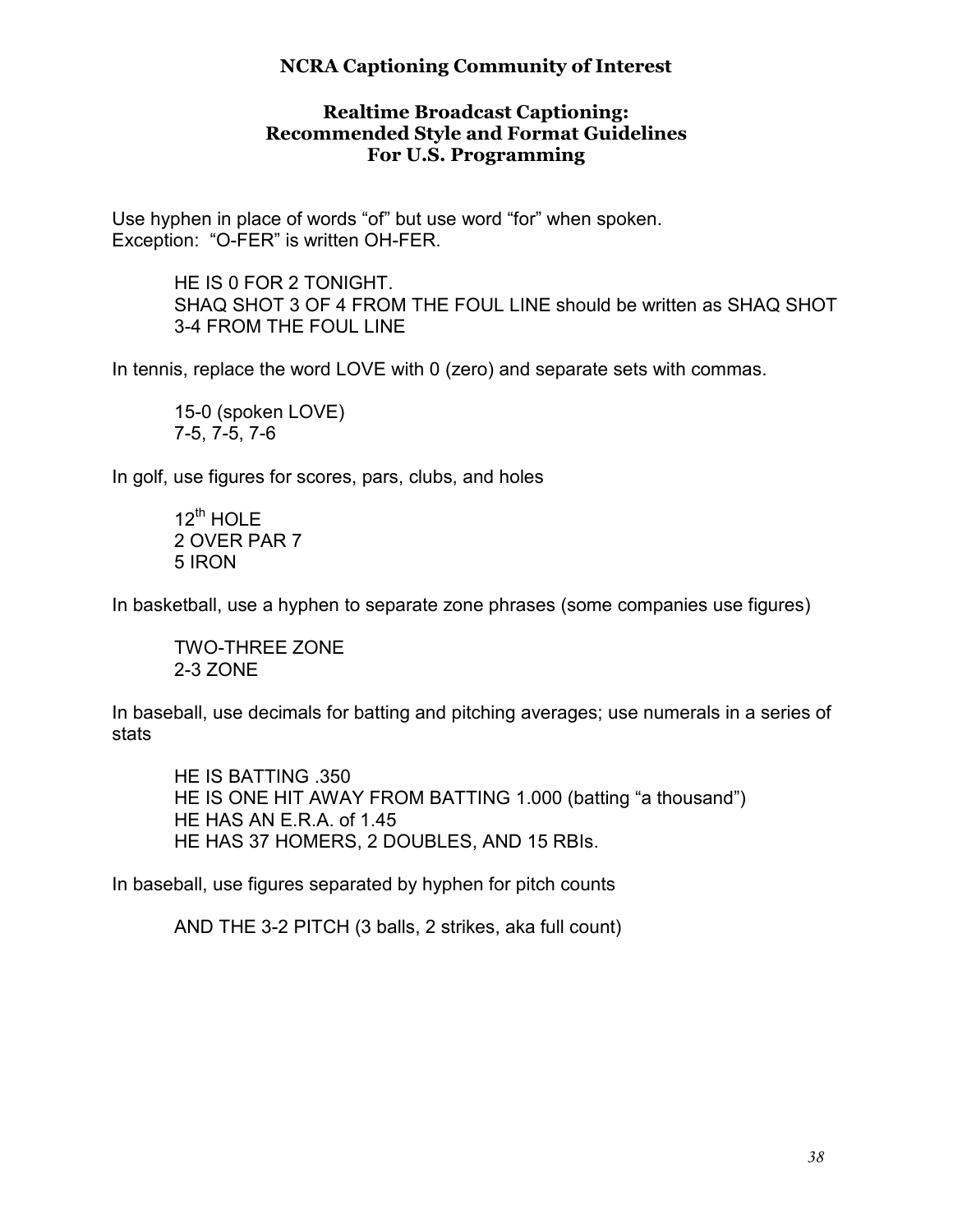#### **Realtime Broadcast Captioning: Recommended Style and Format Guidelines For U.S. Programming**

# *Scripting Scripting*

#### **Creating Script Files**

Oftentimes captioners are provided with a script of a program. The captioner can then send the script file one line at a time over the air with a single keystroke. There are three options when receiving a script:

- □ Convert script from Word or other program into captioning software and send file.
- $\Box$  Start realtime session in captioning software and create script file by writing provided script, edit new file and send.
- $\Box$  Prep from provided script and write program without sending script file.

Some scripts contain unneeded information to the captioner, such as stage direction and other instructional type material. In this case, it would be time-consuming to convert and edit the provided script and a captioner may be better off either prepping from it or writing it into a new script file.

Other scripts may be perfect for converting and importing into a captioner's software but may arrive at the last minute, in which case prepping from it would be the best decision. The most important thing to remember is if a script is provided and there is ample time to convert it and import it or to write it and create a new script file, that is the ideal scenario. Sending a script file that has been edited beforehand will almost always yield a cleaner or more accurate product than writing a program live.

When editing a script to be imported into captioning software, the text must be changed to uppercase, and a new line must be inserted after each period and question mark, and speaker IDs and chevrons must be inserted. Once imported, it may also be necessary to insert slug lines (see below). Some captioning software have a script manager feature, which manages multiple scripts for one program. Consult your captioning software vendor for instructions on how to set up and send a script file. Practice sending the file off-air to ensure it displays properly.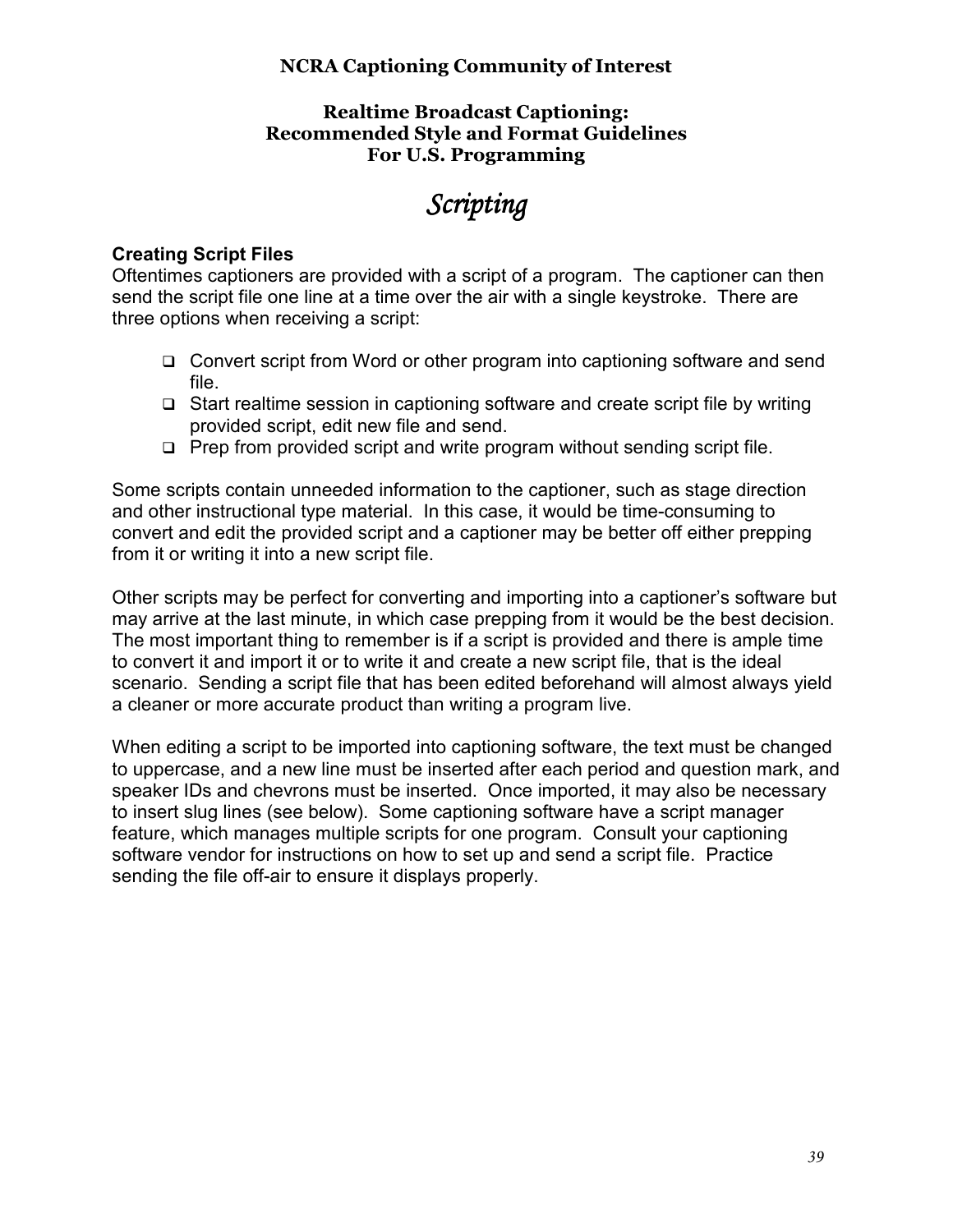#### **Realtime Broadcast Captioning: Recommended Style and Format Guidelines For U.S. Programming**

A typical script file, copied, pasted, and edited from an e-mail into a new transcript file:

>> Mike: THE WORLD OF RELATIONSHIPS CAN BE AWFULLY CONFUSING TO NAVIGATE. MOST MEN AND WOMEN STRUGGLE DAILY WITH DATING DILEMMAS. DO I ASK HIM OUT? SHOULD I CALL HER TODAY OR TOMORROW? HOW CAN I BE BETTER IN THE BOUDOIR? BUT SOMETIMES WHEN YOU HAVE QUESTIONS ABOUT THE OPPOSITE SEX, IT'S BEST TO GO DIRECTLY TO THE SOURCE. A PAIR OF WEB SITES ARE TRYING TO MAKE RELATIONSHIP WOES A LITTLE LESS WORRISOME.

#### **Scripting and Realtiming**

The most important thing to remember when sending a script file is to wait until the last word of a line is spoken before sending the line. Oftentimes scripts are deviated from; many people ad lib, and a captioner could end up sending words that were not spoken. It may be necessary to write what is being said rather than send it from the script file in the event the words spoken do not match the words in the script. This exercise is a unique skill and should not be attempted without much practice. The end result should be seamless, and there should not be long pauses between live realtime writing and script sending. Practice going back and forth between writing and sending, moving the cursor from the line that is being written to the next line that will be sent. If ever you become lost in the script, abandon it and continue writing live realtime until such time that a search can be performed within the script, perhaps at a commercial break.

Once a captioner becomes skilled at writing and scripting, it will be possible to quickly search for keywords in the script to get back on track; however, a new captioner should not attempt this if the result is missed captions. In addition, a skilled captioner will be capable of editing text in the script on the fly, making small corrections before sending a line.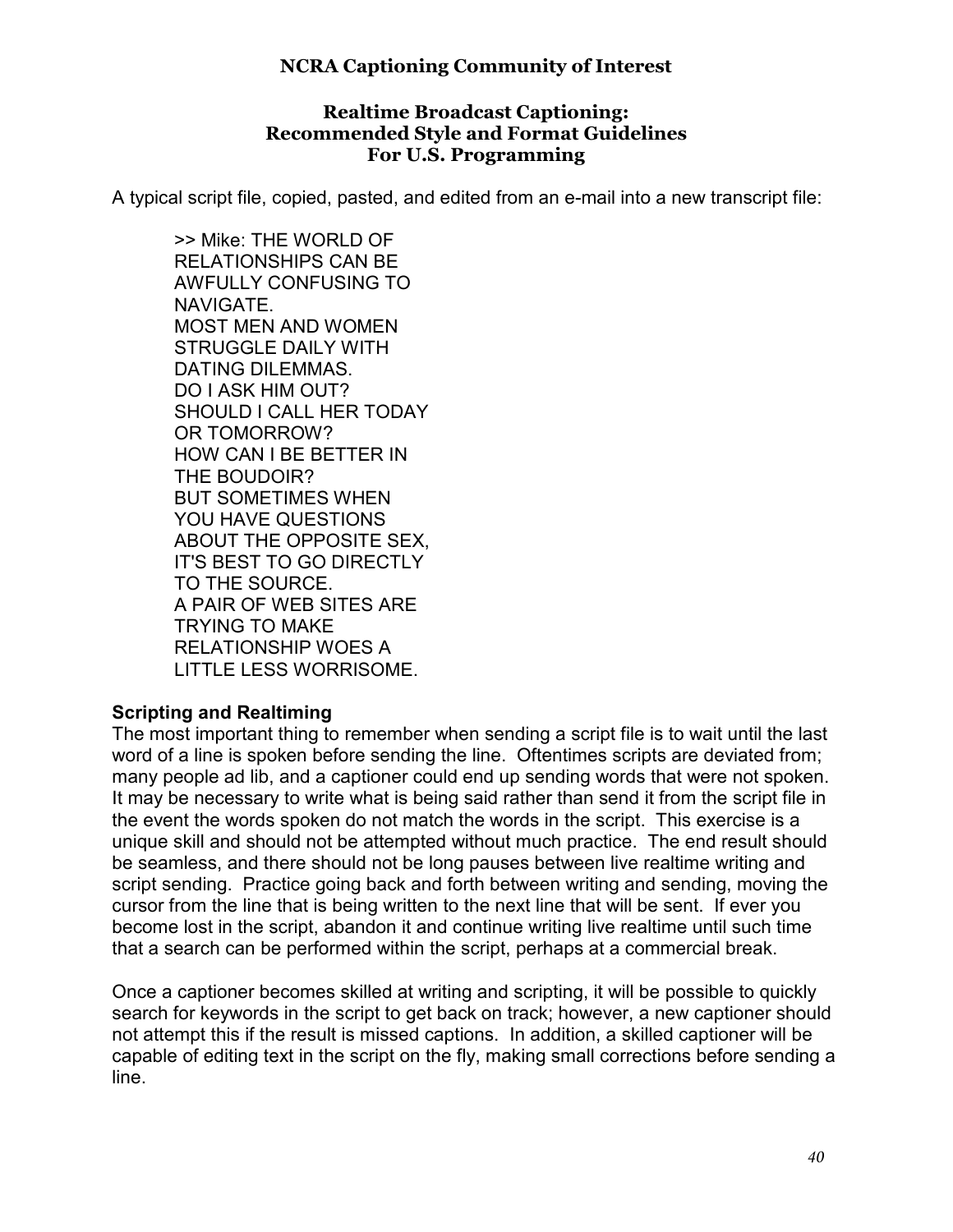#### **Realtime Broadcast Captioning: Recommended Style and Format Guidelines For U.S. Programming**

If there are obscenities in a script, replace the obscenity with [ BLEEP ]. If you are unsure if an obscenity is permissible or not permissible or if the program will bleep the obscenity, insert a flag or comment (check with software vendor) before the line with the obscenity to alert you that it is upcoming, and be prepared to write the line from your machine.

#### **Slug lines**

Slug lines is a term used in the broadcasting industry that refers to a heading or title of, in this case, a story or news blurb within a script. Sometimes provided scripts will contain slug lines that may require removing or reformatting. Some captioning software are capable of inserting slug lines or script lines. They may also have a type of script manager to organize multiple scripts and/or slug lines.

#### **Sending script files**

Most captioning software have a macro or command for sending script. It is also possible to create a steno stroke associated with that macro or command to send script. Check with your software vendor for more information on loading and sending script files.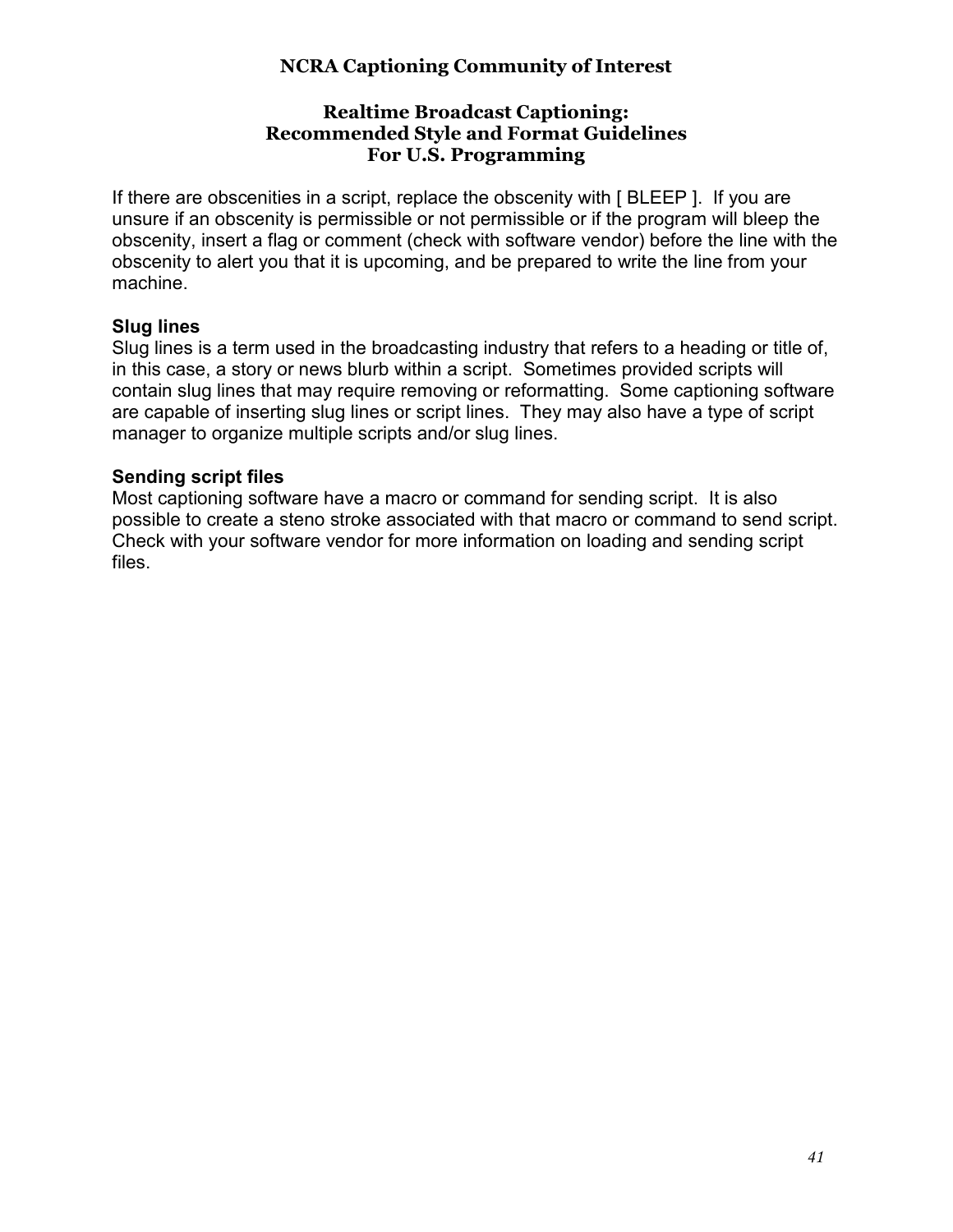#### **Realtime Broadcast Captioning: Recommended Style and Format Guidelines For U.S. Programming**

# *Musical Notes and Lyrics Musical Lyrics*

| <b>DICTIONARY</b><br><b>ENTRY</b><br>(Eclipse<br>AccuCAP) | <b>DICTIONARY ENTRY</b><br>(Stenograph BCS)                                                                                                                   | <b>DICTIONARY ENTRY</b><br>(ProCat) | <b>SUGGESTED</b><br><b>OUTLINE</b> | <b>DESCRIPTION</b>                    |
|-----------------------------------------------------------|---------------------------------------------------------------------------------------------------------------------------------------------------------------|-------------------------------------|------------------------------------|---------------------------------------|
| $\{N\}\mathcal{M}\left\{\sim\right\}$                     | <new line<br="">Paragraph&gt;<caption:music<br>Note&gt;<sticky space=""></sticky></caption:music<br></new>                                                    | $\le$ [c:music] $\sim$              | <b>SNOET</b>                       | <b>OPEN</b> note                      |
| $\{\sim\}$ ¶{\$}¶{~}                                      | <sticky<br>Space&gt;<caption:music<br>Note&gt;<new line<br="">Paragraph&gt;<caption:music<br>Note&gt;</caption:music<br></new></caption:music<br></sticky<br> | $\sim$ [C:music]<[c:music] $\sim$   | SNOET/SNOET                        | COMBO note                            |
| $\{\sim\}$ ¶{\$}                                          | <sticky<br>Space&gt;<caption:music<br>Note&gt;<new line="" paragraph=""></new></caption:music<br></sticky<br>                                                 | $\sim$ [C:music]                    | SNO*ET                             | END note                              |
| $\{\sim\}$ ¶¶ $\{\$$ }                                    | <sticky<br>Space&gt;<caption:music<br>Note&gt;<caption:music<br>Note&gt;<new line="" paragraph=""></new></caption:music<br></caption:music<br></sticky<br>    | $\sim$ [C:music]<[c:music]< $\sim$  | SNO*ET/SNO*ET                      | END of song<br>note                   |
| $\{N\}$ ¶¶ $\$                                            | <new line<br="">Paragraph&gt;<caption:music<br>Note&gt;<caption:music<br>Note&gt;<new line="" paragraph=""></new></caption:music<br></caption:music<br></new> | <[c:music]_[c:music]<~              | SNOET/Z                            | <b>STANDALONE</b><br>note (no lyrics) |

¶ in Eclipse, CTRL-W, select paragraph symbol.

¶ will appear as musical note once it passes through encoder.

Musical notes surround lyrics in captioning to represent singing or, in the case of the standalone note, to represent instrumental music.

Do not use punctuation when writing musical lyrics.

#### **NOTE: Some companies' style includes a speaker ID (chevron) before the first line of lyrics**

# **>>** ¶ OH, SAY CAN YOU SEE ¶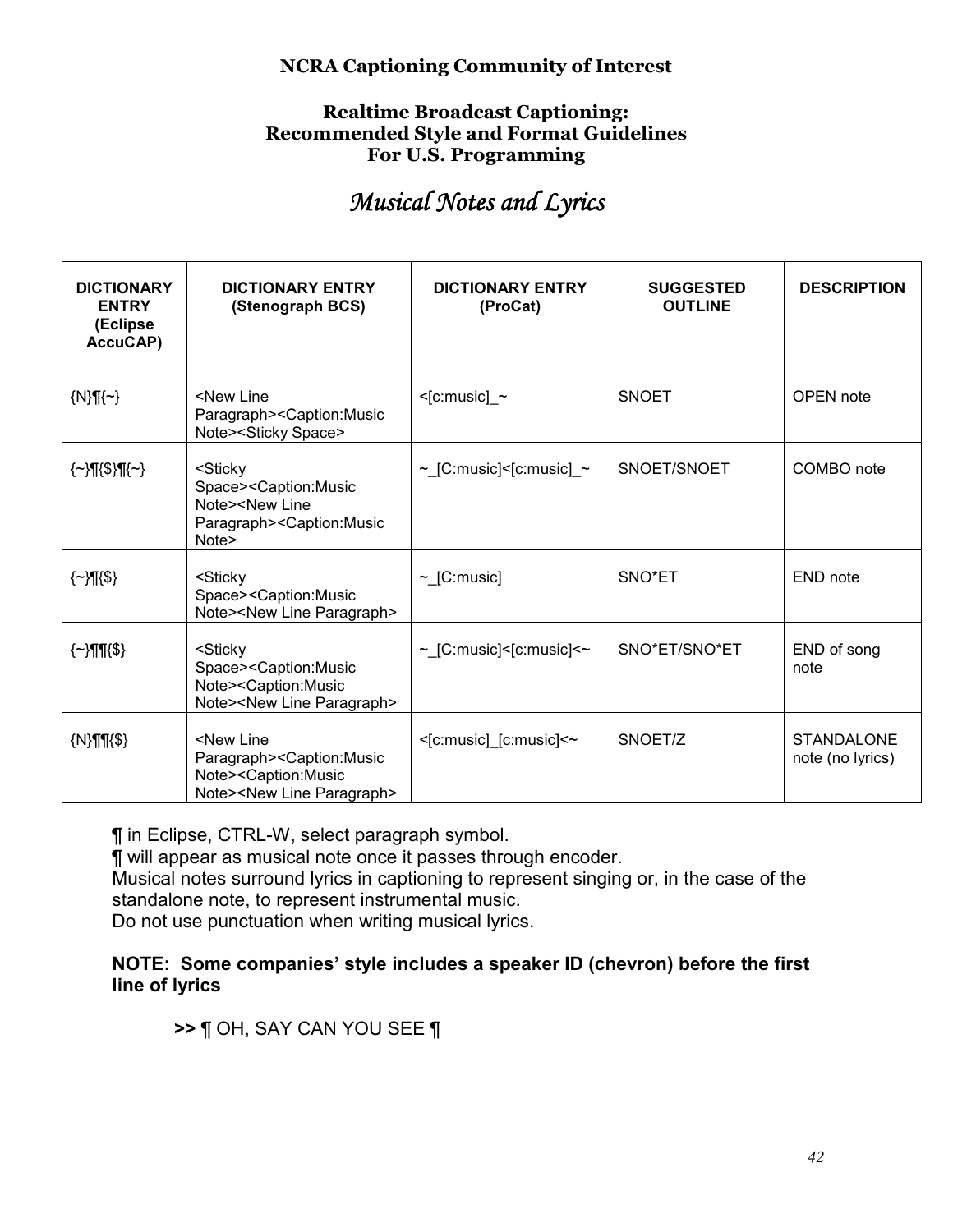#### **Realtime Broadcast Captioning: Recommended Style and Format Guidelines For U.S. Programming**

#### **A typical song file in Eclipse AccuCAP:**

¶ OH, SAY CAN YOU SEE BY THE DAWN'S EARLY LIGHT ¶ ¶ WHAT SO PROUDLY WE HAILED AT THE TWILIGHT'S LAST GLEAMING ¶ ¶ WHOSE BROAD STRIPES AND BRIGHT STARS THROUGH THE PERILOUS FIGHT ¶ ¶ O'ER THE RAMPARTS WE WATCHED WERE SO GALLANTLY STREAMING **[1]** ¶ AND THE ROCKETS' RED GLARE THE BOMBS BURSTING IN AIR ¶ ¶ GAVE PROOF THROUGH THE NIGHT THAT OUR FLAG WAS STILL THERE ¶ ¶ O SAY DOES THAT STAR SPANGLED BANNER YET WAVE ¶ ¶ O'ER THE LAND OF THE FREE AND THE HOME OF THE BRAVE ¶¶

#### **A typical song file in Cheetah Captivator:**

\M OH, SAY CAN YOU SEE\E BY THE DAWN'S EARLY LIGHT \M\E \M WHAT SO PROUDLY WE HAILED\E AT THE TWILIGHT'S LAST GLEAMING \M\E \M WHOSE BROAD STRIPES AND\E BRIGHT STARS\E THROUGH THE PERILOUS FIGHT \M\E \M O'ER THE RAMPARTS WE WATCHED\E WERE SO GALLANTLY STREAMING \M\E \M AND THE ROCKETS' RED GLARE\E THE BOMBS BURSTING IN AIR \M\E \M GAVE PROOF THROUGH THE NIGHT\E THAT OUR FLAG WAS STILL THERE \M\E \M O SAY DOES THAT STAR SPANGLED\E BANNER YET WAVE \M\E \M O'ER THE LAND OF THE FREE\E AND THE HOME OF THE BRAVE \M\M\E

**\M** in a Captivator file will appear as a musical note once it passes through encoder. **\M\M** in a Captivator file will appear as a double musical note once it passes through encoder.

**\E** in a Captivator file will appear as a new line with no punctuation once it passes through encoder.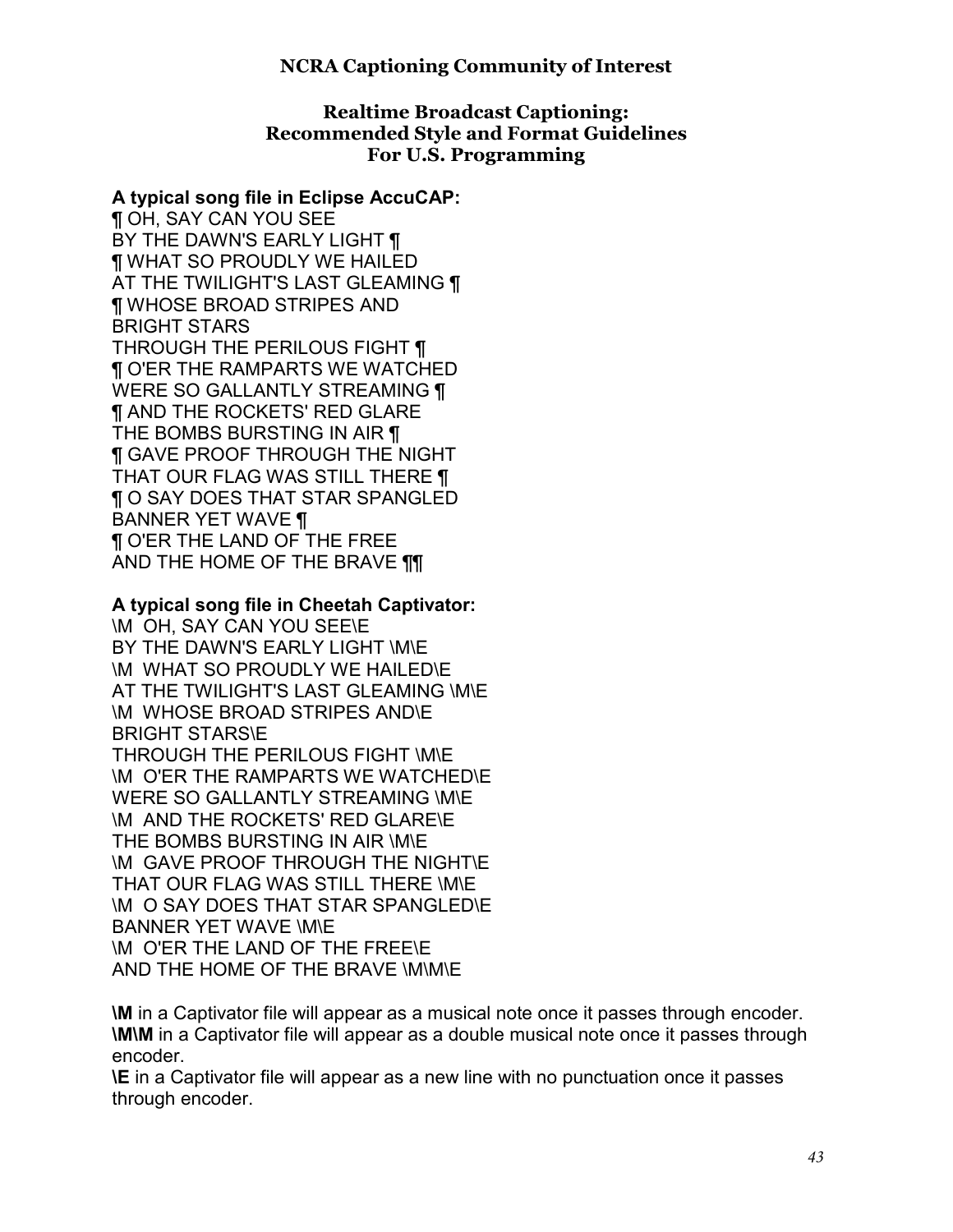#### **Realtime Broadcast Captioning: Recommended Style and Format Guidelines For U.S. Programming**

# **A typical song file in Stenograph BCS:**

 $\Box$  OH, SAY CAN YOU SEE BY THE DAWN'S EARLY LIGHT  $\Box$  $\Box$  WHAT SO PROUDLY WE HAILED AT THE TWILIGHT'S LAST GLEAMING  $\Box$  $\Box$  WHOSE BROAD STRIPES AND BRIGHT STARS THROUGH THE PERILOUS FIGHT  $\Box$  $\Box$  O'ER THE RAMPARTS WE WATCHED WERE SO GALLANTLY STREAMING  $\Box$  $\Box$  AND THE ROCKETS' RED GLARE THE BOMBS BURSTING IN AIR  $\Box$  $\Box$  GAVE PROOF THROUGH THE NIGHT THAT OUR FLAG WAS STILL THERE **D**  $\Box$  O SAY DOES THAT STAR SPANGLED BANNER YET WAVE  $\Box$  $\Box$  O'ER THE LAND OF THE FREE AND THE HOME OF THE BRAVE  $\Box$   $\Box$ 

The  $\Box$  represents the musical notes, which will appear in the file and Caption Preview box.

Writing lyrics takes a lot of practice and concentration. A captioner must not only listen to the lyrics but be precise in the placement of the musical notes. He or she must also force a new line to keep sentences short. Any steno stroke may be used. Define the stroke as {F} (Fixed paragraph) in Eclipse or <New Line> in BCS, which will force a new line without punctuation. A *good captioner* will take care to make his/her live-writing lyrics as neat and clean as the song files above.

A good rule is to place an open note before the first line, force a new line at a logical place, place a closed musical note at the end of that line and repeat. It is also acceptable to surround four lines, rather than two, with notes. In that case, place a musical note at the beginning of the first line, force a new line, write the second line, force a new line, write a third line, force a new line, write the fourth line, place a note at the end of that line.

If there is speaking within a song, it is acceptable to place the double chevron  $(\ge)$ before the spoken words to indicate the artist has switched from singing to speaking;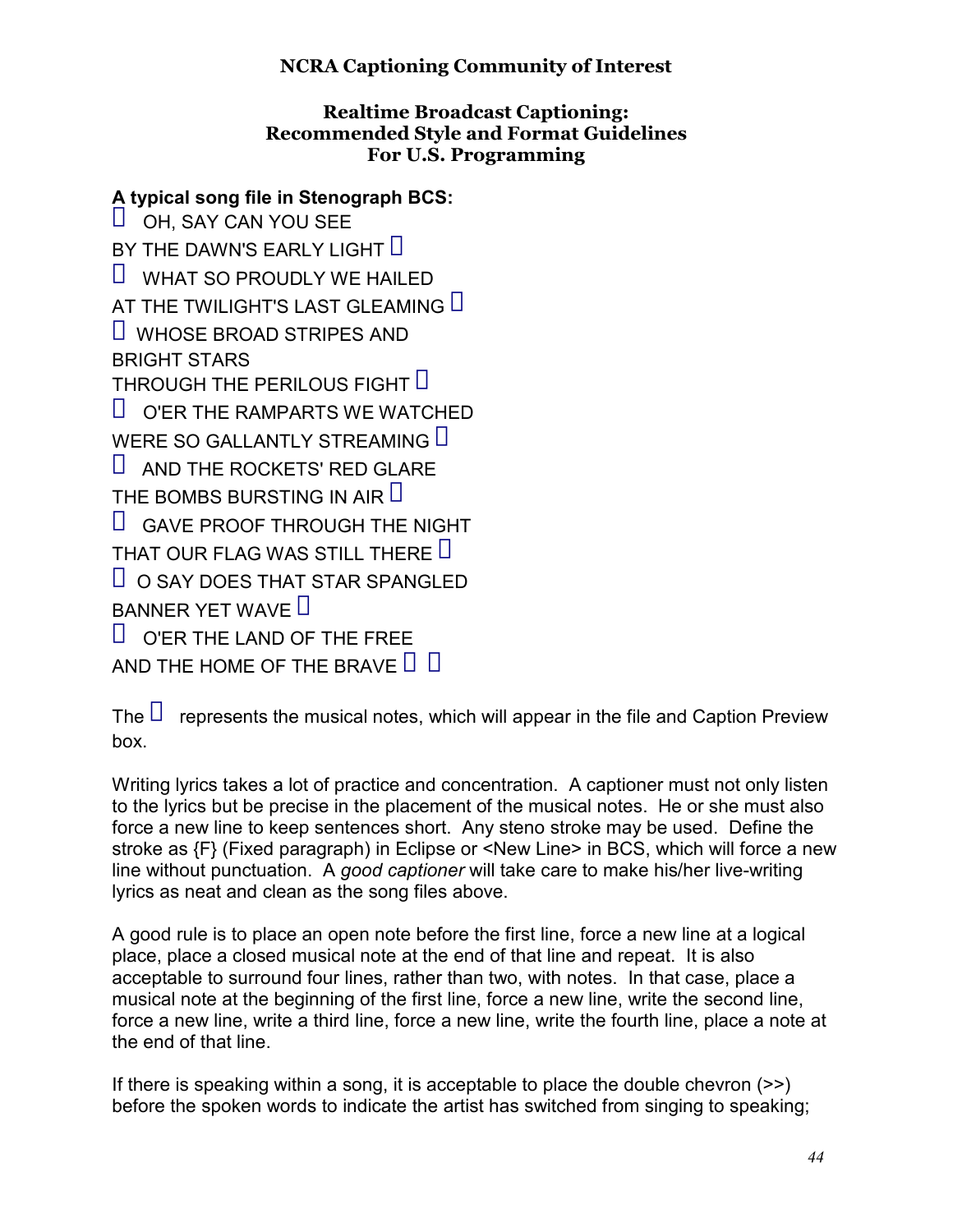#### **Realtime Broadcast Captioning: Recommended Style and Format Guidelines For U.S. Programming**

however, an exception would be rapping. Although sometimes rapping sounds like speaking, it is a form of singing and should, therefore, be surrounded by musical notes.

In the middle of a song containing lyrics, oftentimes there will be an instrumental break. It is not necessary to place a standalone musical note in at that point. Simply leave the last lines of lyrics up for at least three seconds, then blank and wait for the next verse. However, if the instrumental break is unusually long, 30 to 60 seconds, then a standalone musical note can be placed, if for no other reason than to signify to the deaf or hard-of-hearing viewer that the captions are still working.

A situation where a standalone musical note may be used is when there is no speaking and there is music playing that contains no lyrics. In this case, simply place a standalone note on the screen, let it hang for at least five seconds and then blank. Wait about three seconds, and then send another standalone note; again let it hang for at least five seconds and then blank. Repeat these steps for the duration of the instrumental song. If someone is speaking and there is simply background music, it is not necessary to place musical notes, unless there is a pause in the speaking creating a natural spot for the musical notes to appear. In certain circumstances, if the instrumental-only song can be identified, a parenthetical description may be used.

["Taps" playing ] or [ The "Rocky" theme playing ]

Another acceptable captioning practice would be to write a parenthetical in the event a song with lyrics can be identified but the captioner does not feel he or she can make out the words well enough to caption the song with the best quality.

[ Rap music playing ] [ Rapping ] ["Shake Ya Tailfeather" playing ]

Along the same lines, another acceptable practice in the above situation is to simply write standalone musical notes as described above, letting them hang, blanking, and repeating. This is particularly useful if the captioner cannot identify the title of the song and/or make out the lyrics and write them with the best quality. This practice, however, should not be used on a regular basis. A captioner should always attempt to write lyrics whenever possible. That is why it is so important for captioners to not only keep up with topical events but topical entertainment events such as popular music and the like. If a captioner has at least heard of "Shake Ya Tailfeather," he or she has a much better chance of writing the lyrics. At least the chorus of the song could be written.

Occasionally, when attempting to write lyrics, a captioner will begin a line and then not understand the last word or two heard. It is best not to panic and not to spend too much time on it or many lines after will be lost. An acceptable solution is to either write a word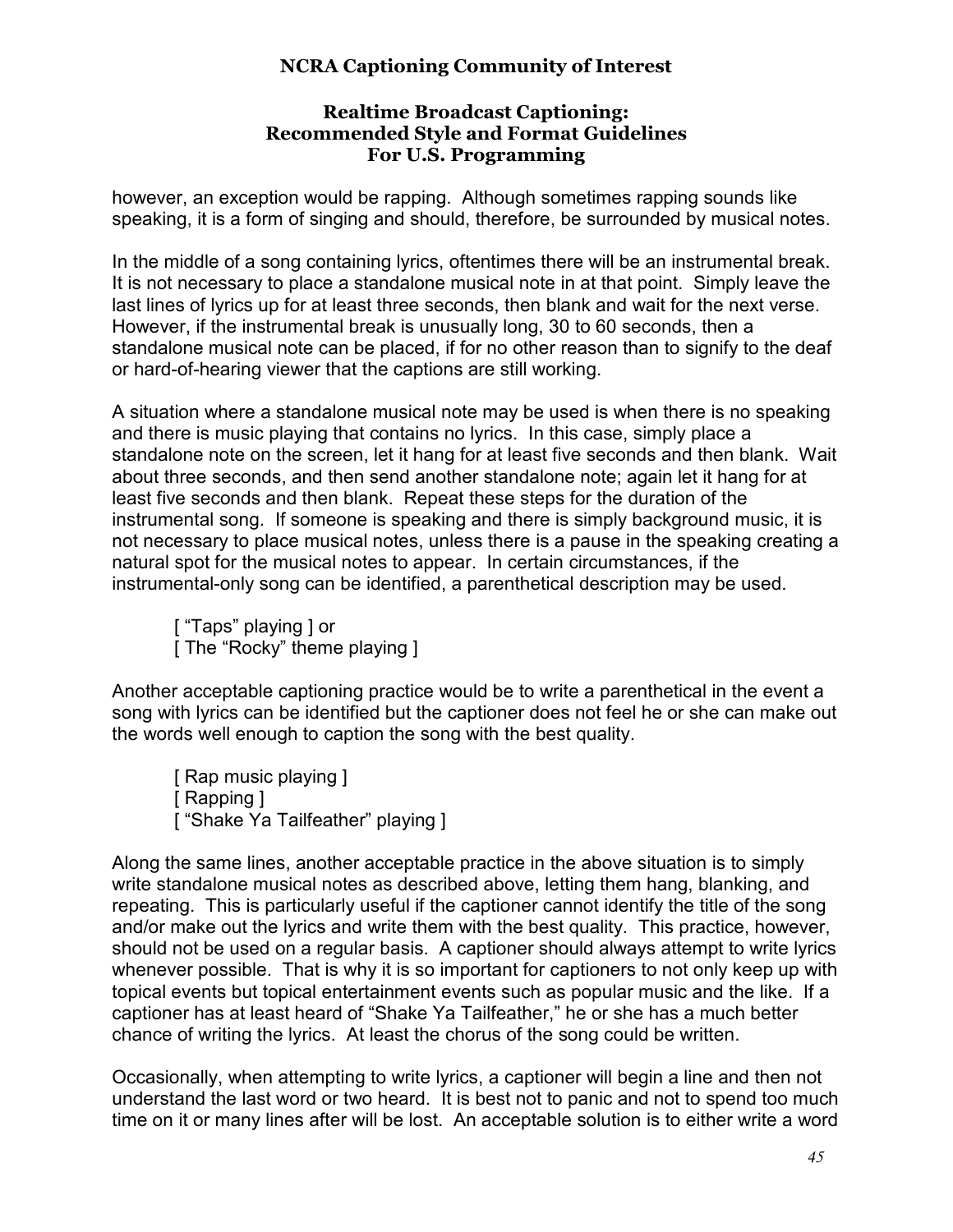#### **Realtime Broadcast Captioning: Recommended Style and Format Guidelines For U.S. Programming**

that sounds like what was heard or a word that fits the context or to simply place an end musical note and move on. Dashes may be used; however, it doesn't always look very nice. Making up lyrics out of the blue is not the best idea either. It's definitely a judgment call.

Finally, if a captioner thinks he or she heard an obscenity in a song, he or she must be absolutely positive that obscenity was aired before writing it. The best policy is "When in doubt, leave it out." Simply write [ Bleep ].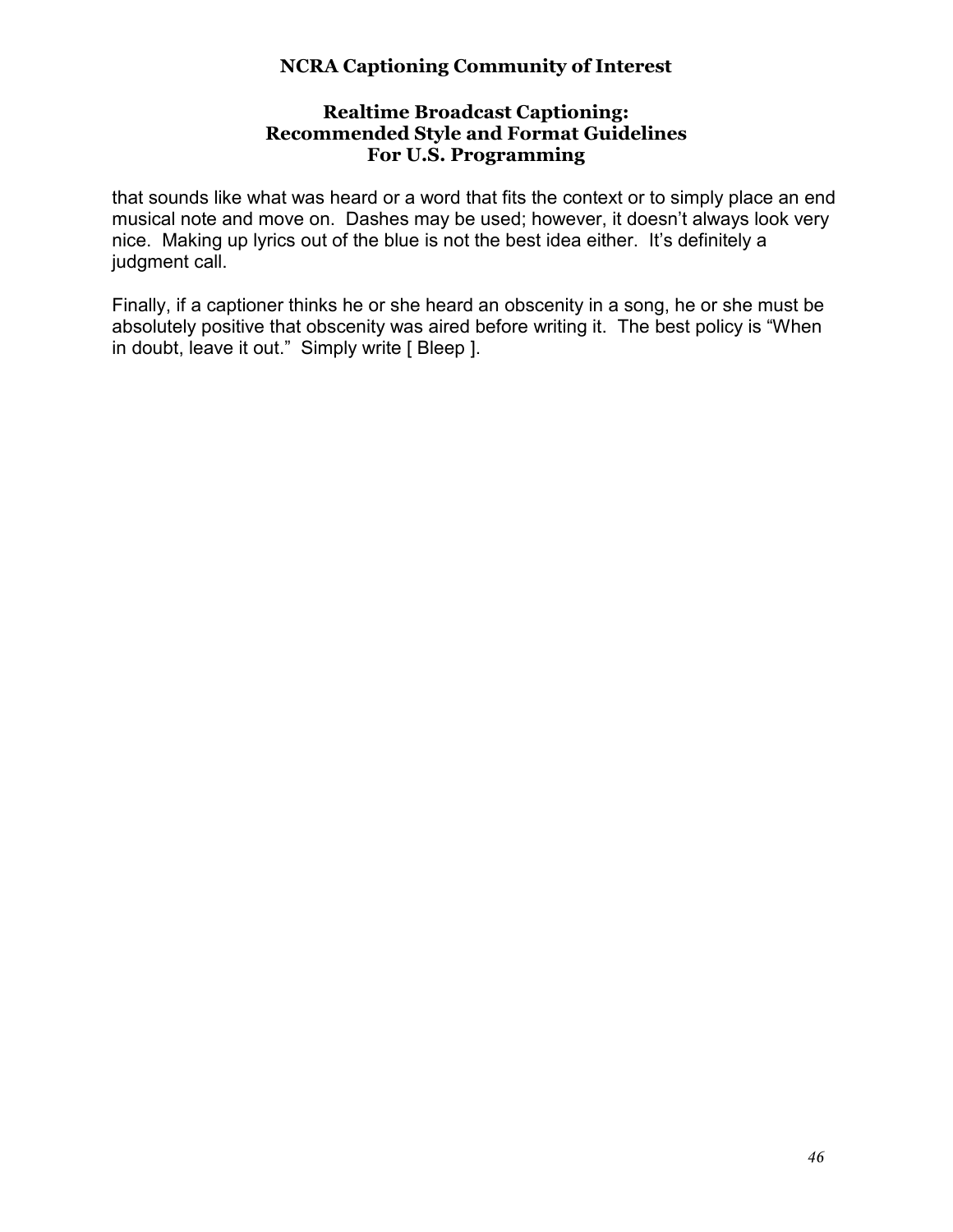#### **Realtime Broadcast Captioning: Recommended Style and Format Guidelines For U.S. Programming**

# *Quality Control Quality*

Realtime captioning quality considers three parts in its guidelines: completeness, accuracy, and timeliness. Realtime captioning is considered to be complete if the captions are legible, readable, make sense, convey the essential information of the story or broadcast, and do not stop except to allow obstructed graphics to be read or if the corresponding audio stops. The average half-hour broadcast airing with commercials will have approximately 3,500 words displayed in the captions with a minimal acceptable threshold of 2,900 words.

The following items are to be considered when determining the completeness of captions:

- Captions are complete and appear continuously from the start to the end of the broadcast.
- Nonverbal communications affecting the substance and flavor of the broadcast are included.
- The captions contain meaningful punctuation and speakers are identified by symbol or name.

The relative difficulty of a broadcast will affect the completeness and quality of the captions. Factors that can impact the quality and completeness of realtime captioning are as follows:

- **Incomplete preparation material**
- **Equipment failure at** 
	- a. Captioning studio
	- b. Broadcast facility
	- c. Cable company or other distribution facility
	- d. Viewer's home
- Data transmission error from captioning studio to broadcast facility
- Clarity of program audio
- **•** Overlapping speakers
- **Speed of the material**
- **Speaker accents**

Realtime captioning is considered to have met the accuracy guideline if after review it is determined that the captions meet a minimum accuracy level of 98%.

# **Total Accuracy Rate Formula**

Convert the raw transcript (unedited) into a .txt or .rtf file and open in Microsoft Word. Count all the errors, keeping in mind a two-stroke word that does not translate if broken into two English words counts as two errors. Multiply number of errors by 100. Divide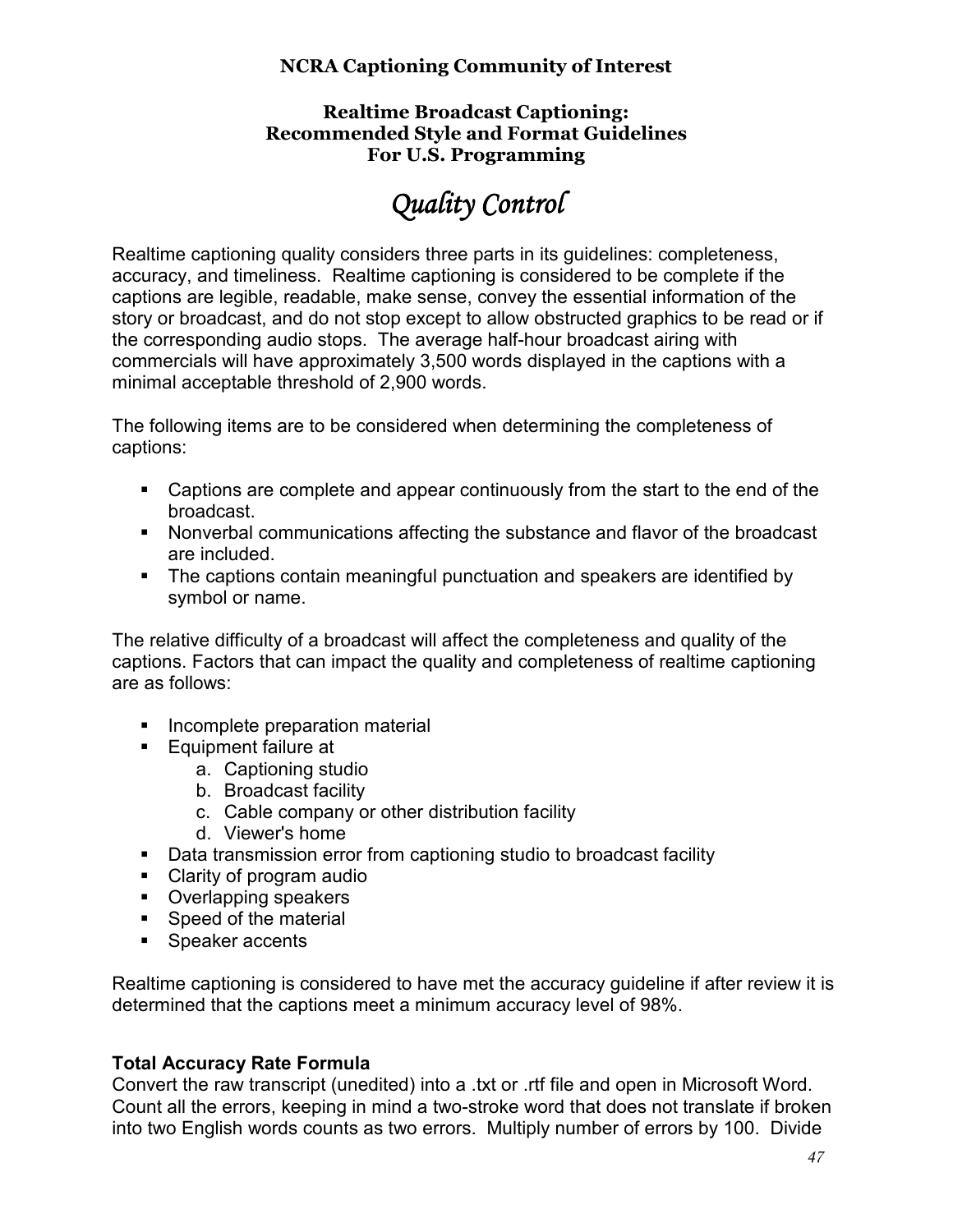#### **Realtime Broadcast Captioning: Recommended Style and Format Guidelines For U.S. Programming**

that number by total word count, which can be ascertained in Word by clicking on Tools and then Word Count. Then subtract that number from 100. And that is the score. 98% is considered entry-level on-air quality. The ultimate goal, however, is above 99%.

A new captioner should track his or her own progress by reviewing and scoring raw transcripts frequently. It is helpful to categorize errors to identify areas of weakness. See Figure 1.

# **Figure 1**

#### **Captioner Trainee Correction Sheet**

| Speaker ID                       | Wrong Word         | Plural                        | <b>Spelling/Dict Entry</b>              |
|----------------------------------|--------------------|-------------------------------|-----------------------------------------|
|                                  | ₩                  |                               | $\mathcal{L}^{\text{max}}_{\text{max}}$ |
| Misstroke<br>$HH$ $III$          | Apostrophe         | <b>Numbers</b><br>$\parallel$ | Quotes                                  |
| 1,2 Word/Hyphen<br>$(1/2$ point) | Extra/Missing Word | Inflected Endings<br>$\ $     | and/an                                  |
| Punctuation<br>$(1/2$ point)     | Stack/Split Stroke | Style                         | Other                                   |
| HH                               |                    | $\ $                          |                                         |

| Errors:                | 30    |
|------------------------|-------|
| Word Count:            | 2,000 |
| Errors x 100:          | 3,000 |
| divided by Word Count: | 15    |
| $100 - 1.6 = Score$ :  | 98.5% |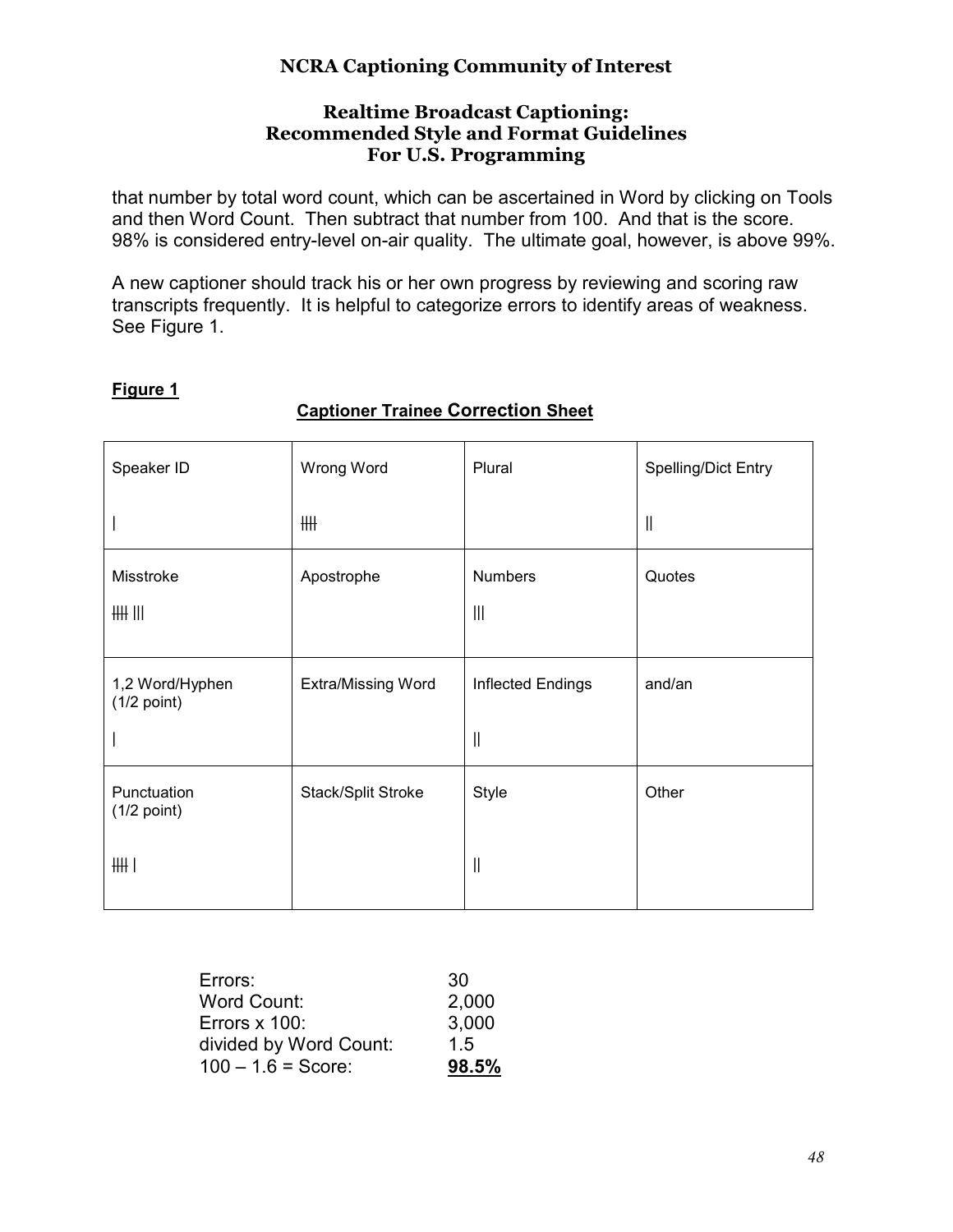#### **Realtime Broadcast Captioning: Recommended Style and Format Guidelines For U.S. Programming**

The following list includes items that should be counted as errors in determining accuracy:

- $\Box$  Incorrect participles
- $\Box$  Omitted or improperly used possessives
- □ Missing essential words
- □ Extra words or strokes
- □ Misstrokes
- $\Box$  Misspelled words that were not fingerspelled
- $\Box$  Untranslates (unless it results in the correct spelling of a phonetic output)
- □ Wrong numbers
- □ Wrong words
- □ Homophone conflicts
- □ Speaker ID errors
- $\Box$  Missing or incorrect punctuation including hyphens and slashes
- $\Box$  Extra/missing space
- □ Style

Realtime captioning is considered to have met the timeliness guideline if the captions are delivered with a minimum delay, trailing the corresponding audio transmission by an amount of time that the delay, in and of itself, does not significantly impact the meaningfulness of the captions.

When an incorrect word is displayed, a captioner should avoid blanking the screen. It is acceptable to use dashes or a correction stroke (an asterisk) to remove the incorrect word and then write the correct stroke or strokes. A captioner should be mindful that stroking a correction stroke more than twice may result in garbled captions and, thus, ought to avoid doing so. If dashes are used to make corrections, the incorrect word prior to the dashes may not be counted as an error if the word following the dashes displays correctly.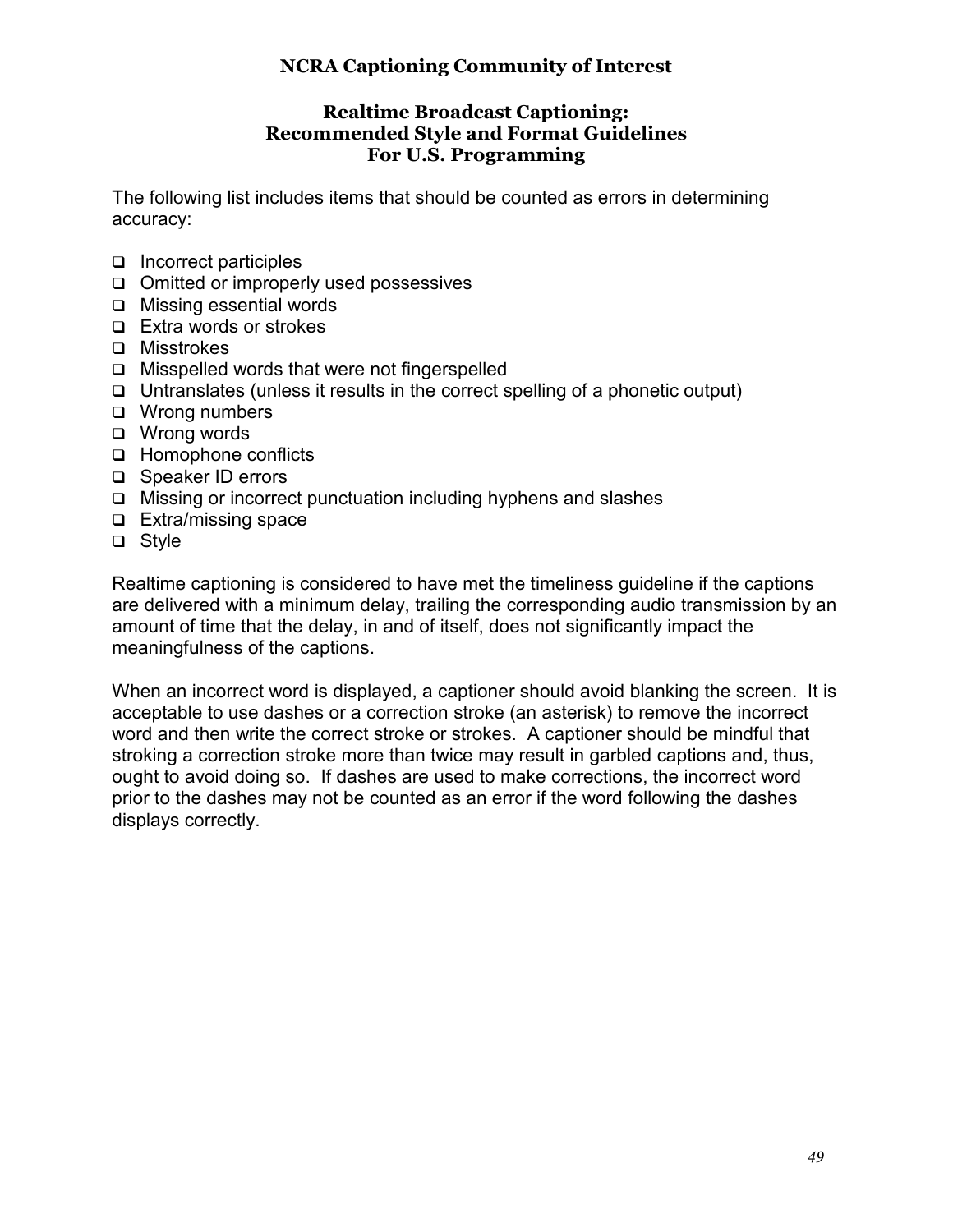#### **Realtime Broadcast Captioning: Recommended Style and Format Guidelines For U.S. Programming**

# *Editing, Paraphrasing and Fingerspelling Paraphrasing and Fingerspelling*

One of the tools captioners use to achieve accurate captions is to edit, or paraphrase. It is acceptable and appropriate to do so when the accuracy of your captions would be otherwise compromised. However, contrary to popular belief, a good captioner will always strive to write verbatim. The following are examples of when to edit and how to edit.

#### **Speed**

Let's face it. Even a merit writer cannot get everything all the time. The skill of editing takes time and practice. Captioners are trained first as court reporters, and as such writing verbatim has always been the goal. However, there are times when getting every word will come at the expense of accurate captions. The first trick of the trade captioners may use when speed is a factor is to "intentionally drop" a word here or there to allow time to catch up.

#### *Spoken:*

>> THE FAMILY OF **AN ALABAMA TEENAGER** MISSING IN ARUBA IS REFUSING TO GIVE UP HOPE THAT SHE WILL BE FOUND.

#### *Edited:*

>> THE FAMILY OF **A TEENAGER** MISSING IN ARUBA IS REFUSING TO GIVE UP HOPE THAT SHE WILL BE FOUND.

#### *Spoken:*

>> IN THE MEANTIME, **NICK JOHN AND ABRAHAM JONES**, WHO WERE ARRESTED IN CONNECTION WITH THE DISAPPEARANCE OF 18-YEAR-OLD NATALEE HOLLOWAY, WILL BE BACK IN COURT TODAY AS THE JUDGE DETERMINES IF THERE IS ENOUGH EVIDENCE TO HOLD THEM.

# *Edited:*

>> **TWO MEN** WERE ARRESTED IN CONNECTION WITH THE DISAPPEARANCE OF NATALEE HOLLOWAY. THEY WILL BE BACK IN COURT TODAY AS THE JUDGE DETERMINES IF THERE IS ENOUGH EVIDENCE TO HOLD THEM.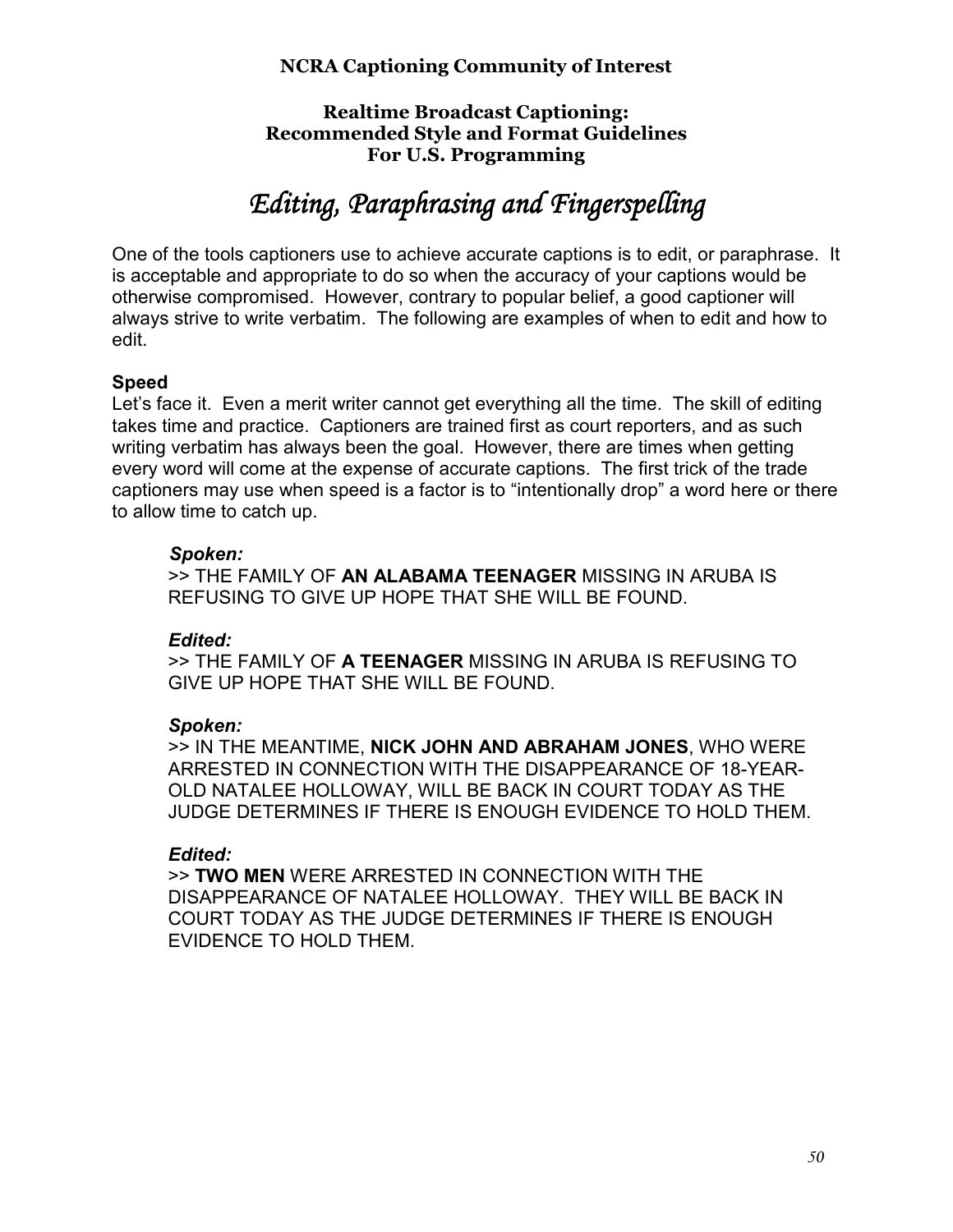#### **Realtime Broadcast Captioning: Recommended Style and Format Guidelines For U.S. Programming**

Of course, there are those occasions when paraphrasing becomes necessary, especially during a sports segment.

#### *Spoken:*

>> SIXTH INNING, STILL SCORELESS. **RYAN KLESKO STEPS UP AND** LAUNCHES ONE TO THE DEEPEST PART OF THE **DOG POUND**, **OFF THE TOP OF THE WALL**.

#### *Paraphrased:*

>> IN THE SIXTH INNING, **KLESKO** LAUNCHES ONE TO THE DEEPEST PART OF THE **FIELD**.

#### *Spoken:*

>> WELL, **EARLIER IN THE DAY YESTERDAY**, BASEBALL'S AMATEUR DRAFT, THE PADRES TAKING A COUPLE OF PITCHERS IN THE FIRST ROUND, **INCLUDING RIGHT-HANDER CESAR** CARRILLO **FROM THE UNIVERSITY OF MIAMI,** THE ACC PITCHER OF THE YEAR. THEY THEN TOOK LEFTY CESAR RAMOS IN A SUPPLEMENTAL FIRST-ROUND PICK WHEN THEY **LOST DAVID WELLS TO THE RED SOX**.

#### *Paraphrased:*

>> **IN** BASEBALL'S AMATEUR DRAFT **YESTERDAY,** THE PADRES **TOOK** A COUPLE OF PITCHERS IN THE FIRST ROUND, INCLUDING **CESAR CARRILLO**.

THEY **ALSO** TOOK CESAR RAMOS IN A SUPPLEMENTAL FIRST-ROUND PICK WHEN THEY **LOST DAVID WELLS**.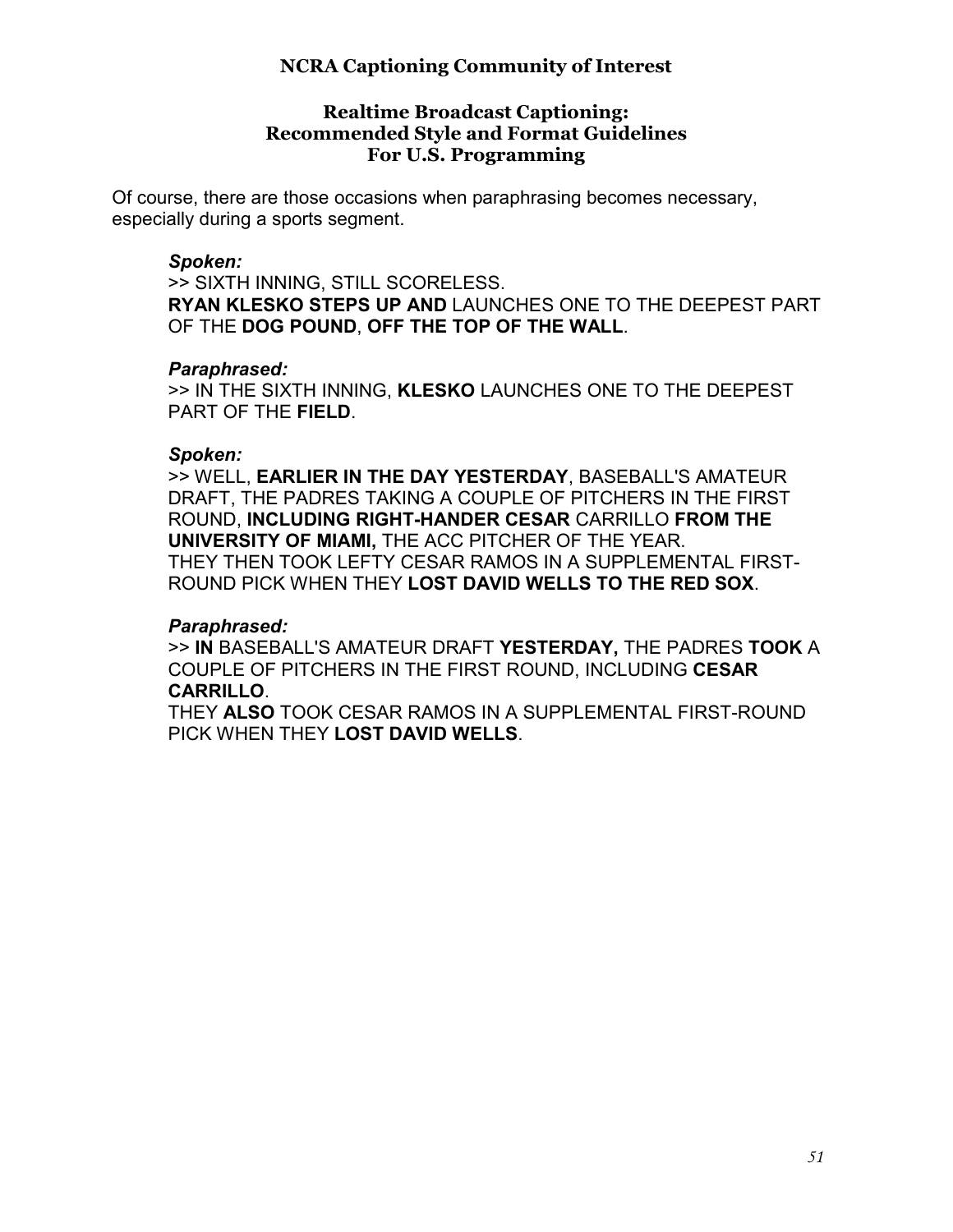#### **Realtime Broadcast Captioning: Recommended Style and Format Guidelines For U.S. Programming**

#### **Accuracy**

Editing and Fingerspelling are crucial tools in captioning to ensure the highest of quality. Although it is acceptable and appropriate to replace names with proper nouns such as HE, SHE, and THEY, it is the goal, whenever possible, to give the viewer a name even if the spelling is not readily available.

#### *Spoken:*

>> A MURRIETA MAN ACCUSED OF SHOOTING A CHULA VISTA POLICE OFFICER WILL BE ARRAIGNED TODAY. 21-YEAR-OLD **BRAD GOFORTH** WAS ARRESTED EARLY YESTERDAY, TUESDAY MORNING, AFTER AN EIGHT-HOUR SEARCH.

#### *Fingerspelled:*

>> A MURRIETA MAN ACCUSED OF SHOOTING A CHULA VISTA POLICE OFFICER WILL BE ARRAIGNED TODAY.

21-YEAR-OLD **BRAD G-O-F-O-R-T-H** WAS ARRESTED EARLY YESTERDAY, TUESDAY MORNING, AFTER AN EIGHT-HOUR SEARCH.

#### *Glued:*

>> A MURRIETA MAN ACCUSED OF SHOOTING A CHULA VISTA POLICE OFFICER WILL BE ARRAIGNED TODAY.

21-YEAR-OLD **BRAD GO (DELETE SPACE) FORTH** WAS ARRESTED EARLY YESTERDAY, TUESDAY MORNING, AFTER AN EIGHT-HOUR SEARCH.

# *Edited:*

>> A MURRIETA MAN ACCUSED OF SHOOTING A CHULA VISTA POLICE OFFICER WILL BE ARRAIGNED TODAY.

**A 21-YEAR-OLD MAN** WAS ARRESTED EARLY YESTERDAY, TUESDAY MORNING, AFTER AN EIGHT-HOUR SEARCH.

Fingerspelling takes practice. Running through some basic finger drills each day is recommended. Start by going through the alphabet, but do it slowly and return all fingers to the home-row key between each stroke. Next, pull out a book or magazine, and practice fingerspelling words randomly. Finally, close your eyes and practice fingerspelling names familiar to you, visualizing the letters in your mind.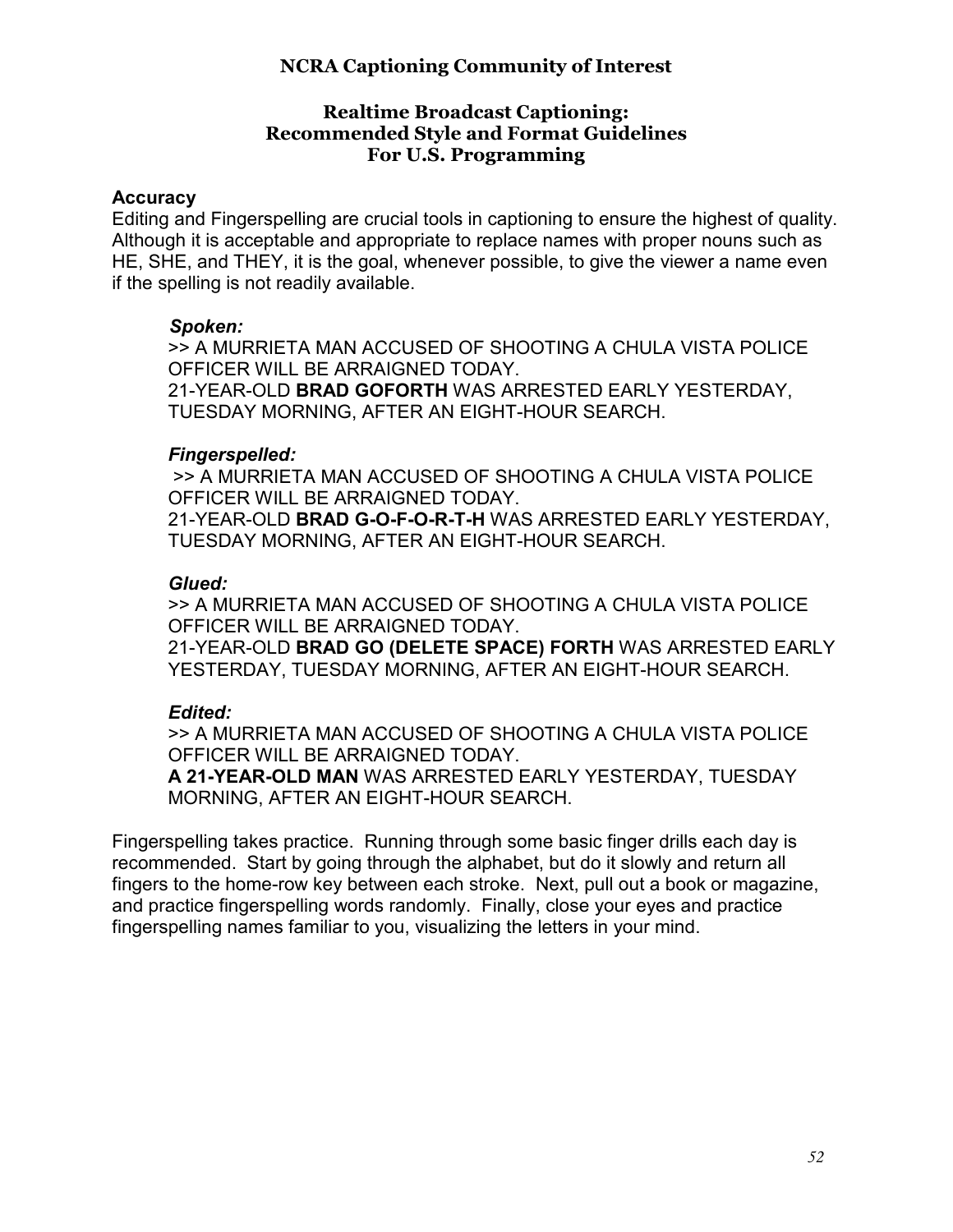#### **Realtime Broadcast Captioning: Recommended Style and Format Guidelines For U.S. Programming**

# *Alphabets*

Alphabets are an integral part of realtime captioning. Most captioners have several alphabets which are used regularly for captioning. Check with your software vendor for dictionary definitions. The following is a list of examples of some common alphabets:

| <b>Steno Examples:</b> | <b>English Display</b>                                                             |
|------------------------|------------------------------------------------------------------------------------|
| <b>A-FPLT</b>          | A (glues to other letters and numbers)                                             |
| <b>A-FRPBLGTS</b>      | A- (stitching)                                                                     |
| A-6789                 | A. (acronyms with periods)                                                         |
| A*-FPLT                | "A" (quoted letters)                                                               |
| <b>A-RBGS</b>          | lowercase A (used for fingerspelling in<br>webcasting or mixed-case captions)      |
| A*-RBGS                | literal case A (used for fingerspelling literal<br>case items in all caps display) |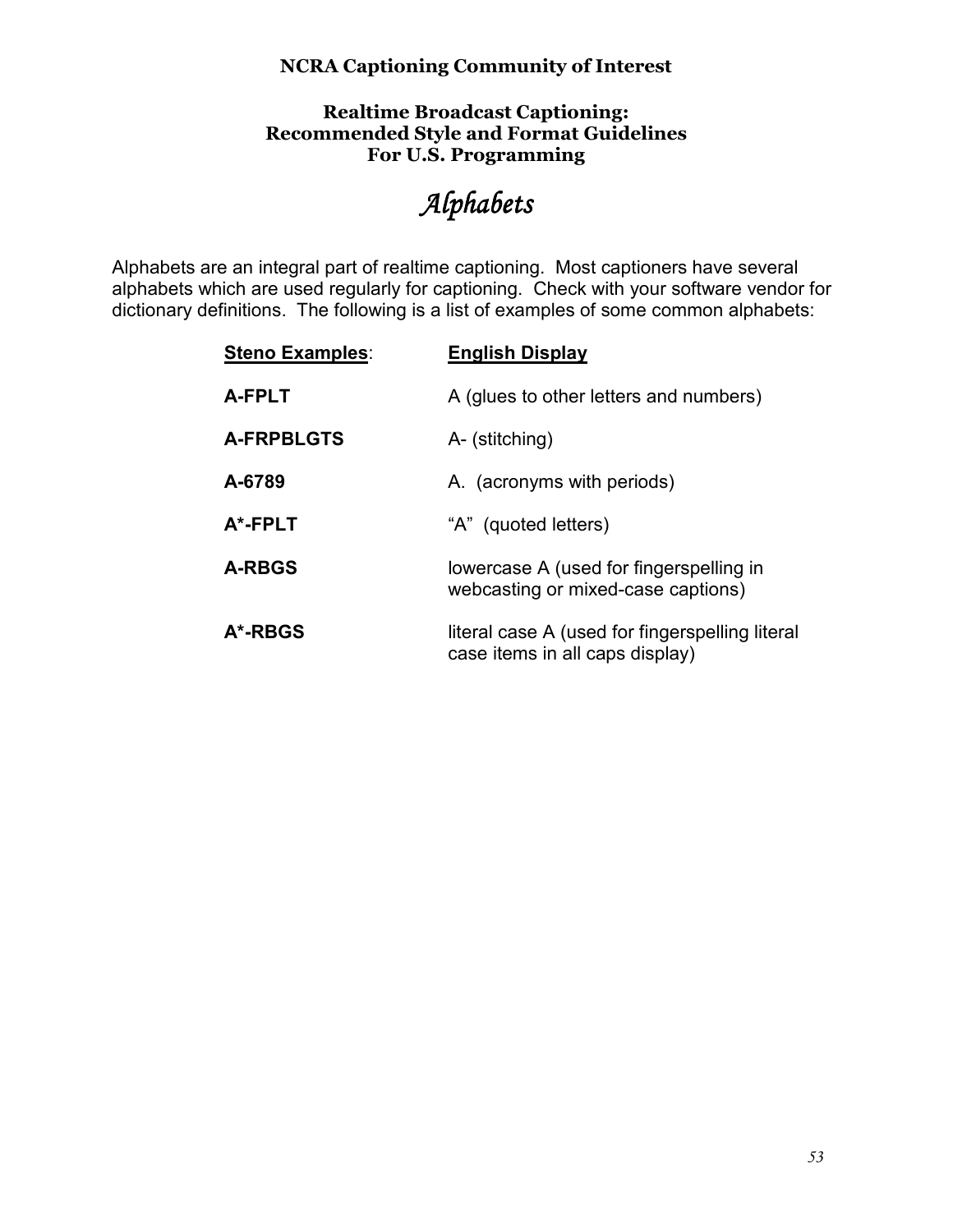#### **Realtime Broadcast Captioning: Recommended Style and Format Guidelines For U.S. Programming**

# *Blanking*

Blanking simply refers to clearing the TV screen of captions.

In Eclipse AccuCAP, the definition is **{BLANK}.** In Stenograph's BCS, it is **<Caption:Clear>.** In Cheetah Captivator, it is **<BV>.**

A general rule when blanking is to wait at least three seconds before doing so or read the lines that appear on the screen to make sure there is enough time for them to be read before blanking. Some instances where blanking is appropriate (again, varies from company to company):

- $\circ$  Graphics if there are graphics on the screen which closely match what the speaker is saying, it is acceptable to blank rather than write what is being said. However, if the speaker is giving more information than appears on the screen, do not blank; rather, continue writing.
- $\circ$  If a phone number or address appears on the screen and your captions are covering up that information, use your judgment whether it is more distracting to continue writing or blanking.
- $\circ$  Open Captions sometimes programs will display open captions. Open captions are captions that are displayed even when closed captioning is turned off. If you haven't begun writing the dialogue yet, you may wait three seconds, blank, and begin writing once the open captions have been removed.
- $\circ$  There may be occasions where lottery numbers or other information are displayed on the screen where there is no accompanying description by a speaker. It is appropriate to blank in those circumstances.
- $\circ$  Pauses if there is a lull in a program between applause, a pause between speakers, or a musical interlude, rather than let captions hang for too long, it is likewise appropriate to blank.
- $\circ$  Teases on some shows, especially talk shows, there will be a tease for the segment coming up after the commercial. Sometimes, there will be a pause, some music, and a graphic saying "Next" or "Coming up." This is a good place to blank.

Exception – audio-only programs. A captioner should avoid blanking if the broadcast cannot be seen.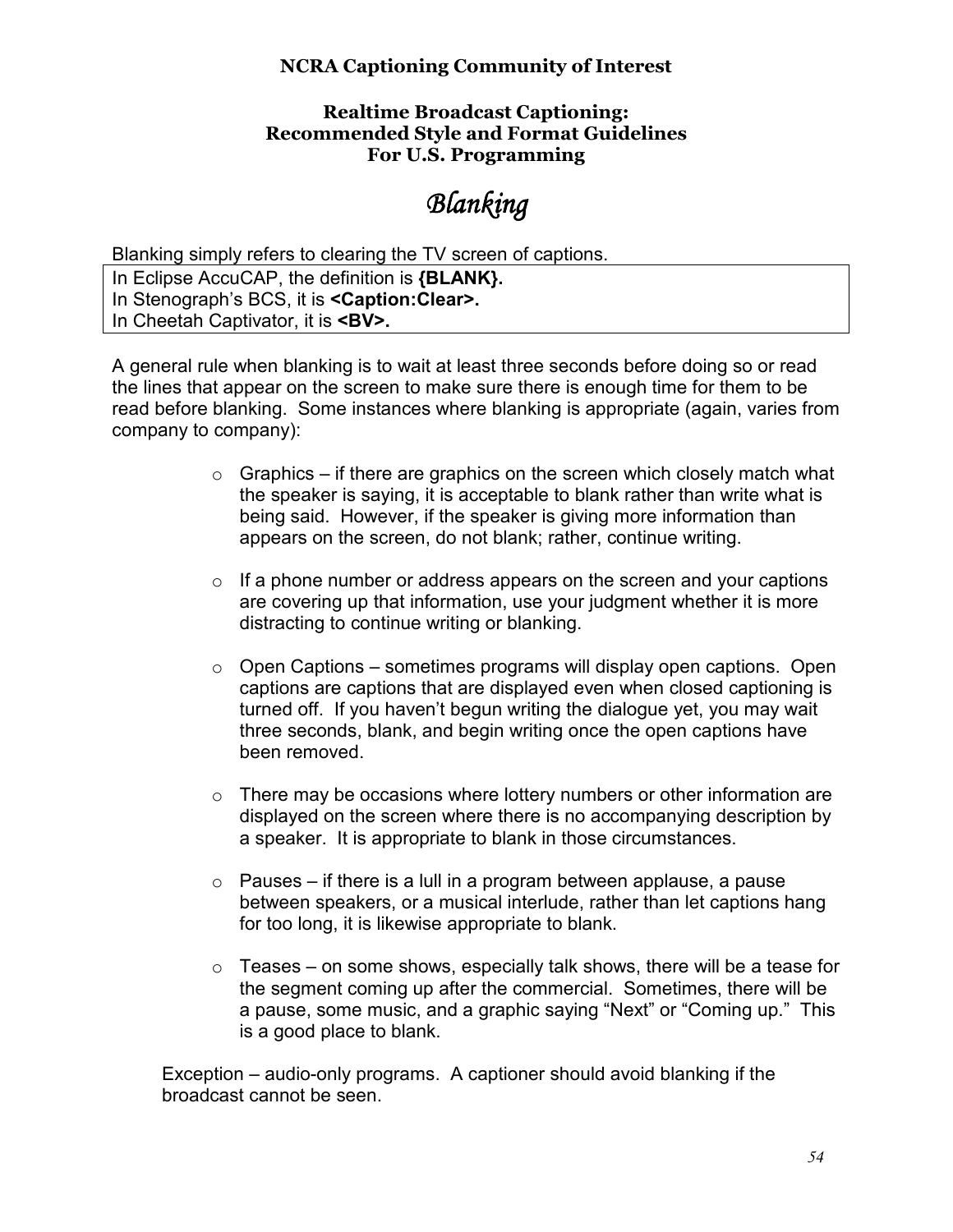#### **Realtime Broadcast Captioning: Recommended Style and Format Guidelines For U.S. Programming**

# *Enabling (Passthrough) Enabling (Passthrough)*

Enabling, or passthrough, is taking your captions offline and enabling other captions to come online, such as captioning of commercials.

In Eclipse AccuCAP, there is a macro in the AccuCap.set file. A steno stroke may be defined as {M:CC:RT Blank & Pass}. In Stenograph's BCS, it is <Caption:Pass>. In Cheetah Captivator, it is <PASS>.

It is very important to enable quickly when, first, going to commercial break and, second, a show has ended. As a program goes into a commercial break, the commercial's captions will pop on immediately unless you have not enabled quickly enough. You would be, in effect, stepping on their captions. Therefore, it is crucial that you enable BEFORE the program breaks. In order to do this effectively, it is appropriate and permissible to blank after the speaker completes a sentence or two before finishing. This will give you ample time to let your captions hang for three seconds, blank and enable. If you caption the same program regularly, you will learn the best time to do this.

>>> COMING UP, A TEENAGER SURVIVES AN ATTACK BY A GREAT WHITE SHARK OFF **THE NEW JERSEY COAST.** >>> HIGH SCHOOL STUDENTS LAUNCH THEIR SUMMER VACATION WITH A CATAPULTING CONTEST. THAT IS STRAIGHT AHEAD.

In this example, if a captioner learns that this station tends to break immediately without any type of music or pause after the last word, he or she would stop writing after **NEW JERSEY COAST**, let the captions hang for three seconds, blank and enable, all while the second speaker is saying the next two sentences. Of course, one cannot predict what the last sentence or two is going to be; however, there are sometimes cues or warnings of an impending break. **"COMING UP"** is a cue as well as music playing over the teases.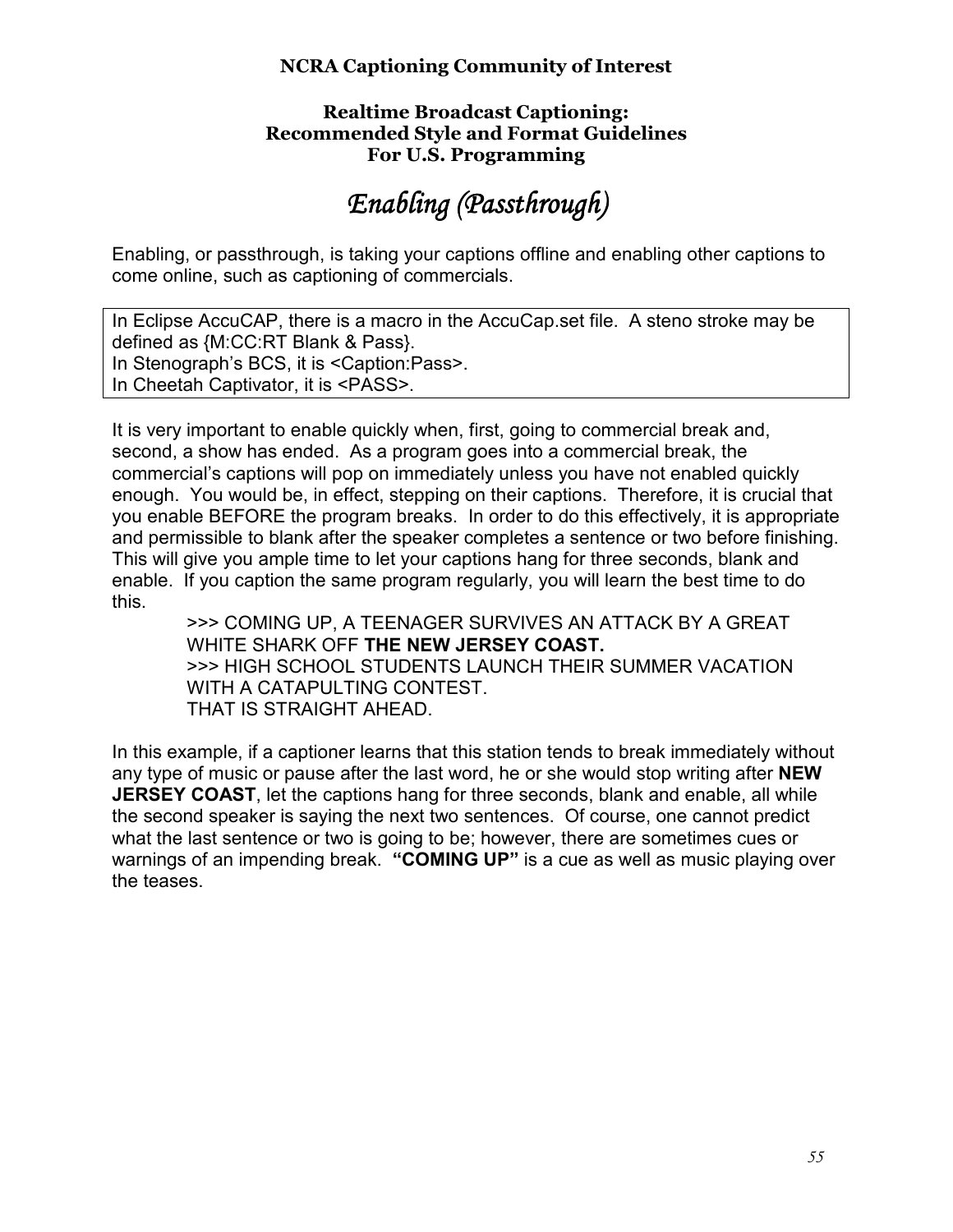#### **Realtime Broadcast Captioning: Recommended Style and Format Guidelines For U.S. Programming**

# *Blocking locking*

Blocking is the opposite of enabling, and a captioner will rarely have the need to manually block captions. That is because when you begin writing on the steno machine, the first stroke automatically blocks the encoder so no other captions can come through. However, there are instances where you may need to hit a block command.

Some encoders are slower than others to kick in, so there is a bit of a delay when you first begin writing. If you insert a block command as soon as the show starts or immediately upon returning from a commercial, the captions will appear more quickly.

In Eclipse AccuCAP, a steno stroke may be defined as the ma**cro {M:CC:Block}.**  In BCS **<Caption:Block>.** 

# *Flush (or Forceout)*

In captioning it is important to be able to force out your last strokes so that they will appear on the TV screen without hanging in the buffer for too long. You can choose any stroke you like, but the most commonly used stroke is \*#, which is **ASTERISK** and **NUMBER BAR**. If you are writing at a steady pace, it may not be necessary to force out; however, if you reach the end of a sentence, stroke a period, and must wait for the next sentence to begin, you must flush out the pending strokes. Practice flushing often so that it becomes a regular part of your writing.

In Eclipse, a stroke may be defined as **{FLUSH}**  In BCS **<Caption:Flush>**  In DigitalCat **Dump Stroke**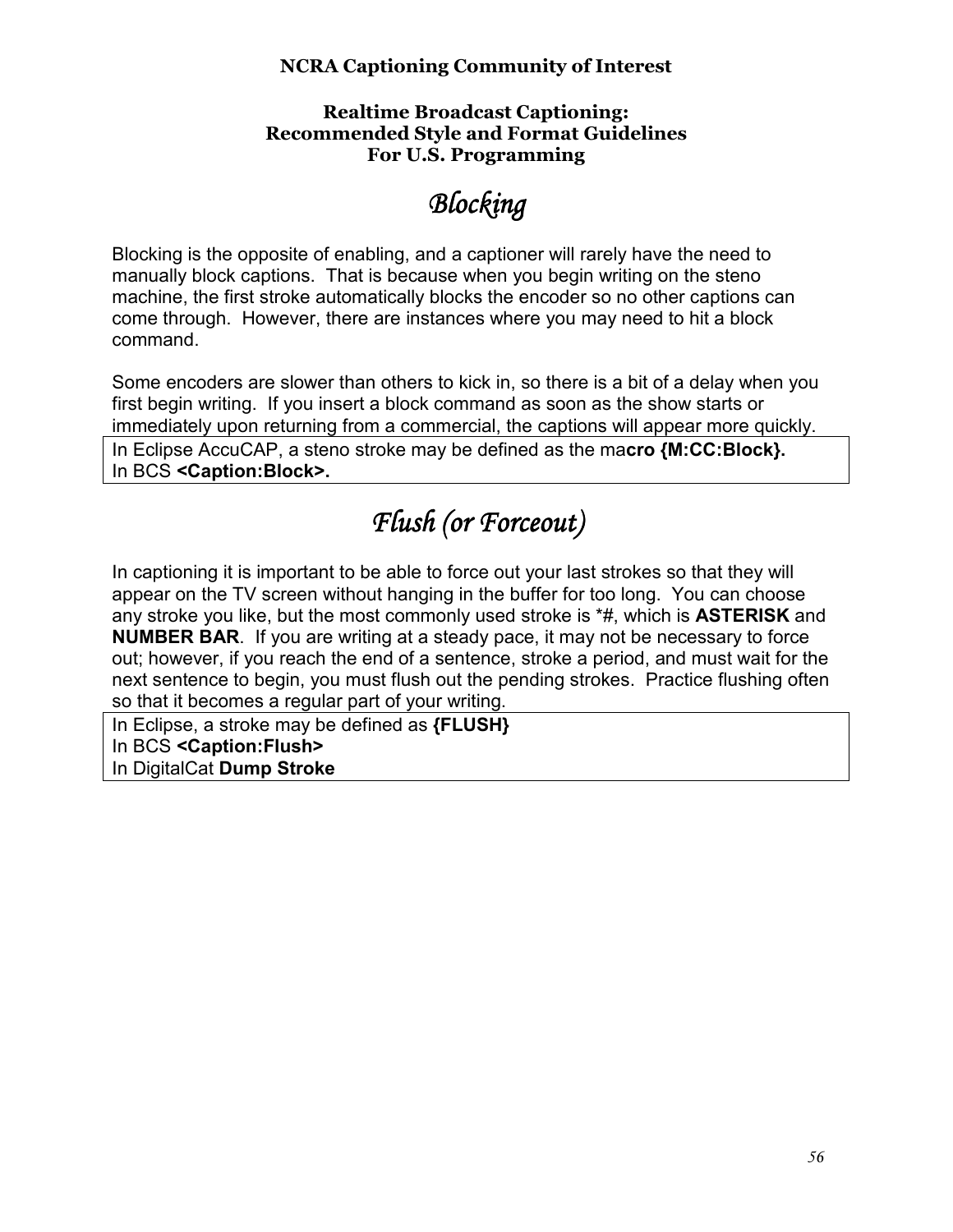#### **Realtime Broadcast Captioning: Recommended Style and Format Guidelines For U.S. Programming**

# *Credits and Funds*

Credits are popped on or rolled up usually at the end of a program displaying the captioning company that provided the closed captioning.

> CAPTIONING BY 123 CAPTIONING COMPANY **www.123captioningcompany.com**

Funds are popped on or rolled up either at the beginning or end of a program displaying who paid for the closed captioning.

[ CAPTIONS PAID FOR BY ABC ]

Credits and Funds can be created in a transcript file and sent from keyboard or machine macros. Again, wait three seconds before blanking screen and popping or sending credit/fund.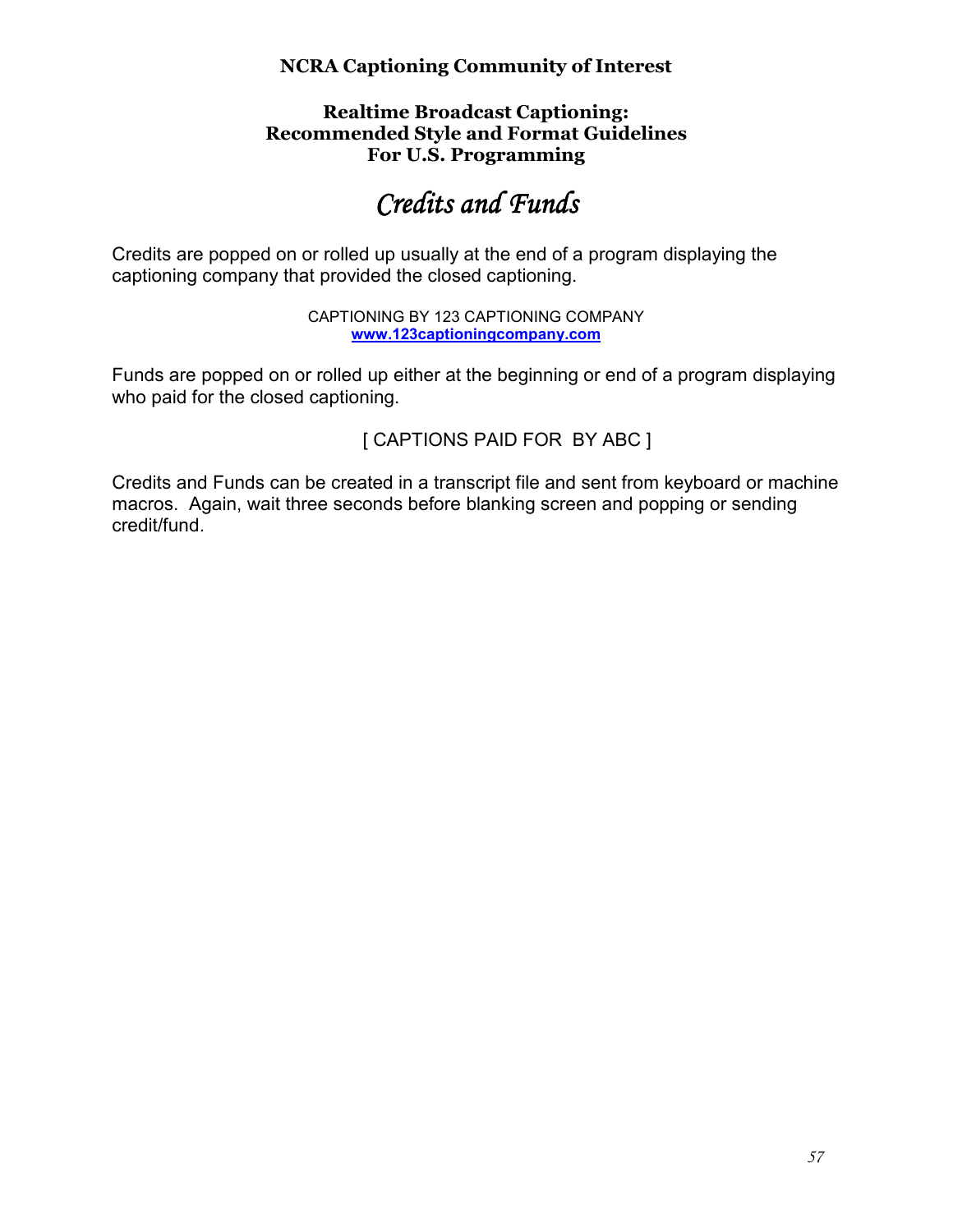#### **Realtime Broadcast Captioning: Recommended Style and Format Guidelines For U.S. Programming**

# **Resources and Links**

## **Web Sites**

**Broadcast Boxes** http://www.broadcastboxes.com/index-2.html **Captions Org** www.captions.org/jobs.cfm **CRR Books** www.crrbooks.com **Communication Works of the Deaf, Inc.** http://www.captworks.com **Dictionary Jumpstart** www.dictionaryjumpstart.com **Gary Robson** www.robson.org//gary/captioning/index.html www.redlodgebooks.com **Google** www.google.com **NCRA** www.ncraonline.org **NCRA's Captioning Corner** http://www.ncraonline.org/captioning/corner/index.shtml **Yahoo! Broadcast Captioners Group**  http://groups.yahoo.com/group/broadcastcaptioners/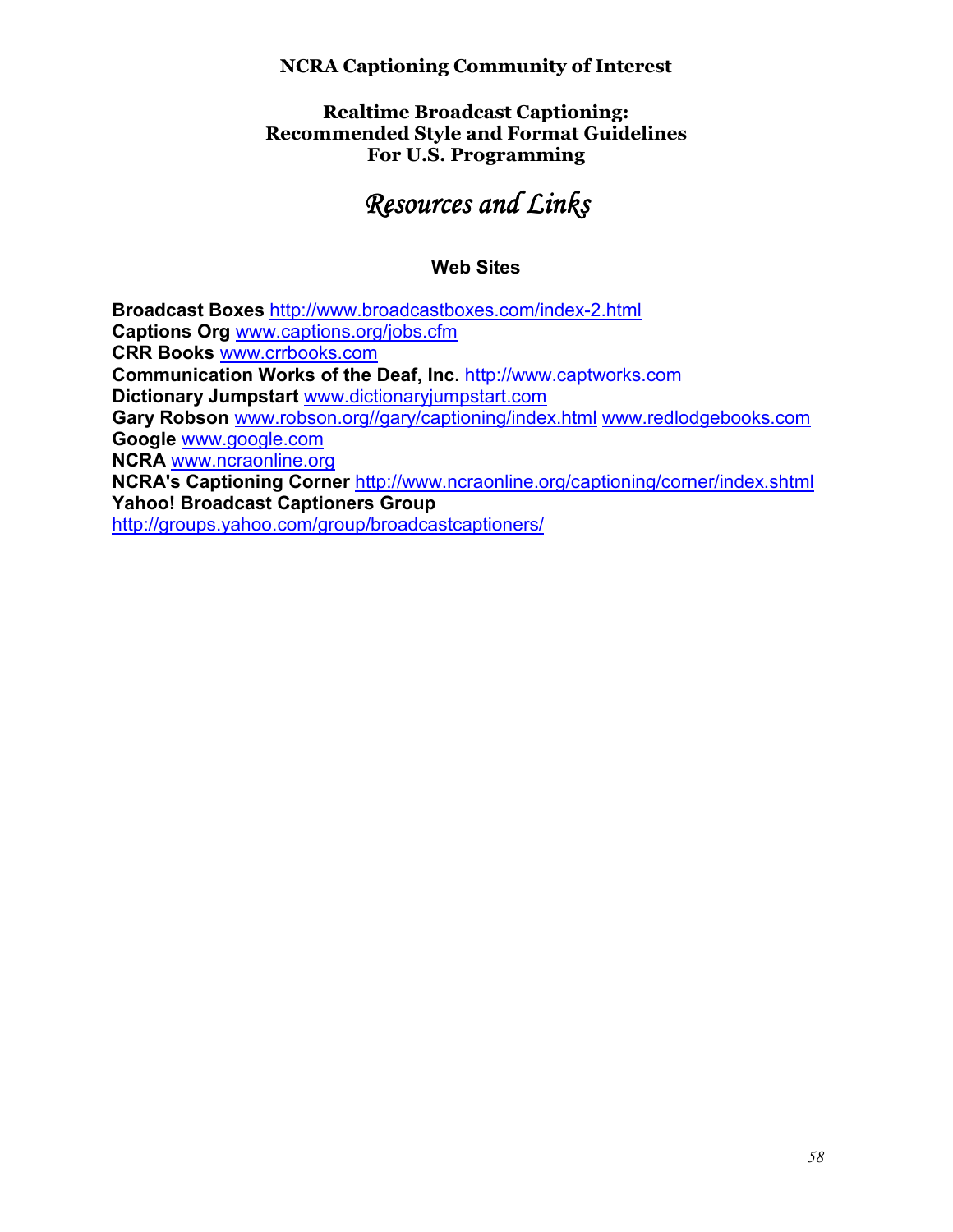#### **Realtime Broadcast Captioning: Recommended Style and Format Guidelines For U.S. Programming**

#### **Captioning Software Companies**

#### **Advantage Software (Eclipse AccuCap)**

 925 Central Parkway Stuart, FL 34994 800-800-1759

www.accucap.com

#### **Cheetah International (Captivator)**

1500 West El Camino Avenue #476 Sacramento, CA 95833-1945 866-302-2287

www.caption.com

#### **ProCAT (CaptiVision)**

5126 Clareton Drive, Suite 260 Agoura Hills, CA 91301 800-966-1221

www.procat.com

### **Rapid Text, Inc. (Rapid Caption)**

 1801 Dove Street, Suite 101 Newport Beach, CA 92660 949-399-9200 www.rapidtext.com

#### **Stenograph, L.L.C. (BCS)**

1500 Bishop Court Mount Prospect, Illinois 60056 800-323-4247

www.stenograph.com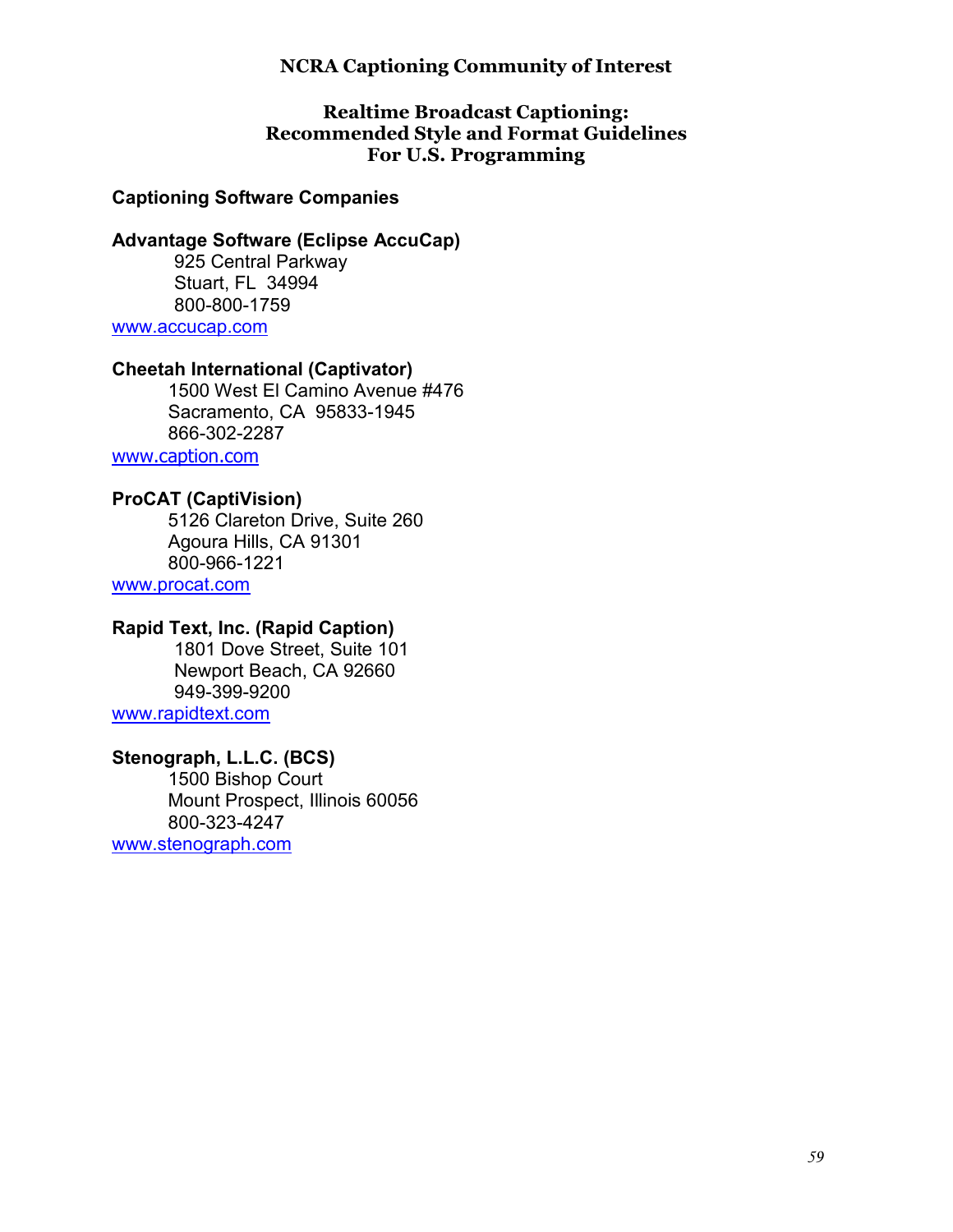#### **Realtime Broadcast Captioning: Recommended Style and Format Guidelines For U.S. Programming**

#### **Deaf and Hard-of-Hearing Organizations**

#### **Alexander Graham Bell Association for the Deaf and Hard of Hearing**

**AG Bell** helps families, health-care providers and education professionals understand childhood hearing loss and the importance of early diagnosis and intervention. Through advocacy, education, research and financial aid, AG Bell helps to ensure that every child and adult with hearing loss has the opportunity to listen, talk and thrive in mainstream society. With chapters located in the United States and a network of international affiliates, AG Bell supports its mission: *Advocating Independence through Listening and Talking!*

www.agbell.org

#### **American Speech-Language-Hearing Association**

**ASHA i**s the professional, scientific, and credentialing association for more than 127,000 members and affiliates who are audiologists, speech-language pathologists, and speech, language, and hearing scientists. http://www.asha.org/default.htm

#### **American Academy of Audiology**

Resources for consumers who want to learn more about hearing and balance, students thinking about a career as an audiologist, and professionals with questions about technical topics in audiology. www.audiology.org

#### **American Hearing Research Foundation**

**AHRF** serves two vital roles: to fund significant research in hearing and balance disorders and to help educate the public. www.american-hearing.org

#### **American Sign Language Info**

**ASLInfo** focuses on ASL, Interpreting and deaf-related information. www.aslinfo.com

#### **American Society for Deaf Children**

**ASDC** supports and educates families of deaf and hard-of-hearing children and advocates for high-quality programs and services. www.deafchildren.org

#### **Association of Late Deafened Adults (ALDA)**

**ALDA's** membership is international in scope. ALDA works collaboratively with other organizations around the world serving the needs of late-deafened people and extends a welcome to everyone, late deafened or not, who supports our goals. www.alda.org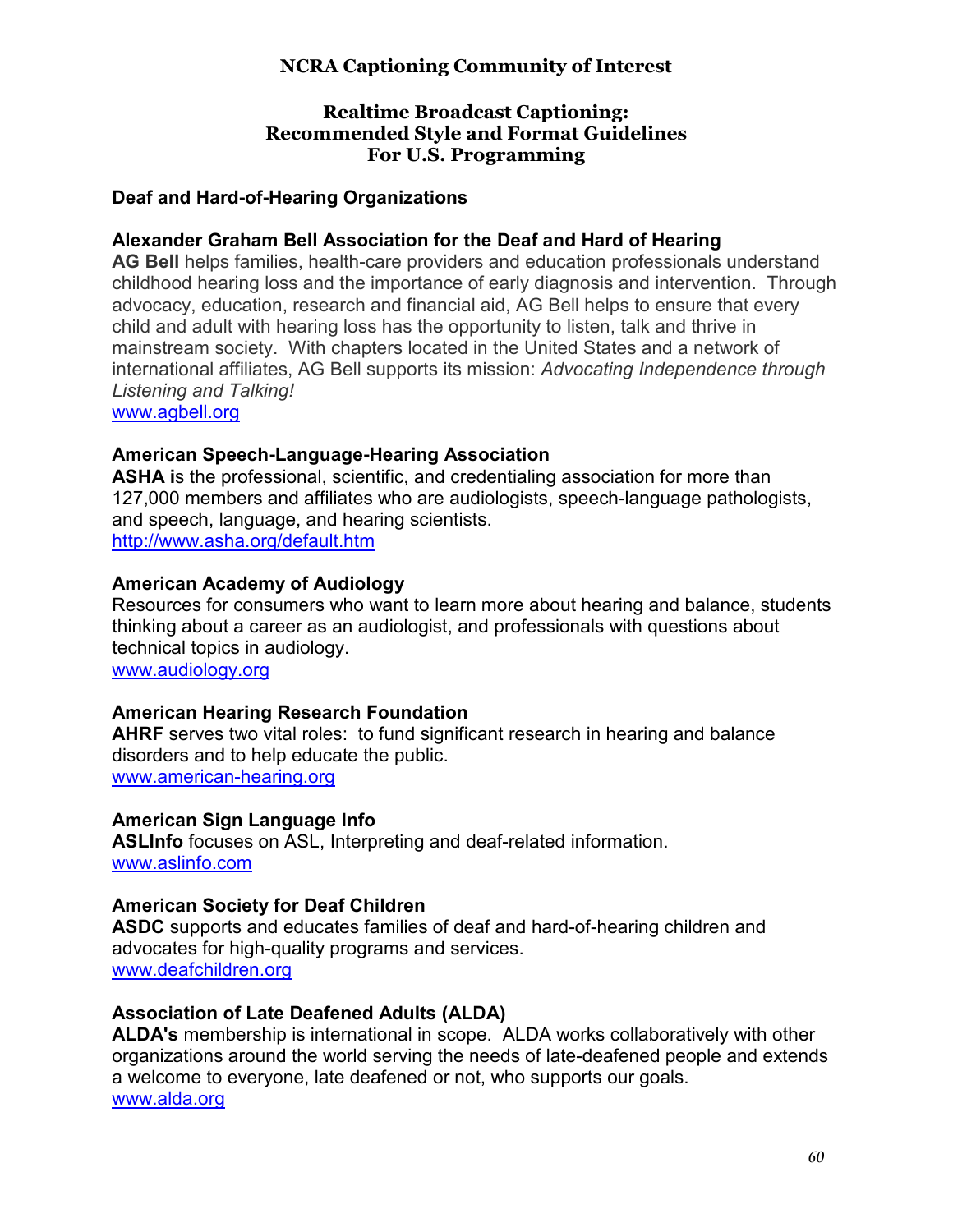#### **Realtime Broadcast Captioning: Recommended Style and Format Guidelines For U.S. Programming**

#### **Canadian Association of the Deaf**

The **CAD** provides consultation and information on Deaf needs and interests to the public, business, media, educators, governments and others and conducts research and collects data regarding Deaf issues; issues reports on these studies; and provides expertise on them; develops and implements pilot programs and offers assistance to Deaf organizations and service agencies across the country, and also provides a major library and resource center on deafness at its office in Ottawa, Ontario. http://www.cad.ca/en/

#### **Canadian Hard of Hearing Association**

The **CHHA** is a consumer-based organization formed by and for hard-of-hearing Canadians. CHHA works cooperatively with professionals, service providers and government bodies, and provides information about hard-of-hearing issues and solutions. CHHA is Canada's only nation-wide non-profit consumer organization run by and for hard-of-hearing people. CHHA works to eliminate the isolation, indignation, and frustration of hard-of-hearing and deafened persons by assisting in increasing personal self esteem and confidence which will lead to total integration in society. http://www.chha.ca/chha/

#### **Deaf and Hard-of-Hearing**

Deaf and Hard-of-Hearing Resources www.deafandhh.com

#### **International Federation of Hard of Hearing People**

IFHOH provides a platform for cooperation and exchange of information between hard-of-hearing organizations and promotes greater understanding amongst hard-ofhearing people throughout the world. www.ifhoh.org

#### **Hearing Loss Association of America (formerly SHHH)**

HLAA is the nation's largest organization for people with hearing loss. The Hearing Loss Association of America exists to open the world of communication for people with hearing loss through information, education, advocacy and support. www.hearingloss.org or www.shhh.org

# **Hearing Loss Web**

Hearing Loss Web provides information and support for hard-of-hearing and latedeafened people. www.hearinglossweb.com

#### **National Association of the Deaf**

**NAD** advocates for the rights and quality of life of deaf and hard-of-hearing individuals in the United States. www.nad.org